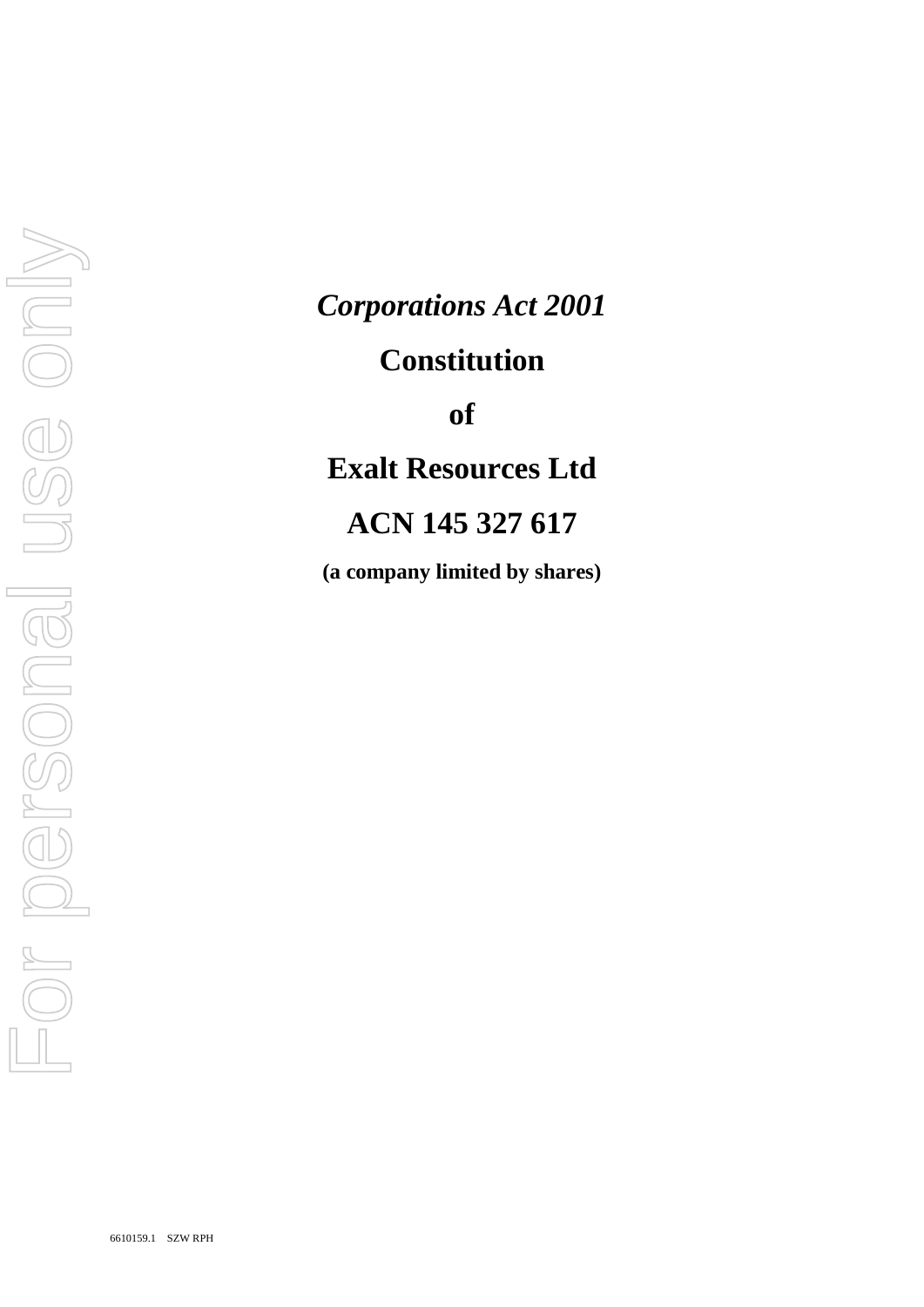| <b>Contents</b> |                            |
|-----------------|----------------------------|
| 1.              | Compliance with th         |
| 2.              | Share capital and v        |
| 3.              | Shareholding stater        |
| 4.              | Calls on Shares            |
| 5.              | Lien                       |
| 6.              | Forfeiture of Share        |
| 7.              | Transfer of Shares.        |
| 8.              | Transmission of Sh         |
| 9.              | Alteration of capita       |
| 10.             | General meetings           |
| 11.             | Proceedings at gen         |
| 12.             | Appointment and r          |
| 13.             | Remuneration of N          |
| 14.             | Retirement benefits        |
| 15.             | Powers of Director         |
| 16.             | Duties and interest:       |
| 17.             | Proceedings of Dir         |
| 18.             | <b>Alternate Directors</b> |
| 19.             | <b>Managing Director</b>   |
| 20.             | Secretary                  |
| 21.             | Execution and seal         |
| 22.             | Company administ           |
| 23.             | Accounts and audit         |
| 24              | Dividends and rese         |

| 1.  |  |
|-----|--|
| 2.  |  |
| 3.  |  |
| 4.  |  |
| 5.  |  |
| 6.  |  |
| 7.  |  |
| 8.  |  |
| 9.  |  |
| 10. |  |
| 11. |  |
| 12. |  |
| 13. |  |
| 14. |  |
| 15. |  |
| 16. |  |
| 17. |  |
| 18. |  |
|     |  |
| 20. |  |
| 21. |  |
| 22. |  |
| 23. |  |
| 24. |  |
| 25. |  |
| 26. |  |

 $\mathrm{ii}$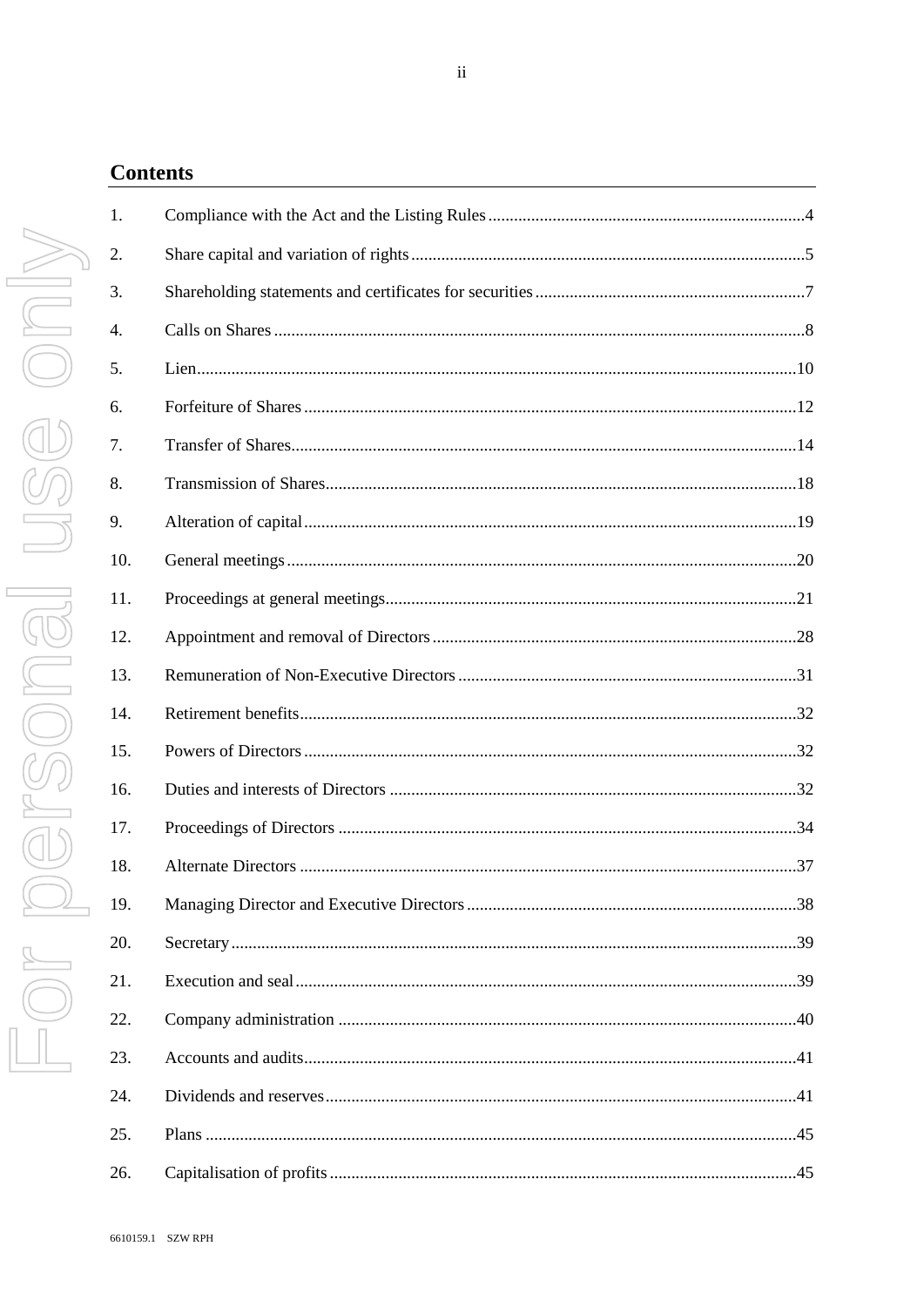| 28. |  |
|-----|--|
| 29. |  |
| 30. |  |
| 31. |  |
| 32. |  |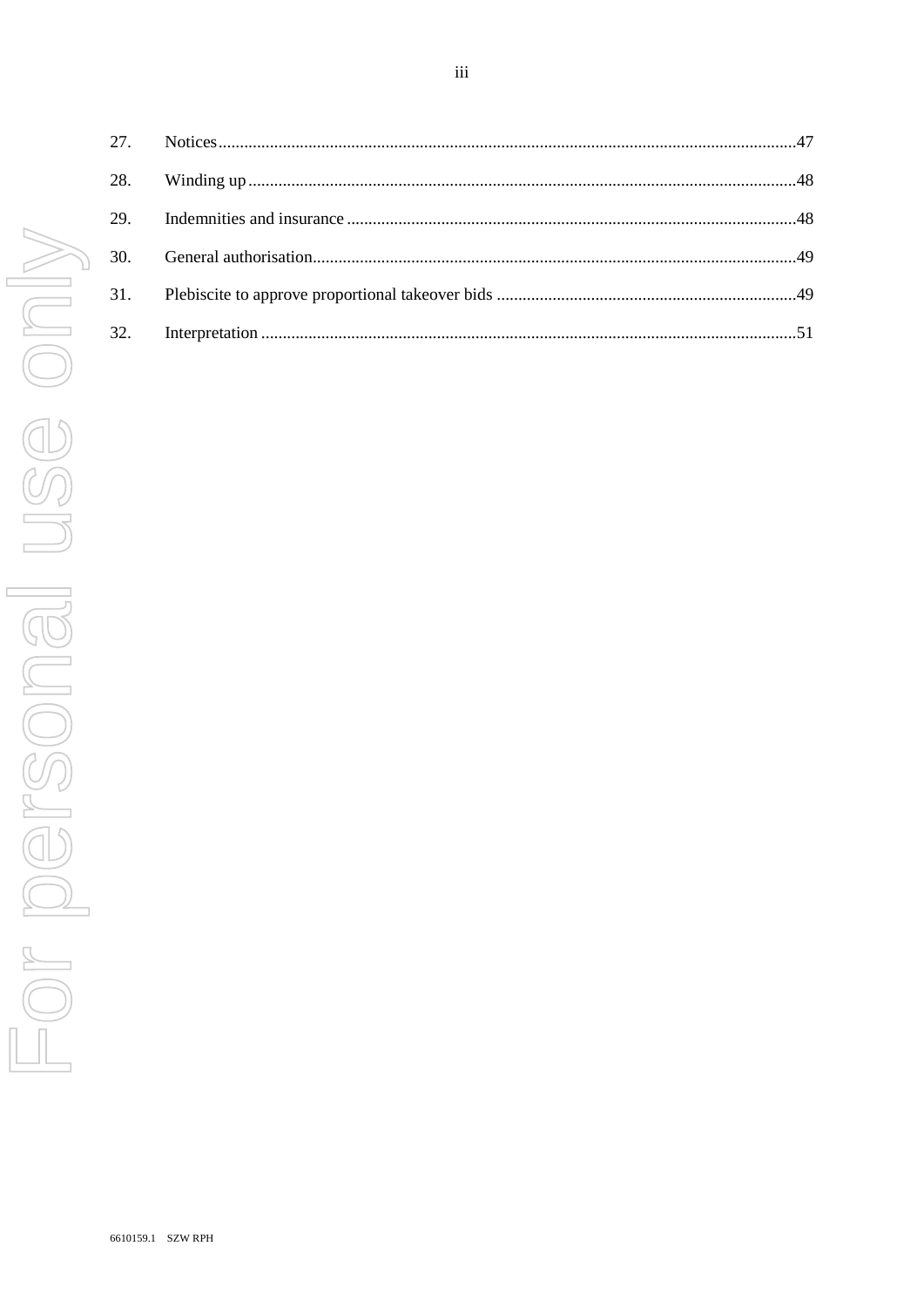# **1. Compliance with the Act and the Listing Rules**

## **1.1 Replaceable rules**

To the extent permitted by the Act, the replaceable rules contained in the Act do not apply to the Company and are displaced in full by this Constitution.

### **1.2 Compliance with the Act and the Listing Rules**

- (a) Despite anything express or implied in this Constitution, each and every provision of this Constitution is subject to the Act and, if the Company is Listed, the Listing Rules and the ASTC Settlement Rules. The Company must at all times comply with the Act and, where applicable, the Listing Rules and the ASTC Settlement Rules.
- (b) If there is any inconsistency between any provision of this Constitution and the Act, the Listing Rules or the ASTC Settlement Rules, then the Act, the Listing Rules or the ASTC Settlement Rules (as the case may be) will prevail to the extent of the inconsistency.
- (c) Without limiting the generality of clauses 1.2(a) and 1.2(b), if the Company is Listed, the following provisions apply:
	- (i) despite anything contained in this Constitution, if the Listing Rules prohibit an act being done, that act must not be done;
	- (ii) nothing contained in this Constitution prevents an act being done that the Listing Rules require to be done;
	- (iii) if the Listing Rules require an act to be done or not to be done, authority is given for that act to be done or not to be done (as the case may be);
	- (iv) if the Listing Rules require this Constitution to contain a provision and it does not contain such a provision, this Constitution is taken to contain that provision;
	- (v) if the Listing Rules require this Constitution not to contain a provision and it contains such a provision, this Constitution is taken not to contain that provision; and
	- (vi) if any provision of this Constitution is or becomes inconsistent with the Listing Rules, this Constitution is deemed not to contain that provision to the extent of the inconsistency.

## **1.3 Listing Rules**

A reference in this Constitution to the Listing Rules, the ASTC Settlement Rules or the ASX has effect only for so long as the Company is Listed and must otherwise be disregarded.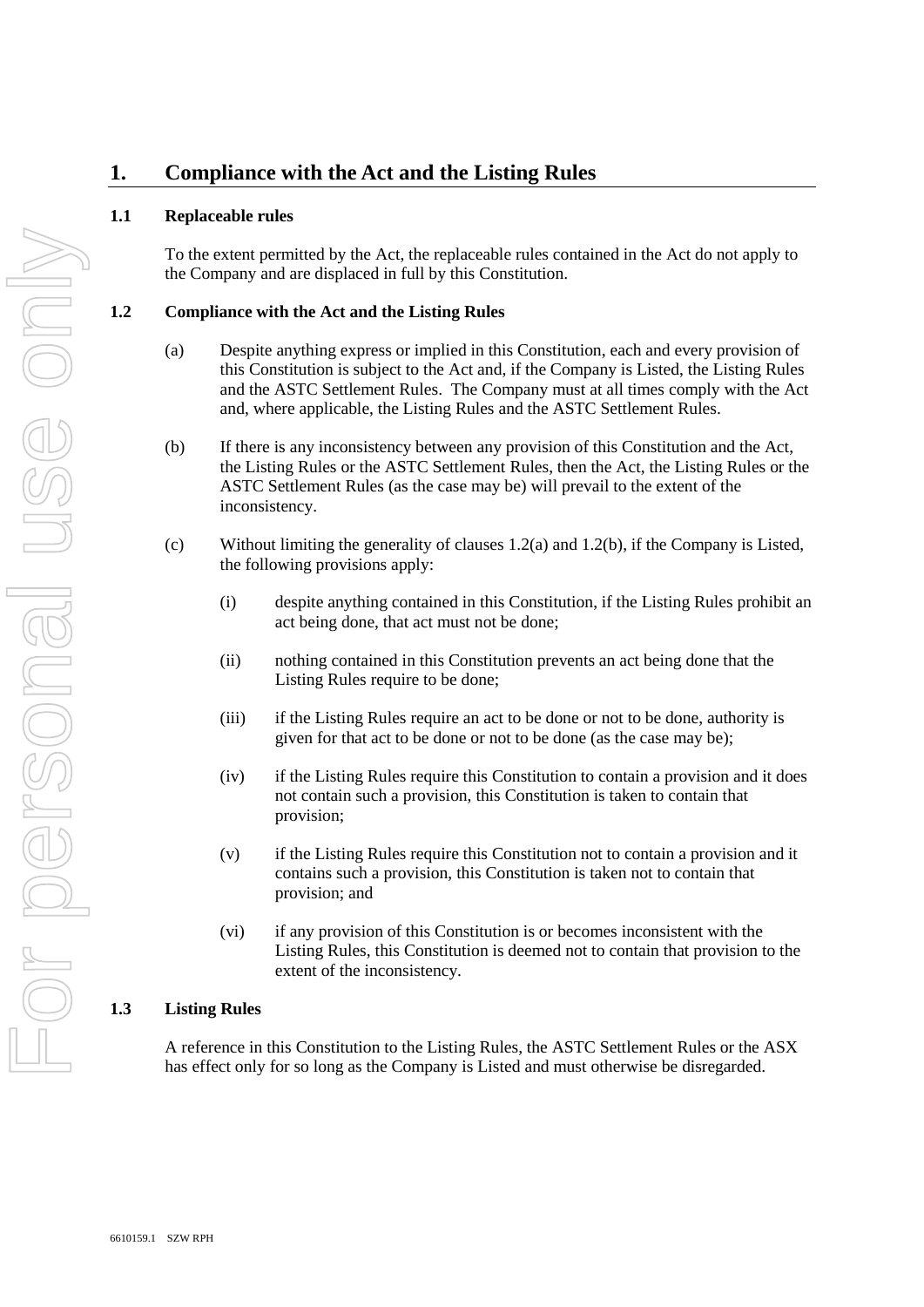## **2.1 Shares**

Subject to this Constitution, the Act and the ASX Listing Rules, the Directors may:

- (a) issue, allot or grant options for, or otherwise dispose of, Shares; and
- (b) decide:
	- (i) the persons to whom Shares are issued or options are granted;
	- (ii) the terms and conditions on which Shares or options are granted; and
	- (iii) the rights and restrictions attached to those Shares or options.

## **2.2 Related parties may not participate in certain securities issues**

Despite anything contained in this Constitution to the contrary, no related party of the Company within the meaning of the Act may participate directly or indirectly in an issue by the Company of unissued Shares, options or other securities to the extent that doing so would contravene the Listing Rules or the Act.

## **2.3 Partly paid Shares**

The number of partly paid Shares must be reorganised in the same proportion as the other classes of Shares. The reorganisation must not include cancellation or reduction of the total amount payable and unpaid by the holder.

## **2.4 Preference Shares**

- (a) The Company may issue preference Shares, including preference Shares that are liable to be redeemed or convertible into ordinary Shares.
- (b) The holder of a preference Share is entitled to return of capital in preference to holders of ordinary Shares when the Company is wound up.
- (c) The holder of a preference Share is entitled to a dividend in preference to ordinary shareholders, at a commercial rate and on the basis decided by the Directors under the terms of issue.
- (d) The holder of a preference Share has the right to vote at any general meeting of the Company in each of the following circumstances and in no others:
	- (i) during a period in which a dividend (or part of a dividend), in respect of the Share, is in arrears;
	- (ii) on a proposal to reduce the Company's Share capital;
	- (iii) on a resolution to approve the terms of a buy back agreement;
	- (iv) on a proposal that affects rights attached to the Share;
	- (v) on a proposal to wind up the Company;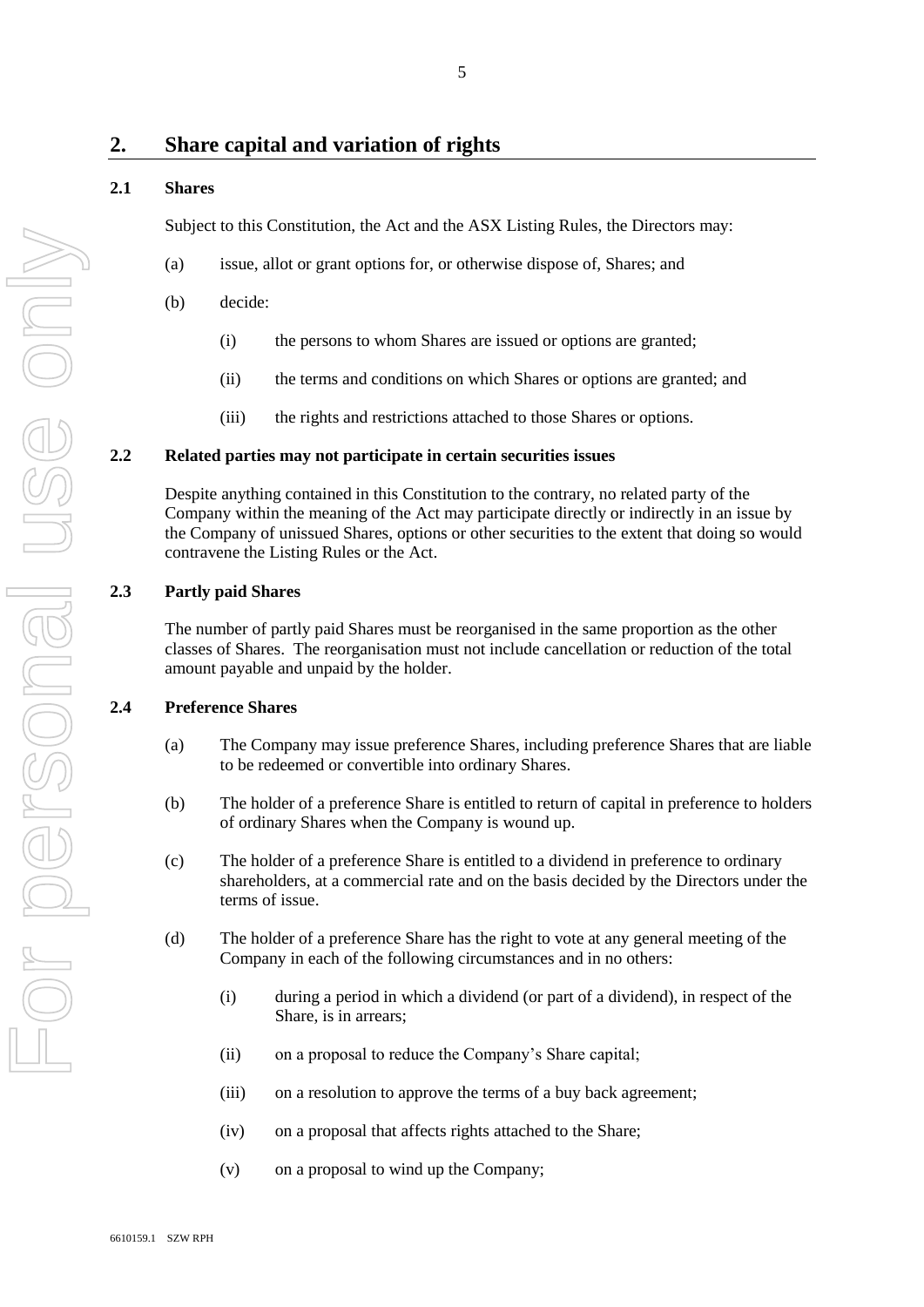- (vi) on a proposal for the disposal of the whole of the Company's property, business and undertaking;
- (vii) during the winding up of the Company;
- (viii) subject to the Listing Rules, in any additional circumstances specified in the terms of issue of such preference Shares by the Company relating to the Share on its allotment and issue; and
- (ix) in any other circumstances in which the Listing Rules require holders of preference Shares to be entitled to vote.
- (e) Holders of preference Shares have the same rights as holders of ordinary Shares in relation to receiving notices, reports and audited accounts, and attending general meetings of the Company.

## <span id="page-5-0"></span>**2.5 Variation or cancellation of rights**

- (a) Subject to the Listing Rules, if at any time the Share capital of the Company is divided into different classes of Shares, the rights attached to Shares in any class of Shares (unless otherwise provided by the terms of issue of the Shares of that class) may, whether or not the Company is being wound up, be varied or cancelled by special resolution of the Company and:
	- (i) by special resolution passed at a separate meeting of Members holding Shares in that class; or
	- (ii) with the written consent of Members with at least 75% of the votes attaching to Shares in the class.
- (b) The Company must give written notice of the variation or cancellation to the Members of the class within seven days after the variation or cancellation is made.
- (c) The rights conferred on the holders of Shares in any class are not altered or abrogated by the creation or issue of further Shares of the same class ranking equally with or in priority to the Shares already issued, unless expressly provided in the terms of issue of the Shares already issued.

#### **2.6 No recognition of trusts**

Except as required by this Constitution, the Listing Rules, the ASTC Settlement Rules or by Act, the Company is not bound to recognise a person as holding a Share on any trust or to recognise (whether or not it has notice of the interest or rights concerned) any equitable, future or partial interest in any Share, unit of a Share or any other right in respect of a Share, except an absolute right of ownership in the Member.

#### **2.7 Joint holders**

- (a) If two or more people are registered as joint holders of any Share:
	- (i) they hold that Share as joint tenants with rights of survivorship, subject to the provisions of this Constitution as to joint holdings; and
	- (ii) the joint Member named first in the Register in respect of that Share is treated as being the sole owner of the Share in relation to the receipt of dividends,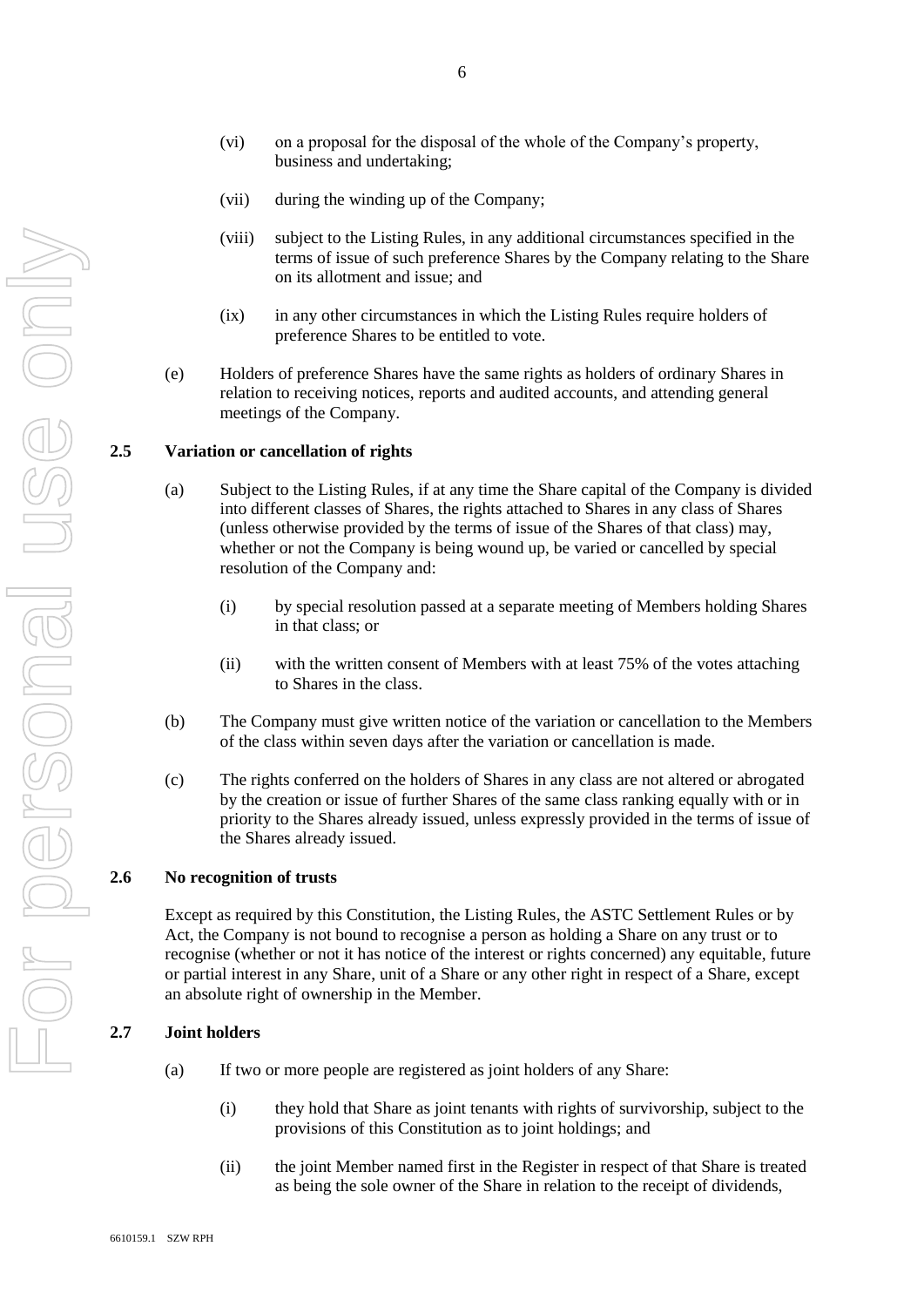service of notices and all other matters connected with the Company except the transfer of Shares, the right to vote, delivery of certificates and liability for calls or instalments.

(b) Except where otherwise provided by the ASTC Settlement Rules, the Company is not required to register more than three people as joint holders of a Share.

#### **2.8 Brokerage and commission on subscriptions for unissued Shares**

Subject to the Act:

- (a) the Company may exercise the power to make payments by way of brokerage or commission in connection with subscriptions for unissued Shares; and
- (b) payments by way of brokerage or commission may be satisfied by:
	- (i) the payment of cash;
	- (ii) the allotment of fully or partly paid Shares; or
	- (iii) partly by the payment of cash and partly by the allotment of fully or partly paid Shares.

#### **2.9 Conversion or reclassification of Shares**

Subject to clause [2.5,](#page-5-0) the Company may by resolution convert or reclassify Shares from one class to another.

## **3. Shareholding statements and certificates for securities**

## **3.1 Uncertificated holdings**

Despite any other provision of this Constitution, the Directors may determine not to issue certificates in respect of securities of the Company or may determine to cancel those certificates without issuing any replacement certificates where that practice is not contrary to the Act, the Listing Rules or the ASTC Settlement Rules.

#### **3.2 Holding statements**

Where the Directors have determined (under clause 3.1) not to issue certificates in respect of securities or to cancel existing certificates, a Member will be entitled, without payment, to receive such statements of its holdings as the Company is required to give pursuant to the Act, the Listing Rules or the ASTC Settlement Rules.

#### **3.3 Where certificates are issued**

Where the Directors determine to issue certificates in respect of securities of the Company, clauses 3.4 to 3.7 will apply.

#### **3.4 Certificates to be issued under Seal**

Certificates of title to securities may be issued under the Seal or by two Directors or a Director and a Secretary signing the certificates of title and otherwise according to the Act and, where applicable, the Listing Rules and the ASTC Settlement Rules.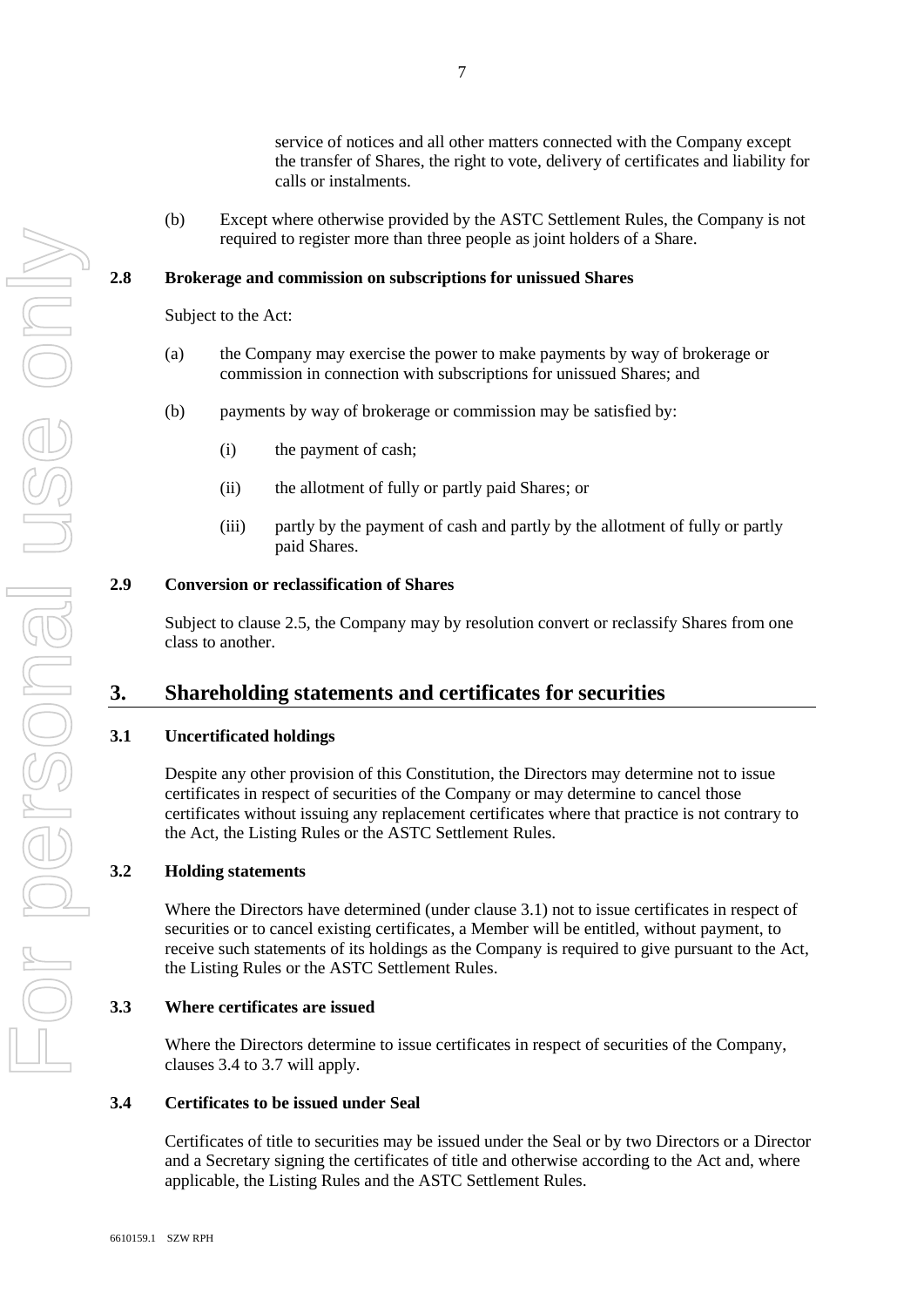## **3.5 Joint holders**

The Company is not bound to issue more than one certificate or statement for Shares or options held by several persons.

#### **3.6 Loss or destruction of certificates**

- (a) Where the Company receives evidence satisfactory to the Directors that a certificate of title to securities has been lost or destroyed, the Company must (on application by the owner of the securities and payment of such fee as the Directors require) issue a duplicate certificate according to the Act and the Listing Rules.
- (b) Duplicate certificates issued according to this clause must be clearly marked 'Duplicate certificate issued in replacement of certificate numbered: [number]'.

#### **3.7 Worn out or defaced certificates**

Where a certificate of title to securities is worn out or defaced, then on production and delivery of it to the Company, the Company must cancel that certificate and issue a new certificate in its place.

## **4. Calls on Shares**

## **4.1 Directors may make calls**

Subject to compliance with the Act and the Listing Rules, the Directors may (according to the terms of issue of a Share) make calls on Members in respect of any money unpaid on the Shares held by them, unless and to the extent that the terms of those Shares require that money to be paid at fixed times.

## **4.2 Notice of call**

- (a) Notice of any call made by the Company must be given to the Member in writing.
- (b) The notice must be given according to the Listing Rules.
- (c) The non-receipt of a notice of any call or the accidental omission to give notice of any call to any Member will not invalidate the call.

## **4.3 Payments of calls**

Each Member must pay to the Company, at the times and places specified by the Directors, the amount called on that Member's Shares.

#### **4.4 Terms of call**

- (a) Subject to the Listing Rules, the Directors may revoke or postpone a call.
- (b) Subject to the Listing Rules and the terms of issue of the Shares, a call may be payable by instalments.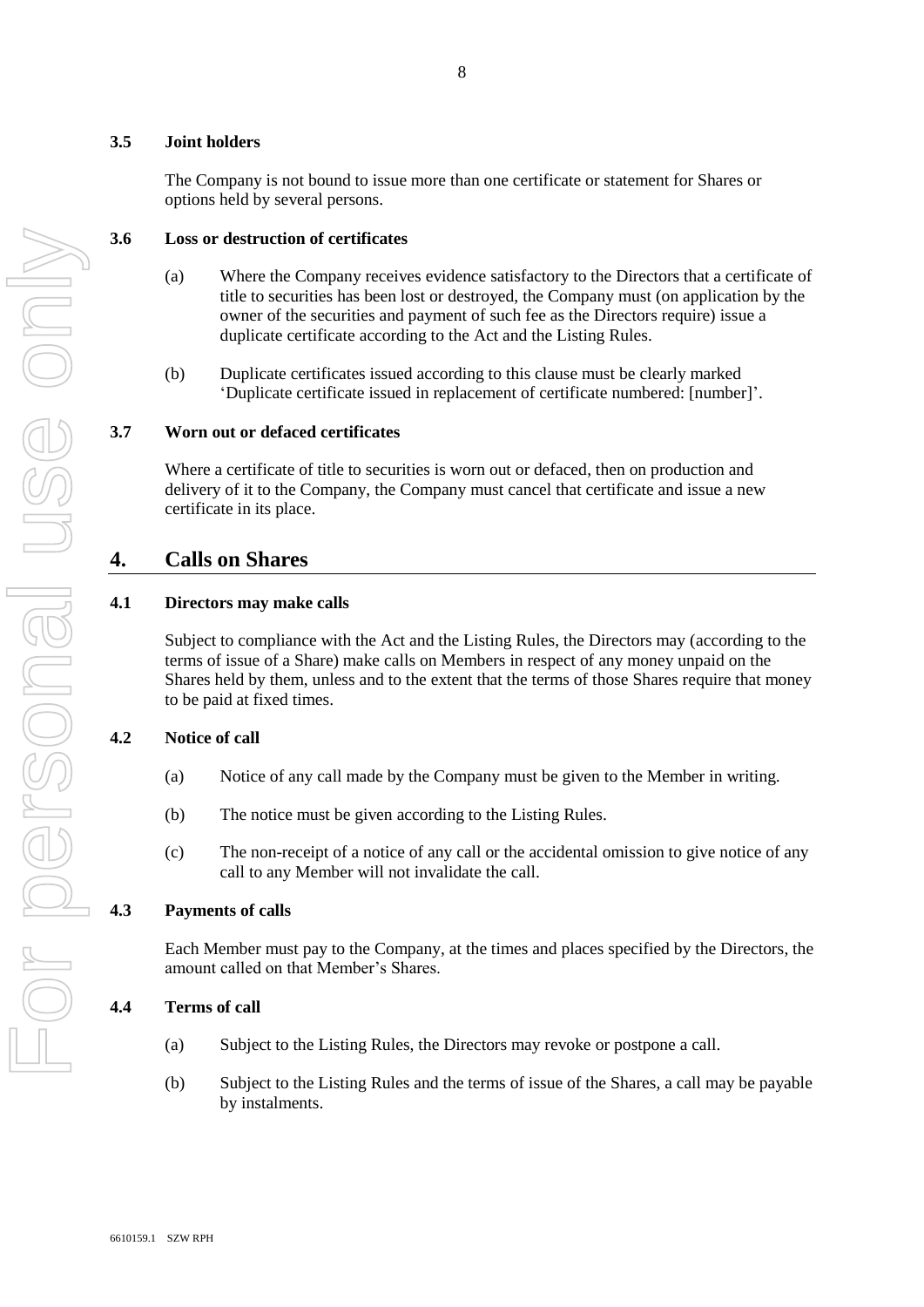## **4.5 Time of call**

A call is to be treated as having been made at the time when the resolution of the Directors authorising the call was passed.

## **4.6 Liability of joint holders**

The joint holders of a Share are jointly and severally liable to pay calls in respect of the Share.

## **4.7 Interest on unpaid calls**

- (a) If a sum called in respect of a Share is not paid on or before the day appointed for its payment, the person from whom the sum is due must pay interest on the sum from the day appointed for its payment to the time of actual payment at the Prescribed Rate or any other rate the Directors determine.
- (b) The Directors may waive payment of all or part of the interest payable under clause 4.7(a) in writing.

## **4.8 Certain sums treated as calls**

If, by the terms of issue of a Share, any sum is payable on allotment or at a fixed date:

- (a) that sum is to be treated as a call duly made and payable on the date on which the sum becomes payable under the terms of issue of that Share; and
- (b) if that sum is not paid, all the relevant provisions of this Constitution relating to payment of interest and expenses, forfeiture or otherwise apply as if the sum had become payable by virtue of a call duly made and notified.

## **4.9 Terms of issue of Shares may differ**

The Directors may, on the issue of Shares, differentiate between Members as to the amount of calls to be paid on the Shares and the times of payment of those calls.

## **4.10 Prepayment of calls**

- (a) The Directors may:
	- (i) accept from a Member the whole or part of the amount unpaid on a Share although no part of that amount has been called up; and
	- (ii) authorise payment by the Company of interest on the whole or part of an amount so accepted, until that amount becomes payable, at the rate agreed between the Directors and the Member in writing, being a rate not exceeding the Prescribed Rate.
- (b) The amount paid in advance will not confer a right to participate in dividends paid or otherwise participate in profits of the Company in respect of a period before the date on which the amount advanced would, but for such payment, have become payable.
- (c) The Directors may repay the amount advanced on giving the Member at least 14 days' notice in writing.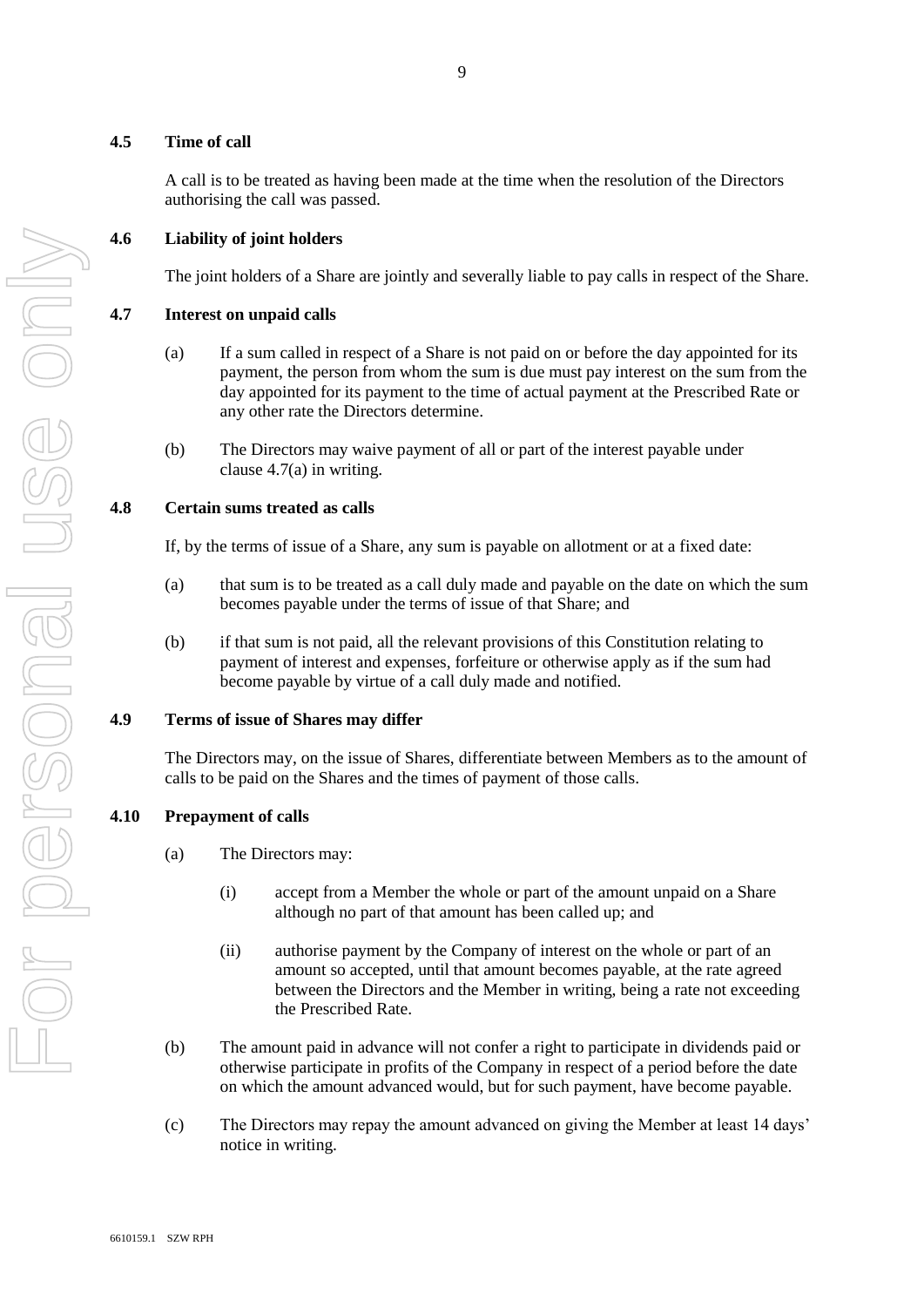## **4.11 Proof of liability for call**

- (a) On the trial or hearing of any action for the recovery of any money due for any call, it will be sufficient to prove that:
	- (i) the name of the Member sued is entered in the Register as the holder or one of the holders of the Shares in respect of the call;
	- (ii) subject to clause 4.8, the resolution making the call is duly recorded in the minute book; and
	- (iii) notice of the call was duly given to the Member sued under this Constitution.
- (b) Proof of the matters referred to in clause  $4.11(a)$  will be conclusive evidence of the debt due in respect of a call.
- (c) It will not be necessary to prove the appointment of the Directors who made the call or any other matter.

# <span id="page-9-1"></span>**5. Lien**

## **5.1 Lien for moneys called**

The Company has a first and paramount lien on every Share where:

- (a) an unpaid call or instalment is due but unpaid on that Share;
- (b) the Share was acquired under an employee incentive scheme and an amount is owed to the Company for acquiring that Share; or
- (c) the Company is required by the Act to pay (and has paid) an amount in respect of that Share (whether held by a Member or a deceased former Member).

## **5.2 Scope of lien**

The Company's lien (if any) on a Share extends to:

- (a) reasonable interest and expenses incurred because the amount is not paid;
- (b) all dividends payable in respect of the Share; and
- (c) the proceeds of sale of the Share.

#### <span id="page-9-0"></span>**5.3 Sale where lien over Shares**

- (a) The Company may sell, in the manner the Directors think fit, any Share on which the Company has a lien where:
	- (i) a sum in respect of which the lien exists is presently payable; and
	- (ii) the Company has, not less than 14 Business Days before the date of the sale, given to the Member or the person entitled to the Share by reason of the death or bankruptcy of the Member, a notice in writing setting out and demanding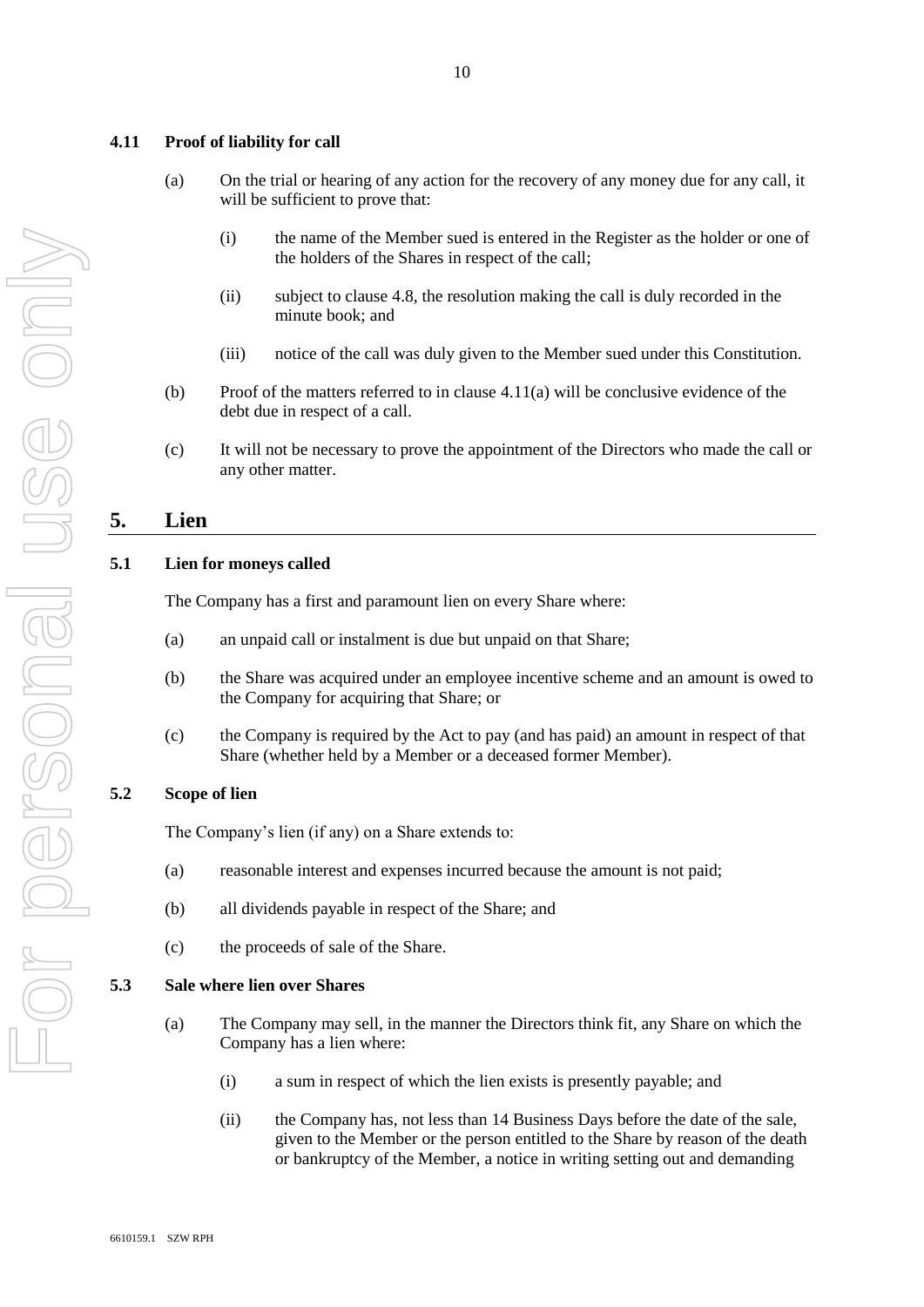payment of that part of the amount in respect of which the lien exists, as is presently payable.

- (b) In the case of Shares in a CHESS holding, any notice under clause  $5.3(a)(ii)$  must comply with the Listing Rules and the ASTC Settlement Rules.
- (c) When the Company sells a Share under this clause [5.3,](#page-9-0) the Company may receive the consideration (if any) given for the Share on any sale or disposition of the Share and may execute a transfer of the Share in favour of the person to whom the Share is sold or disposed of. On execution of the transfer, the transferee may be registered as the holder of the Share. The transferee is not bound to see to the application of any money paid as consideration. A sale of the Share by the Company is valid even if a Transmission Event occurs to the Member before the Sale or disposition of the Share.
- (d) The title of a transferee to a Share under clause [5.3](#page-9-0) is not affected by any irregularity or invalidity in connection with the sale or disposal of the Share.
- (e) A statement in writing declaring that the person making the statement is a Director or Secretary of the Company, and that a Share in the Company has been duly sold on a date stated in the statement, is conclusive evidence of the facts stated in the statement against all people claiming to be entitled to the Share and of the right of the Company to sell or otherwise dispose of the Share.

#### **5.4 Application of proceeds of sale**

The proceeds of a sale mentioned in clause 5.3 must be applied by the Company in payment of:

- (a) first, the expenses of the sale or other disposal;
- (b) second, any expenses (including any tax liability) necessarily incurred in respect of the enforcement of the lien on the sale or other disposal; and
- (c) third, the amounts secured by the lien and all other amounts payable in respect of the relevant Share,

and the residue (if any) will be held on trust by the Company until paid to the Member or the Member's executors and administrators or assigns (as the case requires) or as that person (or if more than one person, as they) direct in writing.

## **5.5 Lien on payments made by the Company**

- (a) If any Act imposes or purports to impose any immediate, future or possible liability on the Company to make any payment or empowers any person to require the Company to make any payment in respect of any Shares registered in the name of any Member (whether solely or jointly with others) or in respect of any dividends or other moneys to which that Member is or may become entitled to receive from the Company, the Company:
	- (i) is fully indemnified by that Member against all liability;
	- (ii) has a lien on those Shares and all dividends and other money payable in respect of those Shares for all money so paid by the Company, together with interest on that amount at the Prescribed Rate (or at such lower rate as the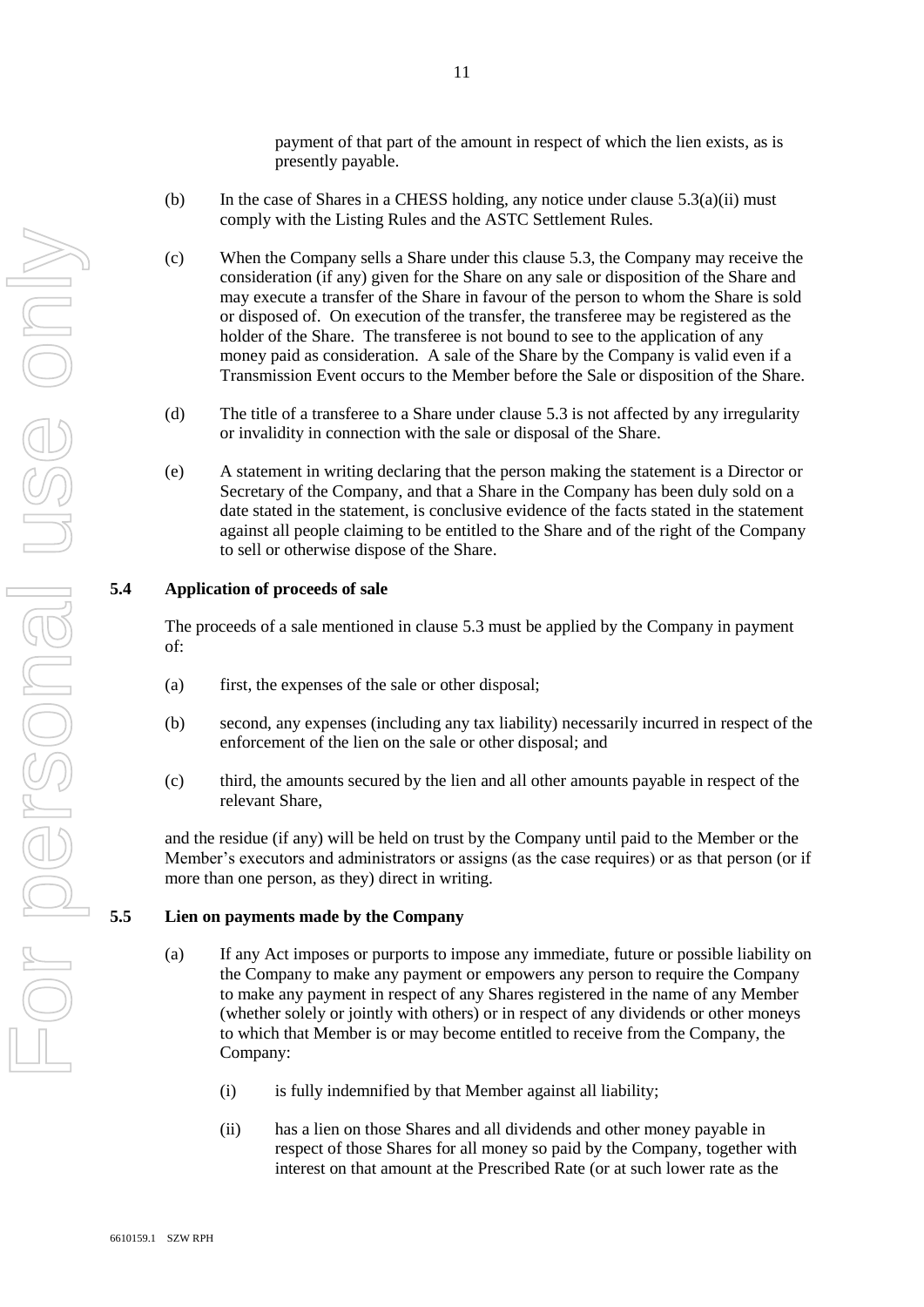Directors may determine) from the date of payment to the date of repayment, and may deduct or set off against any such dividend or other moneys payable, any moneys so paid or payable by the Company together with interest;

- (iii) may recover as a debt due from that Member any money so paid by the Company together with interest calculated on the basis set out in paragraph  $5.5(a)(ii)$ ; and
- (iv) subject to the Listing Rules, may refuse to register a transfer of any Shares by that Member until the money and interest has been paid to the Company.
- (b) Nothing in this clause prejudices or affects any right or remedy which the Company may have. Any right or remedy (including those noted above) is enforceable by the Company against every Member or, if the Member is dead or bankrupt, the Member's legal personal representative or the trustee of the Member's estate (as the case may be).

#### **5.6 Protection of lien under ASTC Settlement Rules**

The Company may do all things necessary or appropriate for it to do under the ASTC Settlement Rules to protect any lien, charge or other right to which it may be entitled under any Act or this Constitution.

#### **5.7 Remedies limited to damages**

The remedy of any person aggrieved by a sale, re-allotment or cancellation under this clause or clauses 4 or 6 is limited to damages only and is against the Company exclusively.

#### **5.8 Waiver**

The Directors may:

- (a) exempt a Share from all or part of this clause [5;](#page-9-1) and
- (b) waive or compromise all or part of any payment due to the Company under this clause [5.](#page-9-1)

## <span id="page-11-0"></span>**6. Forfeiture of Shares**

## **6.1 Notice of forfeiture**

If a Member fails to pay a call or instalment of a call on the day appointed for payment of the call or instalment, the Directors may, at any time while any part of the call or instalment remains unpaid, serve a notice on that Member:

- (a) requiring payment of so much of the call or instalment as is unpaid, together with any interest that has accrued;
- (b) specifying a date (not earlier than the expiration of 14 days from the date of service of the notice) on or before which the payment required by the notice is to be made; and
- (c) stating that, in the event of non-payment at or before the time appointed, the Shares in respect of which the call was made will be liable to be forfeited.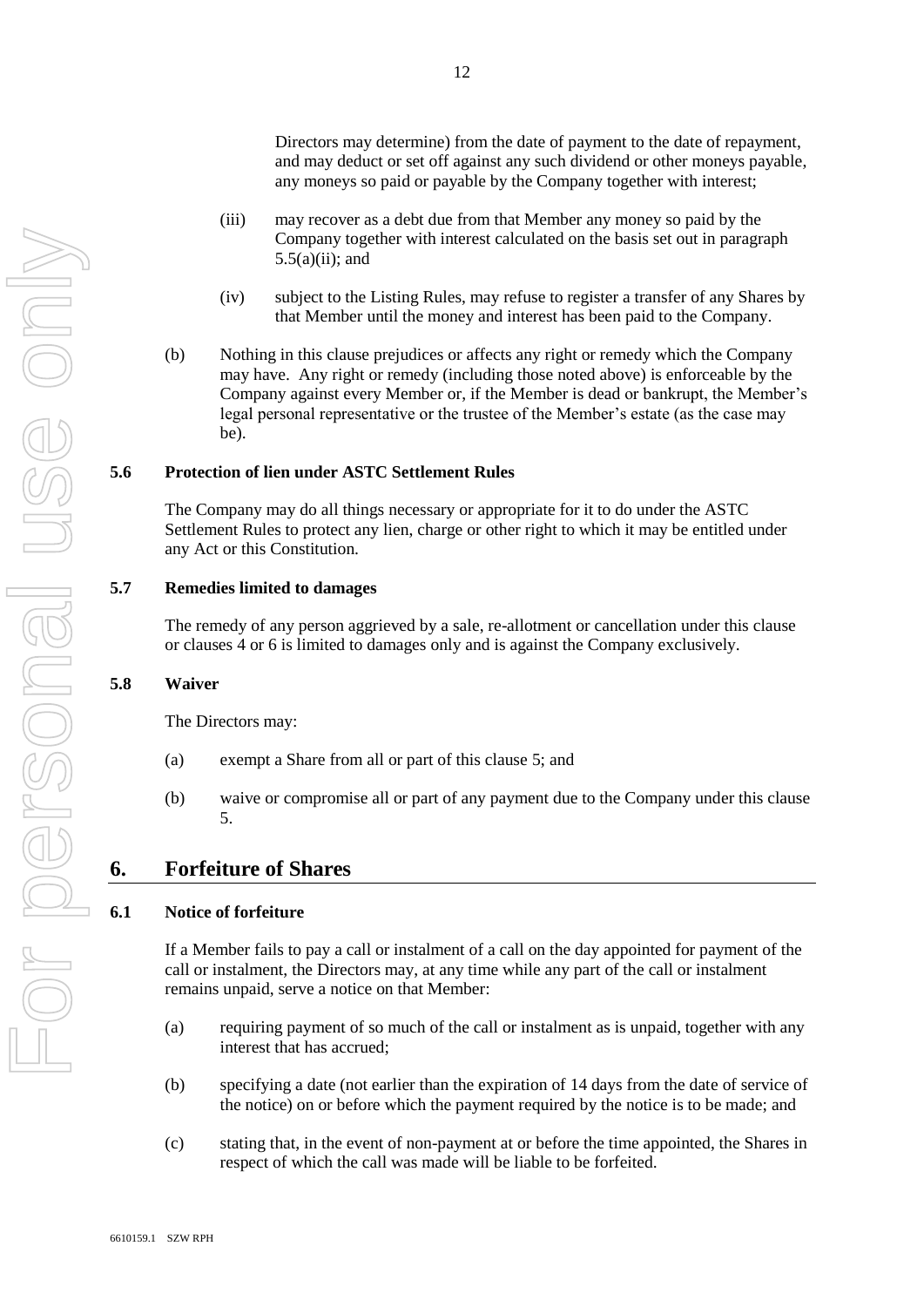## **6.2 Forfeiture of Shares**

- (a) If the requirements of a notice served under clause 6.1 are not complied with, any Share in respect of which the notice has been given may at any time after the notice, but before the payment required by the notice has been made, be forfeited by a resolution of the Directors to that effect.
- (b) A forfeiture under clause 6.2(a) includes all dividends in respect of the forfeited Shares which have not actually been paid before the forfeiture.

13

(c) Forfeiture of Shares in a CHESS holding must comply with the ASTC Settlement Rules.

## **6.3 Directors power on forfeiture**

Subject to the Listing Rules, a forfeited Share becomes the property of the Company and may be sold or otherwise disposed of on the terms and in the manner the Directors think fit, and, at any time before a sale or disposition, the forfeiture may be cancelled on the terms the Directors think fit.

#### **6.4 Cancellation of forfeited Shares**

The Company may only cancel forfeited Shares according to the Listing Rules.

## **6.5 Implications of forfeiture for Member**

- (a) A person whose Shares have been forfeited ceases to be a Member in respect of the forfeited Shares, but remains liable to pay the Company all money that, at the date of forfeiture, was payable by that Member to the Company concerning the Shares (including interest at the Prescribed Rate from the date of forfeiture on the money for the time being unpaid if the Directors think fit to enforce payment of the interest).
- (b) The liability of that Member ceases if and when the Company receives payment in full of all the money (including interest) payable in respect of the Shares.
- (c) The forfeiture of a Share extinguishes all interest in, and all claims and demands against the Company relating to, the forfeited Share and all other rights attached to the Share.

#### **6.6 Statement as evidence of forfeiture**

A statement in writing declaring that the person making the statement is a Director or Secretary of the Company, and that a Share in the Company has been duly forfeited on a date stated in the statement, is conclusive evidence of the facts stated in the statement against all people claiming to be entitled to the Share and of the right of the Company to forfeit, sell or otherwise dispose of the Share.

#### **6.7 Transfer of forfeited Share**

The Company may receive the consideration (if any) given for a forfeited Share on any sale or disposition of the Share and may execute a transfer of the Share in favour of the person to whom the Share is sold or disposed of. On execution of the transfer, the transferee may be registered as the holder of the Share. The transferee is not bound to see to the application of any money paid as consideration. A sale of the Share by the Company is valid even if a Transmission Event occurs to the Member before the Sale or disposition of the Share.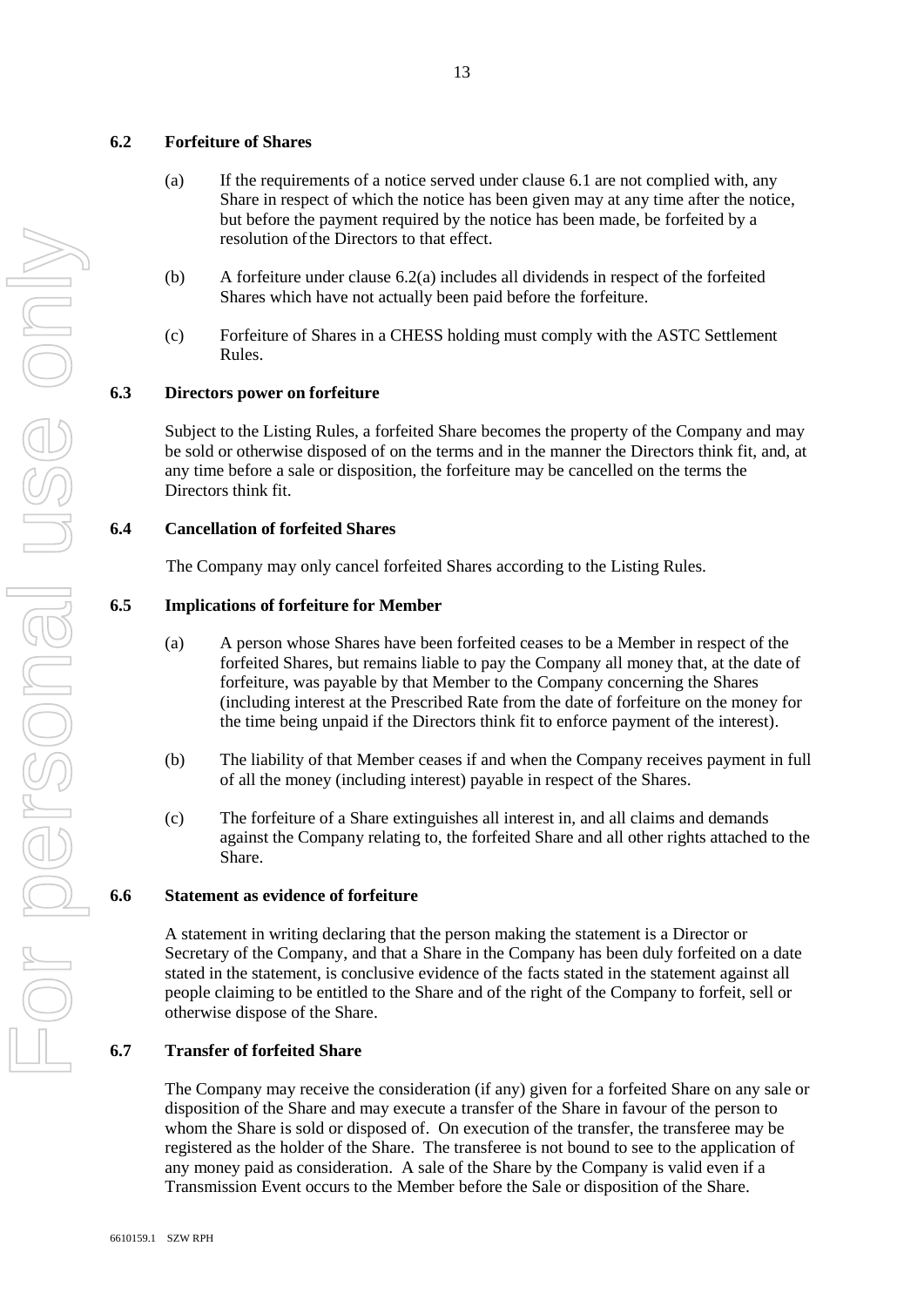# **6.8 Transferee's title to Share**

The title of a transferee to a Share under clause 6.7 is not affected by any irregularity or invalidity in connection with the forfeiture, sale or disposal of the Share.

# **6.9 Additional powers**

Where a transfer following the sale of any Shares after forfeiture or for enforcing a lien, charge or right to which the Company is entitled under any Act or under this Constitution is effected by a transfer according to clause  $7.1(a)$ , the Company may do all things necessary or desirable for it to do under the ASTC Settlement Rules in relation to that transfer.

# **6.10 Waiver**

The Directors may:

- (a) exempt a Share from all or part of this clause [6;](#page-11-0)
- (b) waive or compromise all or part of any payment due to the Company under this clause [6.](#page-11-0)

# **6.11 Proceeds of sale**

The proceeds of a sale mentioned in clause [6](#page-11-0) must be applied by the Company in payment of:

- (a) first, any expenses (including any tax liability) necessarily incurred in respect of the forfeiture and sale of the relevant Share; and
- (b) second, all other amounts payable by the Member to the Company in respect of the relevant Share,

and the residue (if any) will be held on trust by the Company until paid to the Member or the Member's executors and administrators or assigns (as the case requires) or as that person (or if more than one person, as they) direct in writing.

# **7. Transfer of Shares**

# <span id="page-13-0"></span>**7.1 Transfer**

Subject to this Constitution, a Member may transfer all or any of their Shares by:

- (a) any method of transferring or dealing in Shares introduced by the ASX or operated according to the ASTC Settlement Rules or the Listing Rules, and recognised by the Act; or
- (b) an instrument in writing in any usual or common form or in any other form that the Directors or the ASX approve.

# <span id="page-13-1"></span>**7.2 Participation in CHESS**

(a) The Directors may do anything permitted by the Act, the Listing Rules and the ASTC Settlement Rules which they consider necessary or appropriate in connection with the participation by the Company in any computerised or electronic system established or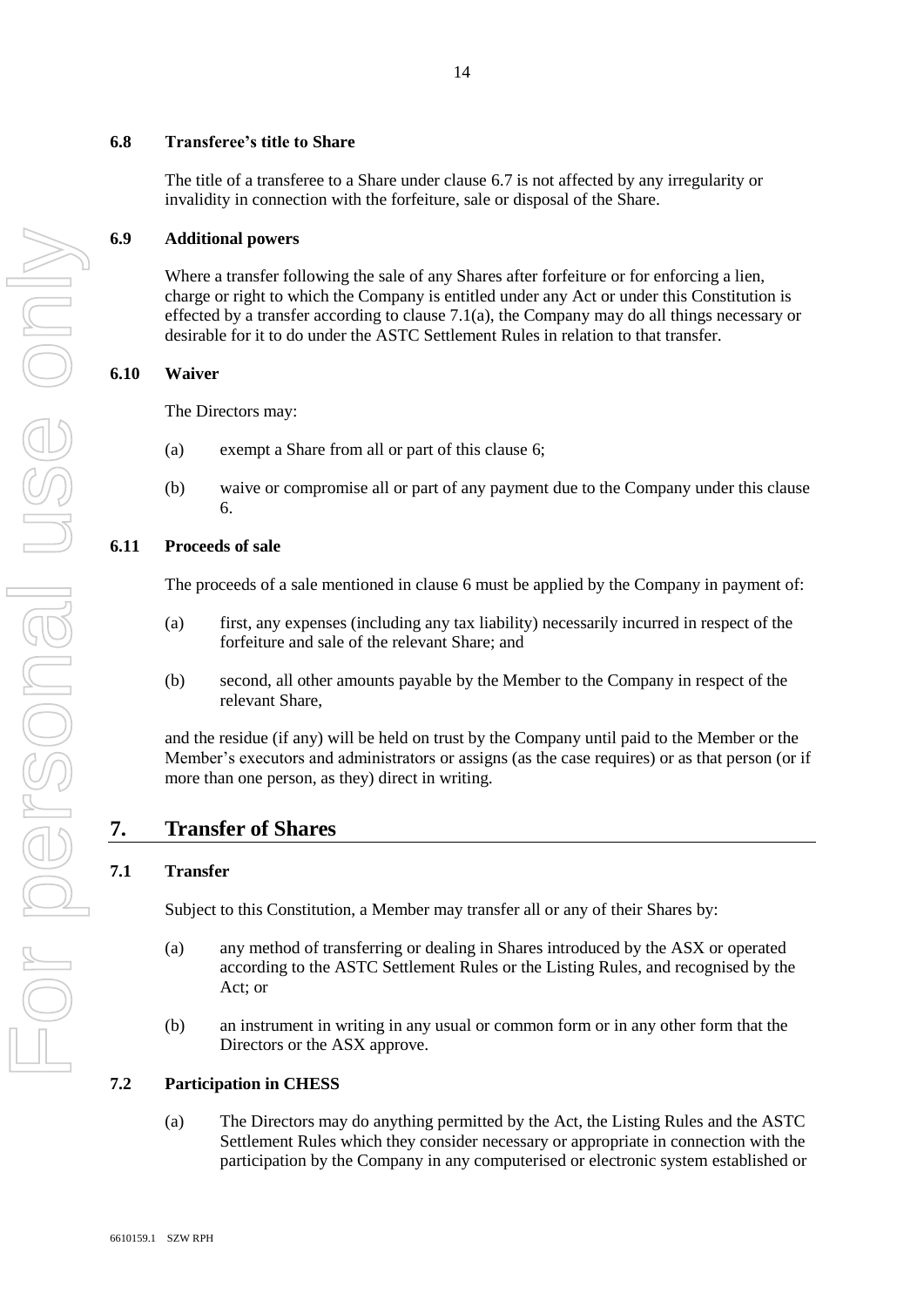recognised by the Act and the Listing Rules or the ASTC Settlement Rules for the purpose of facilitating dealings in marketable securities.

- (b) The Company must allow holders of securities on the sub-register to maintain more than one holding on that sub-register. Each holding must be identified by a unique SRN. Each holding must be treated as a separate holding for determining the benefits and entitlements.
- (c) When the Company creates a new holding on the issuer sponsored sub-register, it must allocate a unique SRN for that holding.
- (d) If the Company participates in an electronic transfer system as provided in clause 7.2(a) then, despite any other provision of this Constitution:
	- (i) Shares may be transferred and transfers may be registered in any manner required or permitted by the Listing Rules or the ASTC Settlement Rules applying to that system;
	- (ii) the Company must comply with any obligations which are imposed on it by the Act, the Listing Rules or the ASTC Settlement Rules concerning a transfer according to clause 7.1; and
	- (iii) the Company must not prevent, delay or interfere with the registration of a transfer according to clause 7.1(a) except as permitted by the Act, the Listing Rules or the ASTC Settlement Rules.
- (e) The Directors may, to the extent the law permits, waive any of the requirements of clauses [7.1](#page-13-0) and [7.3](#page-14-0) and prescribe alternative requirements instead, to give effect to clause [7.2\(a\)](#page-13-1) or for another purpose.

## <span id="page-14-0"></span>**7.3 Registration**

Except where the Directors determine (to comply with laws or securities exchange rules of a foreign country), where a Member seeks to transfer all or any of the Member's Shares according to clause 7.1(b), the Company may only register a transfer of Shares where an instrument satisfying that clause is delivered to the Company at the Office and the instrument:

- (a) is, where necessary, duly stamped;
- (b) is executed by or on behalf of both the transferor and the transferee, except where execution by either the transferor or transferee is not required by, or is treated as having been executed by the Act, the Listing Rules or the ASTC Settlement Rules;
- (c) except where otherwise permitted by the Act, the Listing Rules or the ASTC Settlement Rules, is accompanied by the certificate of title (if any) to the Shares the subject of the transfer together with other evidence the Directors may require to prove the title of the transferor or the transferor's right to transfer the Shares and the transferee's right to be registered as the owner of the shares; and
- (d) relates only to Shares of one class.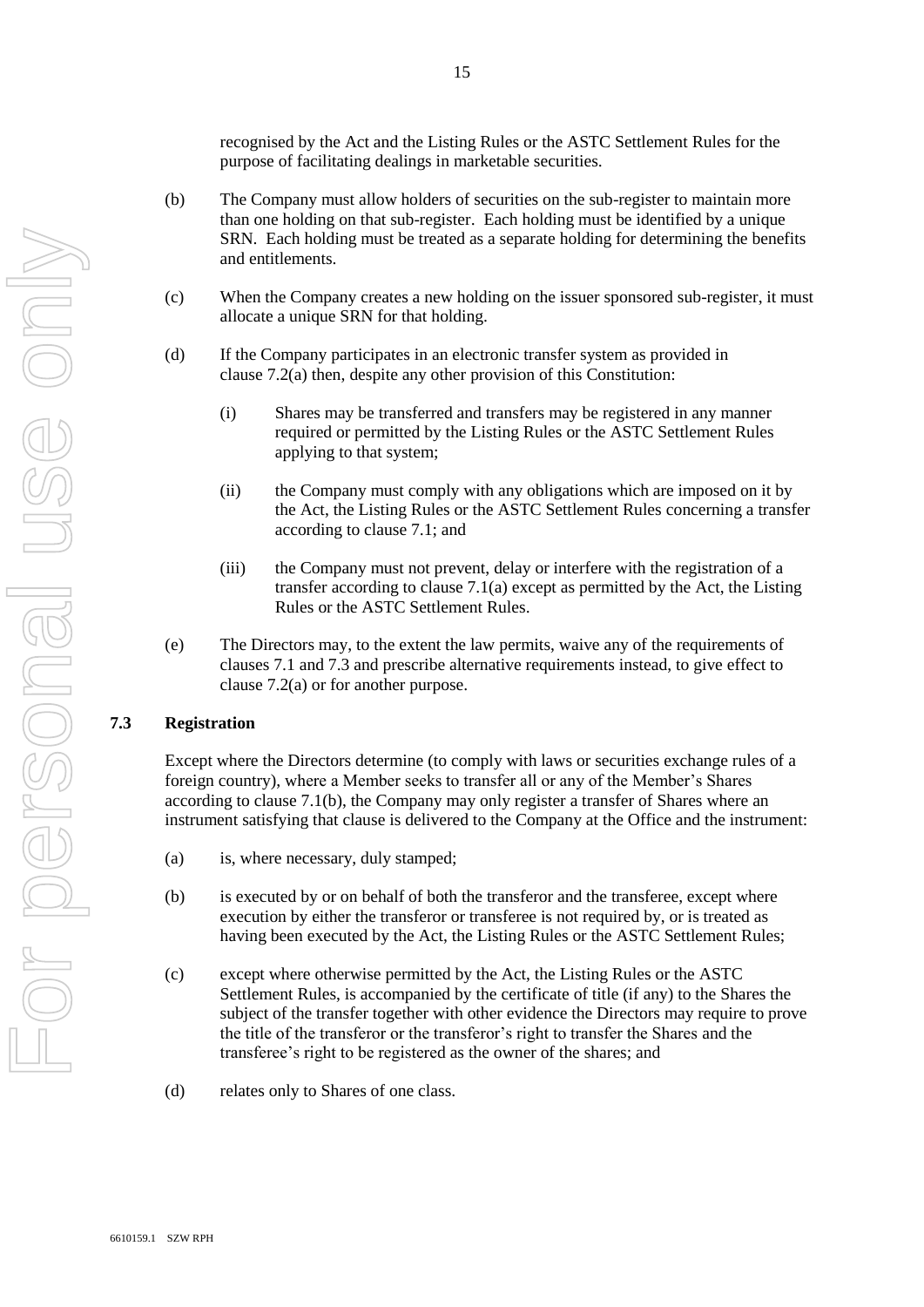#### **7.4 Transferor remains holder**

A transferor of Shares remains the registered holder of the Shares transferred until:

- (a) the transfer according to clause  $7.1(a)$  has taken effect according to the ASTC Settlement Rules; or
- (b) the transfer is registered and the name of the transferee is entered in the Register in respect of the Shares to be transferred,

whichever occurs first.

#### **7.5 Restricted Securities**

- (a) Restricted Securities cannot be disposed of by the holder of those Restricted Securities during the escrow period, except as permitted by the Listing Rules or the ASX.
- (b) The Company will refuse to acknowledge a disposal of Restricted Securities during the escrow period, except as permitted by the Listing Rules or the ASX.
- (c) During a breach of the Listing Rules relating to Restricted Securities, or a breach of a restriction agreement, the holder of the Restricted Securities is not entitled to any dividend or distribution, or voting rights, in respect of the Restricted Securities.

#### <span id="page-15-0"></span>**7.6 Small holdings**

- (a) The Company may, once in any 12 month period, sell the Shares of a Member who has less than a Marketable Parcel of those Shares if:
	- (i) the Company has notified the Member in writing of its intention to sell those Shares;
	- (ii) the Member has been given at least six weeks from the date the notice is sent to advise the Company that the Member wishes to retain the holding;
	- (iii) the Member has not notified the Company that the Member wishes to retain the holding within that six weeks; and
	- (iv) neither a takeover offer nor a takeover announcement has been made in respect of the Company or, if one has been made in respect of the Company, the offers made under that takeover offer or takeover announcement, have been closed.
- (b) The costs of sale of the Shares of a Member who has less than a Marketable Parcel of those Shares under clause 7.6(a) must be paid by the Company or the purchaser of the Shares.
- (c) The proceeds of the sale of the Shares of a Member who has less than a Marketable Parcel of those Shares will not be sent to the Member until the Company has received the certificate of title (if any) issued in respect of those Shares (or is satisfied that the certificate has been lost or destroyed).
- (d) The Directors may, before a sale is effected under this clause [7.6,](#page-15-0) revoke a notice given or suspend or terminate the operation of this clause [7.6](#page-15-0) either generally or in specific cases.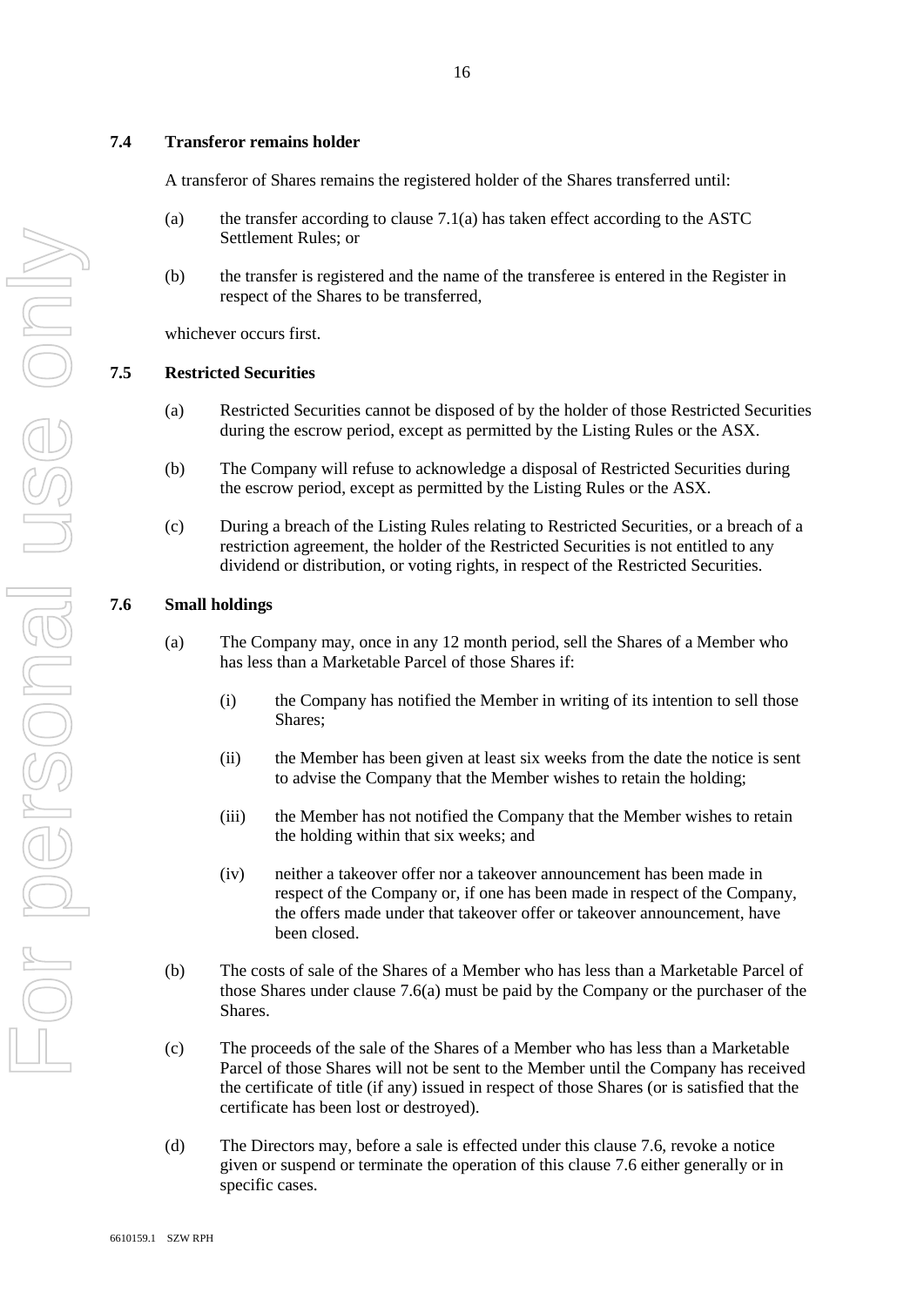- (e) The Company may sell the Shares constituting less than Marketable Parcel as soon as practicable at a price which the Directors consider is the best price reasonably available for the Shares when they are sold.
- (f) The Company may receive the consideration given for a Share on any sale of the Share and may execute a transfer of the Share in favour of the person to whom the Share is sold or disposed of. On execution of the transfer, the transferee may be registered as the holder of the Share. The transferee is not bound to see to the application of any money paid as consideration. A sale of the Share by the Company is valid even if a Transmission Event occurs to the Member before the Sale or disposition of the Share.
- (g) The remedy of any person aggrieved by a sale under this clause [7.6](#page-15-0) is limited to damages only and is against the Company exclusively.
- (h) A written statement by a Director or Secretary of the Company that a Share in the Company has been duly sold under clause [7.6](#page-15-0) on a date stated in the statement is conclusive evidence of the facts stated as against all persons claiming to be entitled to the Share, and of the right of the Company to sell the share.

## <span id="page-16-0"></span>**7.7 Directors declining registration**

#### The Directors:

- (a) may, in their absolute discretion, decline to register a transfer of Shares (other than a transfer complying with clause 7.1(a)), where to do so would not contravene the Act, the Listing Rules or the ASTC Settlement Rules; and
- (b) must decline to register a transfer of Shares:
	- (i) (other than a transfer complying with clause 7.1(a)) where required by the Act, the Listing Rules or the ASTC Settlement Rules; or
	- (ii) that are Restricted Securities during the escrow period, except as permitted by the Listing Rules or the ASX.

## **7.8 Notice of refusal to register**

- (a) If the Directors decline to register a paper based transfer under clause 7.7, the Company must notify the transferee (and the broker (if any)) of the refusal to register and the reason for the refusal within five Business Days after the day on which the transfer was lodged with the Company.
- (b) The failure to provide a notice pursuant to clause 7.8(a) will not invalidate the decision of the Directors.

#### **7.9 Holding Locks**

- (a) The Company may apply a Holding Lock to securities where permitted to do so under the Listing Rules and the ASTC Settlement Rules.
- (b) If the Company asks for a Holding Lock to be applied according to the Listing Rules and the ASTC Settlement Rules, the Company must notify the holder of those securities of the Holding Lock and the reason for its application within five Business Days after the day on which the Company asked for the Holding Lock.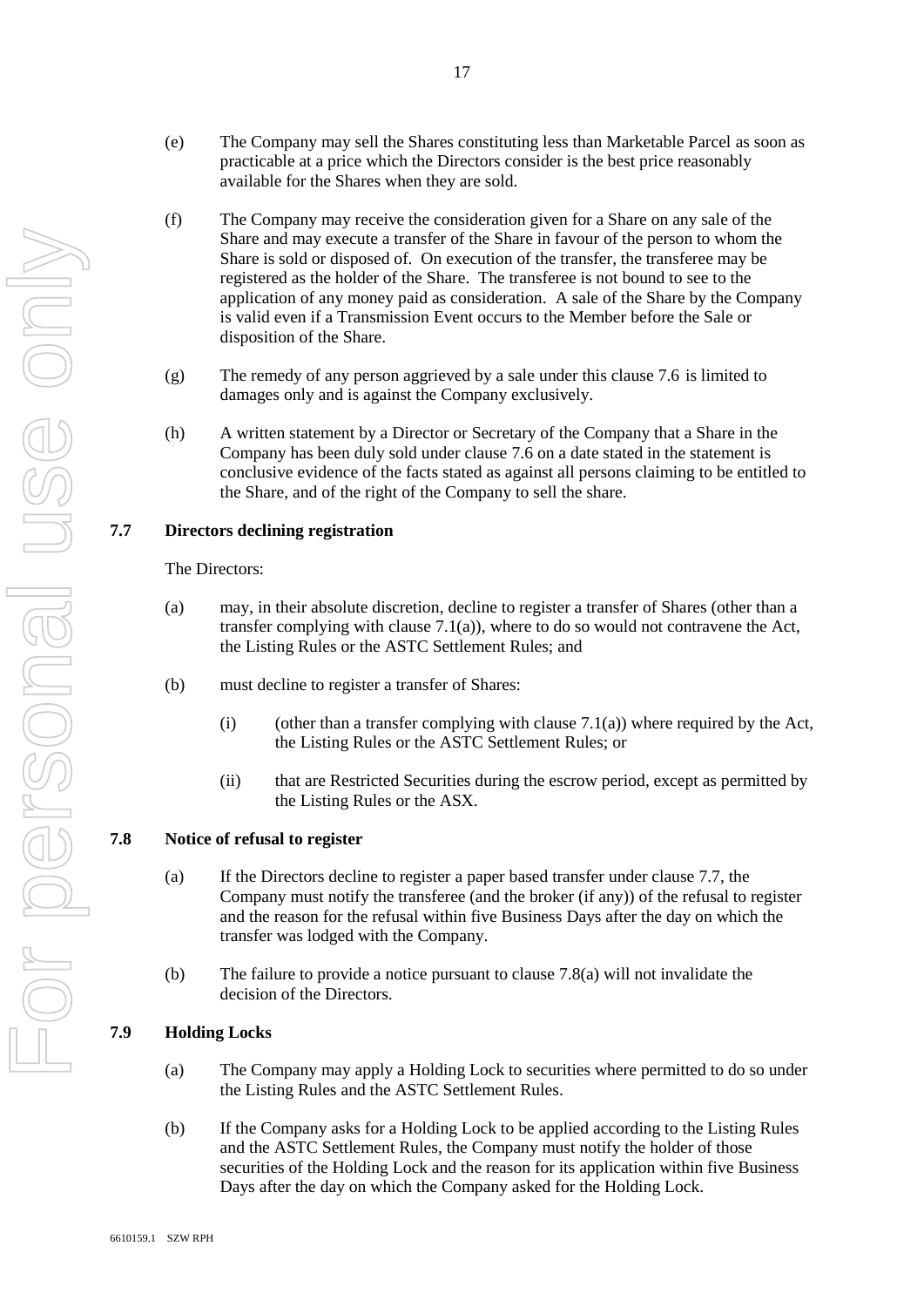# **7.10 Retention of instruments of transfer**

On delivery of an instrument of transfer to the Company, property in and title to that instrument of transfer (but not the underlying Shares), passes to the Company. The Company will be entitled to absolute possession of that instrument.

# **7.11 Powers of attorney**

Any power of attorney granted by a Member empowering the attorney to transfer Shares to which the Member is entitled that is lodged with, produced or exhibited to the Company (or any officer of the Company) will be treated as continuing and remaining in full force and effect, as between the Company and the grantor of that power. The power of attorney may be acted on, until express notice in writing that it has been revoked or notice of the death of the grantor has been given and lodged at the Office or at the place where the Register is kept.

# **8. Transmission of Shares**

# **8.1 Title on death of Member**

- (a) Subject to [8.1\(c\),](#page-17-0) if a Member dies, then the only person who may be recognised by the Company as having any title to or interest in the Shares held by the deceased are:
	- (i) where the deceased was a sole holder the legal personal representative of the deceased; and
	- (ii) where the deceased was a joint holder the surviving joint holder or joint holders.
- (b) This clause does not in any way release the estate of a deceased Member from any liability in respect of any Share, whether that Share was held solely or jointly by the deceased with other persons.
- <span id="page-17-0"></span>(c) The Directors may register a transfer of Shares signed by a Member before a Transmission Event even though the Company has notice of the Transmission Event.

# **8.2 Registration as holder**

- (a) Subject to the ASTC Settlement Rules and the *Bankruptcy Act* 1966 (Cth), any person becoming entitled to a Share as a consequence of the death, bankruptcy or mental incapacity of a Member may, on producing such evidence as the Directors require, elect either:
	- (i) to be registered as the holder of the Share, in which case the person must provide the Company with written notice signed by the person stating that election; or
	- (ii) to nominate another person to be registered as the holder of the Share, in which case the person must execute a transfer of the Share to that other person.
- (b) Subject to the ASTC Settlement Rules, all the limitations, restrictions and provisions of this Constitution relating to the right to transfer, and the registration of a transfer of, Shares apply to any notice (under clause  $8.2(a)(i)$ ) or transfer (under clause  $8.2(a)(ii)$ )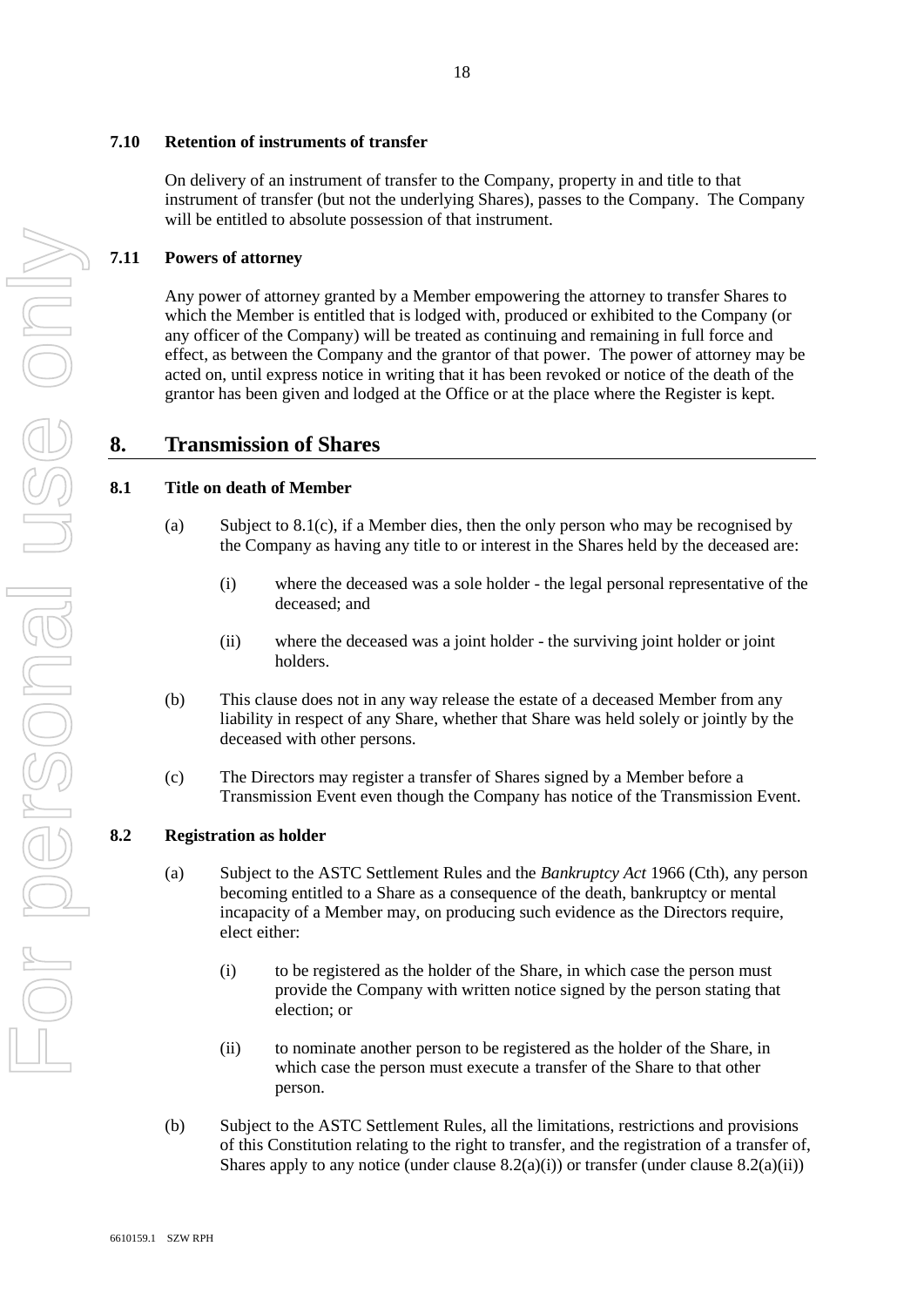as if the death or bankruptcy of the Member had not occurred and the notice or transfer were executed or effected by that Member.

(c) If the Company has acted in good faith in registering a person pursuant to clause 8.2(a), the person who makes the election must indemnify the Company to the extent of any loss or damage suffered by the Company as a result of the registration.

#### **8.3 Entitlement to deceased's rights**

Where a Member dies, becomes bankrupt or suffers from any mental incapacity, the personal representative of the Member or the trustee of the Member's estate (as the case may be) is entitled to the same dividends and other advantages and rights as the Member would have been entitled to if the Member had not died, become bankrupt or suffered from a mental incapacity.

## **8.4 Joint entitlement**

Where two or more persons are jointly entitled to any Share as a consequence of the death, bankruptcy or mental incapacity of a Member, they are treated as being joint holders of the Share for the purposes of this Constitution.

## **9. Alteration of capital**

## **9.1 Alteration of capital**

The Company in general meeting may increase, divide, consolidate or reduce its Share capital if it complies with the Act and the Listing Rules.

#### **9.2 Share buy-back**

The Company may buy Shares in itself on terms and at times determined by the Directors according to the Act and the Listing Rules.

## **9.3 Additional rights**

- (a) Where Shares are consolidated or subdivided under clause 9.1, the Company in general meeting may determine by special resolution that, as between the Shares resulting from that consolidation or subdivision, one or more of the Shares has some preference or special advantage in relation to dividends, capital, voting or anything else over or compared with one or more of the other Shares.
- (b) Nothing in clause 9.3(a) in any way limits the operation of clause 2.3.

#### **9.4 Consolidation or division**

For the purpose of giving effect to any consolidation or division of Shares, the Directors may settle any difficulty which arises with respect to fractions of Shares in any manner that they think fit.

19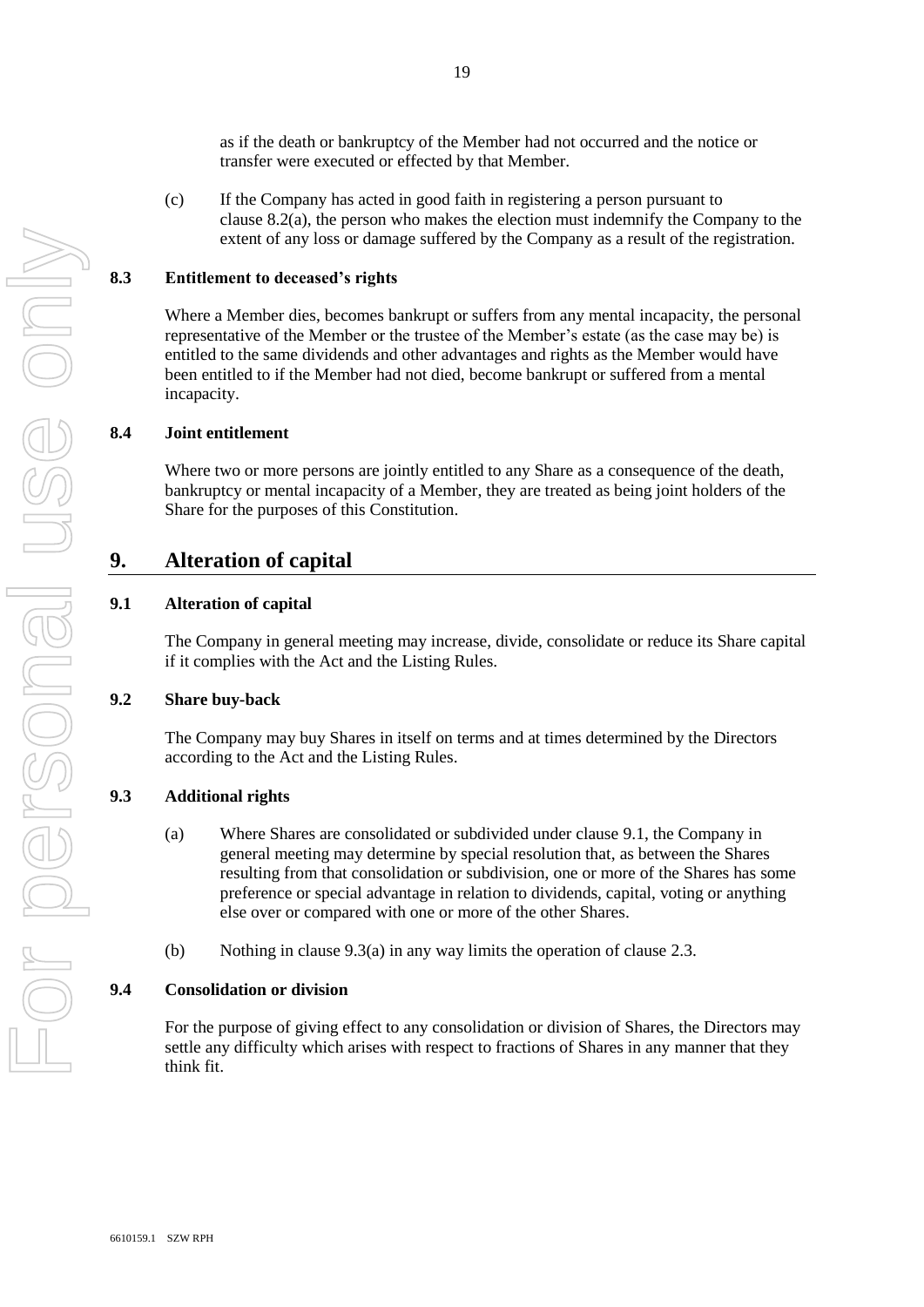## **10. General meetings**

#### **10.1 Annual general meeting**

Annual general meetings must be held in compliance with the Act and the Listing Rules.

**10.2 Convening general meetings**

- 
- (a) A Director may call a general meeting at any time.
- (b) The Directors must convene a general meeting on the requisition of Members according to the Act.

## **10.3 Notice of general meeting**

- (a) A notice of a general meeting must:
	- (i) set out the place, the date and the time of meeting (and, if the meeting is to be held in two or more places, the technology that will be used to facilitate this);
	- (ii) state the general nature of the business to be transacted at the meeting;
	- (iii) if a special resolution is to be proposed at the meeting, -set out an intention to propose the special resolution and state the resolution;
	- (iv) contain a form of proxy substantially in the form of schedule 1;
	- (v) contain a statement setting out the following information:
		- (A) that the Member has a right to appoint a proxy of the Member's choice;
		- (B) whether or not the proxy needs to be a Member of the Company;
		- (C) that a Member who is entitled to cast two or more votes may appoint two proxies and may specify the proportion or number of votes each proxy is appointed to exercise; and
		- (D) while the Company is Listed, a place and a fax number (and, at the option of the Company, an electronic mail address) for the purposes of receipt of proxy appointments; and
	- (vi) contain any other matters required by the Act.
- (b) Notice of every general meeting of the Company must be given in a manner authorised by clause 27.1 and according to the Act and the Listing Rules to:
	- (i) every Member;
	- (ii) every Director and Alternate Director;
	- (iii) the auditors of the Company; and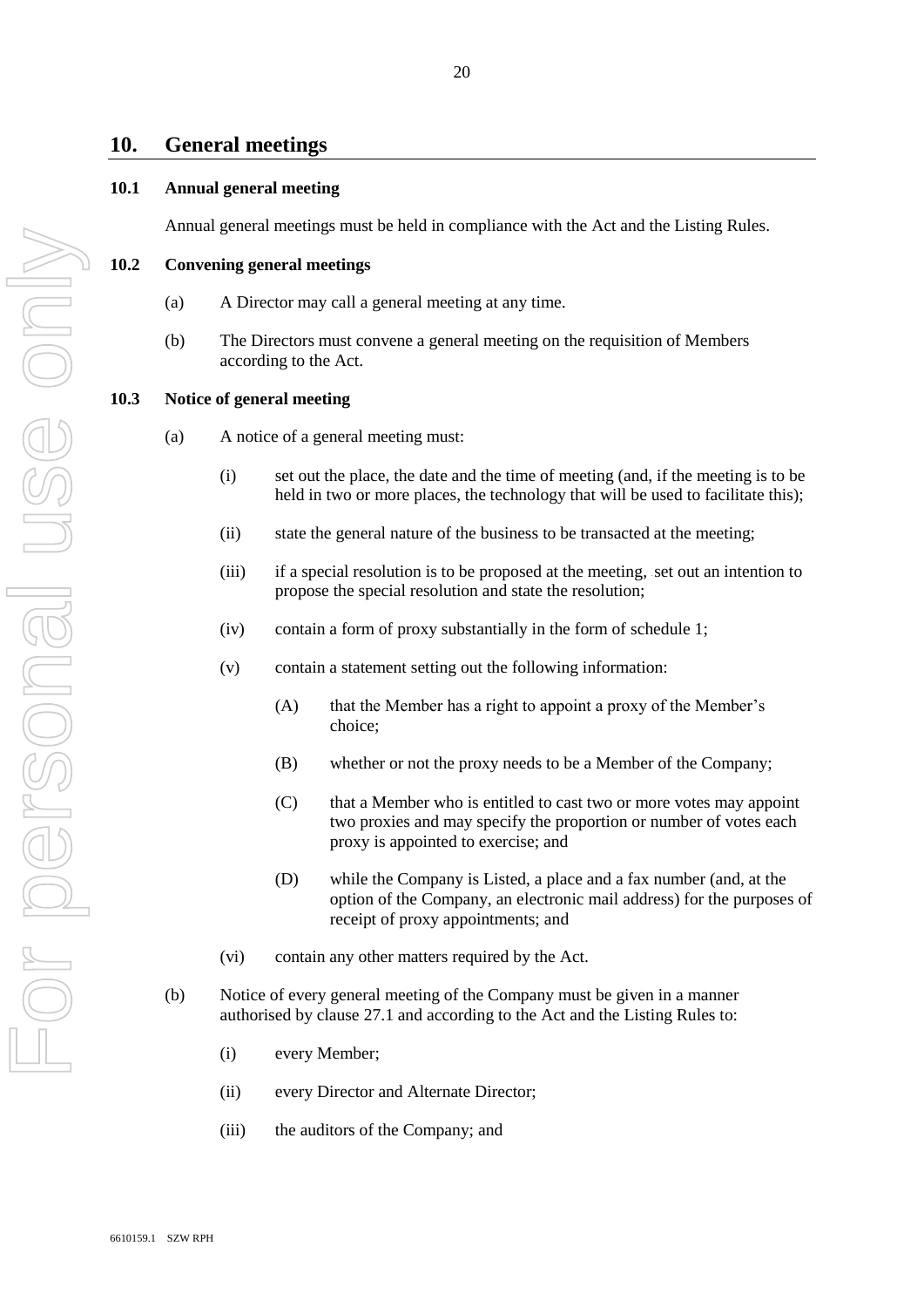and no other person is entitled to receive notice of a general meeting of the Company unless the Act or the Listing Rules otherwise require.

#### **10.4 Meetings may be cancelled or postponed**

The Directors may at any time after notice of a general meeting has been given, postpone or cancel the general meeting by giving notice to everyone entitled to receive notice of that general meeting.

#### **10.5 Failure to give notice**

- (a) Subject to the Act, the accidental omission to give notice of a general meeting to or the non-receipt of notice of a general meeting by any Member does not invalidate any of the proceedings of that meeting.
- (b) Failure to give a member or any other person notice of a general meeting does not invalidate anything done or resolution passed at a general meeting if before or after the meeting, the person notifies the Company of the person's agreement to that thing or resolution.

#### **10.6 Technology**

The Company may hold a general meeting simultaneously at two or more venues using any technology that gives the Members as a whole a reasonable opportunity to participate in the meeting.

# **11. Proceedings at general meetings**

#### **11.1 Quorum required**

No business may be transacted at any general meeting, except the election of a chairperson and the adjournment of the meeting, unless a quorum of Eligible Members is present at the time when the meeting proceeds to business.

## **11.2 Quorum**

A quorum is three Eligible Members present. For the purpose of determining whether a quorum is present, a person attending as a proxy or as a Representative appointed according to the Act of a corporation that is an Eligible Member, is treated as being an Eligible Member. If a Member has appointed more than one proxy or Representative, only one of them may be counted.

## **11.3 Absence of quorum**

If a quorum is not present within 30 minutes from the time appointed for the general meeting:

(a) where the meeting was convened on the requisition of Members, the meeting is dissolved; or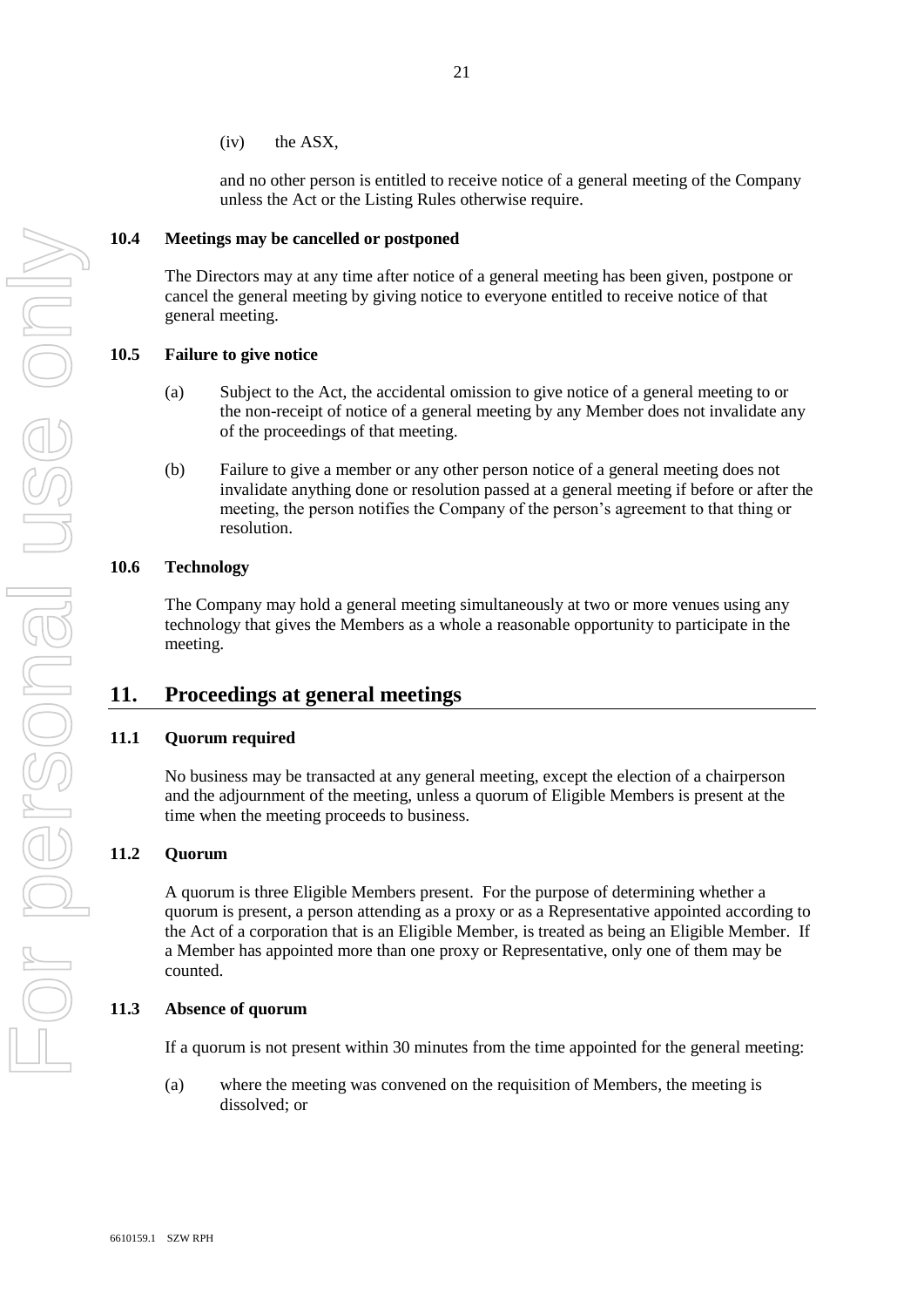- (b) in any other case:
	- (i) the meeting stands adjourned to the date, time and place, as the Directors determine or, if no determination is made by the Directors, to the same day in the next week at the same time and same place; and
	- (ii) if at the adjourned meeting a quorum is not present within 30 minutes from the time appointed for the meeting, the meeting is dissolved.

#### **11.4 Chair**

The chair of Directors (if any) or, in the chair's absence, the deputy chair, will preside as chair at every general meeting.

#### **11.5 Decisions of the chair are final**

Any questions arising at a general meeting relating to the order, business, procedure or conduct of the meeting will be referred to the chair whose decision is final.

#### **11.6 Absence of chair**

Where a general meeting is held and:

- (a) a chair has not been elected by the Directors; or
- (b) the chair elected by the Directors is not present within 15 minutes after the time appointed for the holding of the meeting; or
- (c) the chair is unwilling to act,

the Directors present must elect one of the Directors to be chair of the meeting or, if no Directors are present or if all Directors decline to take the chair, the Members present must elect one of their number to be chair of the meeting.

#### **11.7 Adjournment of meetings**

The chair may, with the consent of any general meeting at which a quorum is present, and must if so directed by the meeting, adjourn the meeting from time to time and from place to place. No business may be transacted at any adjourned meeting other than the business left unfinished at the meeting from which the adjournment took place.

#### **11.8 Notice of adjourned meeting**

Notice of an adjournment or of the business to be transacted at an adjourned meeting need only be given when a general meeting is adjourned for 21 days or more, in which case at least three days' notice of the adjourned meeting must be given.

#### **11.9 Voting at general meetings**

- (a) Subject to the Act in relation to special resolutions, a resolution is carried if a majority of the votes cast on the resolution are in favour of the resolution.
- (b) A resolution put to the vote of any general meeting must be decided on a show of hands unless a poll is demanded (before or immediately after the declaration of the result of the show of hands):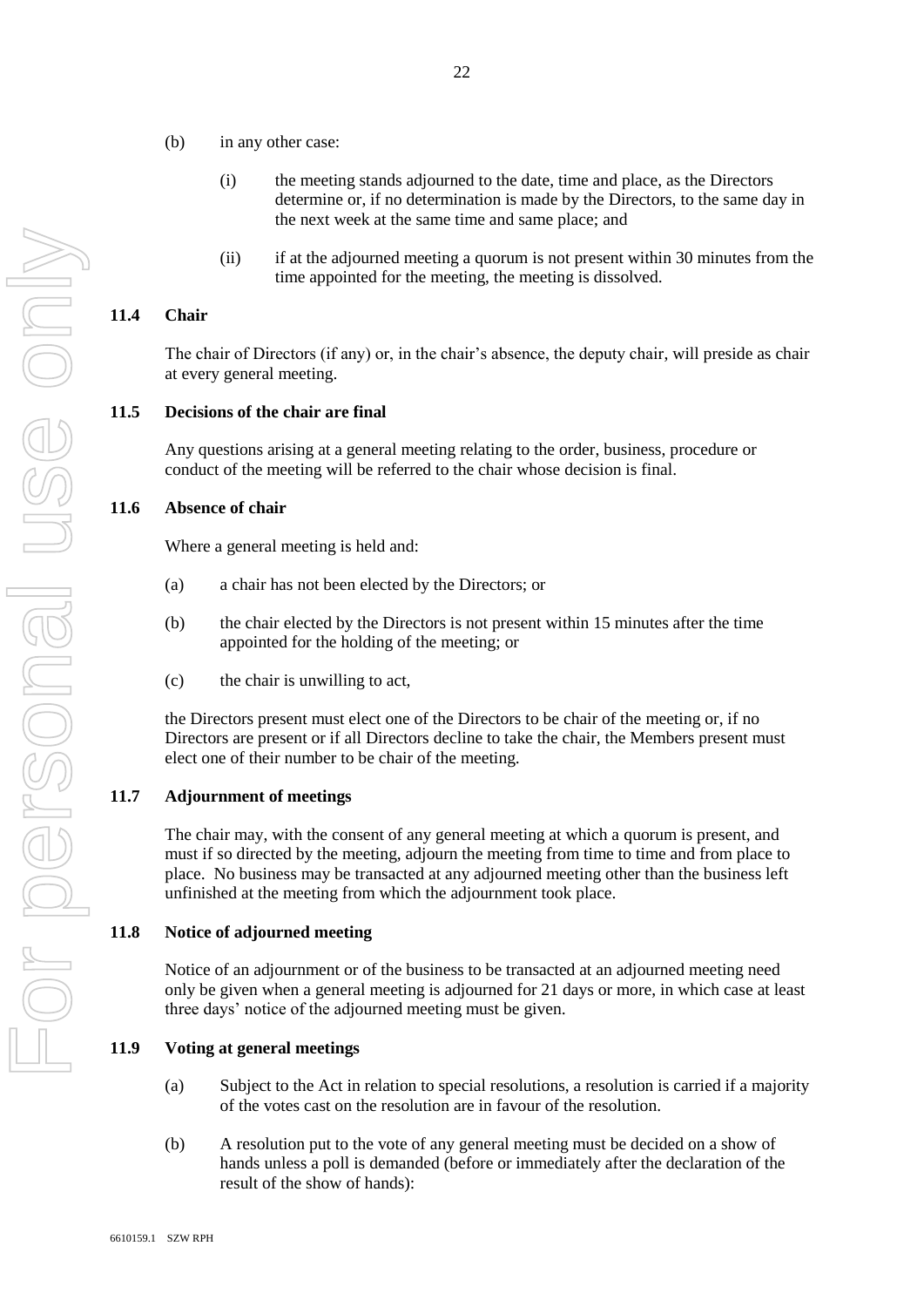- (i) by the chair;
- (ii) by at least five Eligible Members present in person, by proxy or Representative and entitled to vote on the resolution; or
- (iii) by an Eligible Member or Eligible Members present in person, by proxy or Representative with at least 5% of the total voting rights of all the Eligible Members having the right to vote at the meeting,

but:

- (iv) no poll may be demanded on the election of a chair; and
- (v) no poll may be demanded on the question of the adjournment of a meeting, except by the Chair.

## **11.10 Result of voting by show of hands**

Unless a poll is demanded according to clause 11.9:

- (a) a declaration by the chair that a resolution has, on a show of hands, been carried, carried unanimously, by a particular majority, or lost; and
- (b) an entry to that effect made in the book containing the minutes of the proceedings of the Company,

is conclusive evidence of the fact, without proof of the number or proportion of the votes recorded in favour of or against the resolution.

#### **11.11 Withdrawal of demand for poll**

A demand for a poll may be withdrawn.

#### **11.12 Taking of poll**

- (a) A poll demanded on a matter, other than the question of an adjournment, must be taken when and in the manner the chair directs.
- (b) A poll on the question of an adjournment must be taken immediately.

## **11.13 Chair has a casting vote**

In the case of an equality of votes, whether on a show of hands or on a poll, the chair of the meeting at which the show of hands takes place or at which the poll is demanded has a casting vote.

#### **11.14 Right to receive notice and attend**

Subject to this Constitution and any rights or restrictions for the time being attached to any class or classes of Shares, each Member, each Director (including each Alternate Director), the ASX and the auditor of the Company are entitled to receive notice of, and to be present and to speak at, each general meeting.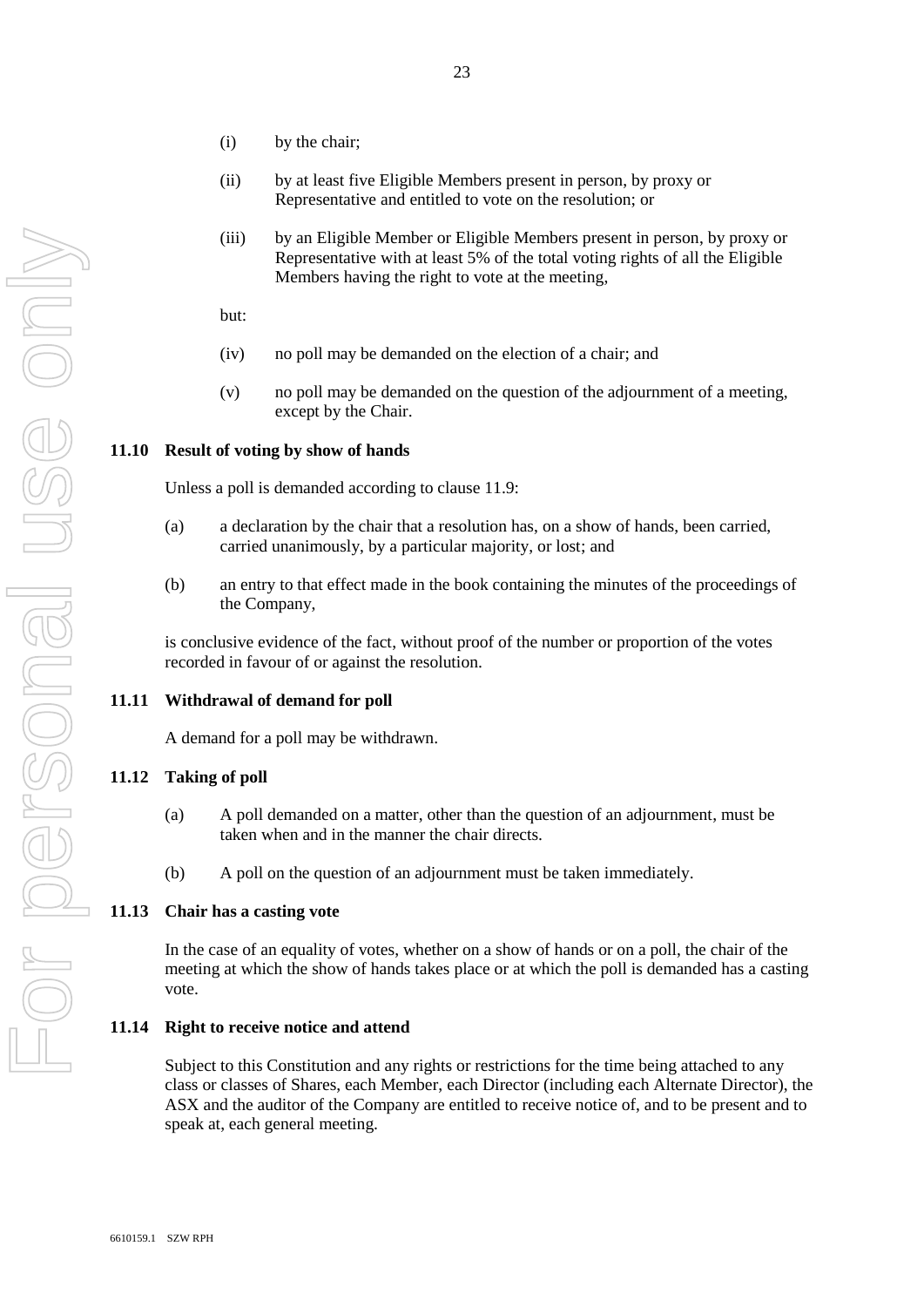## **11.15 Voting entitlement**

Subject to this constitution and to any rights or restrictions for the time being attached to any class or classes of Shares, at meetings of Members or classes of Members:

- (a) each Eligible Member entitled to vote may vote in person, by proxy or Representative;
- (b) on a show of hands, every Eligible Member or person entitled to the rights of an Eligible Member according to this Constitution present in person, by proxy or Representative, has one vote; and
- (c) on a poll, every Eligible Member or person entitled to the rights of an Eligible Member according to this Constitution present in person, by proxy or Representative, has:
	- (i) one vote for each fully paid Share that Eligible Member holds; and
	- (ii) a fraction of a vote for each partly paid Share that Eligible Member holds, where the fraction is equivalent to the proportion which the amount paid (not credited) is of the total amounts paid and payable (excluding amounts credited) on that Share,

except that an Eligible Member is not entitled to vote at a general meeting if:

- (iii) any calls or other sum presently payable by that Eligible Member in respect of Shares are outstanding; or
- (iv) that Eligible Member is in breach of the Listing Rules relating to Restricted Securities, or in breach of a restriction agreement by that Eligible Member.

## **11.16 Vote of joint holders**

If a Share is held jointly and more than one Member votes in respect of that Share, only the vote of the Member whose name appears first in the register of Members counts.

## **11.17 Voting rights**

- (a) If a person present at a general meeting represents by proxy or Representative more than one Member, on a show of hands the person is entitled to one vote only even though he or she represents more than one Member.
- (b) A person entitled to a Share because of a Transmission Event may vote at a general meeting in respect of that Share in the same way as if that person were the registered holder of the Share if, at least 48 hours before the meeting (or such shorter time as the Directors determine), the Directors:
	- (i) admitted that person's right to vote at that meeting in respect of the Share; or
	- (ii) were satisfied of that person's right to be registered as the holder of, or to transfer, the Share.

Any vote duly tendered by that person must be accepted and the vote of the registered holder of those Shares must not be counted.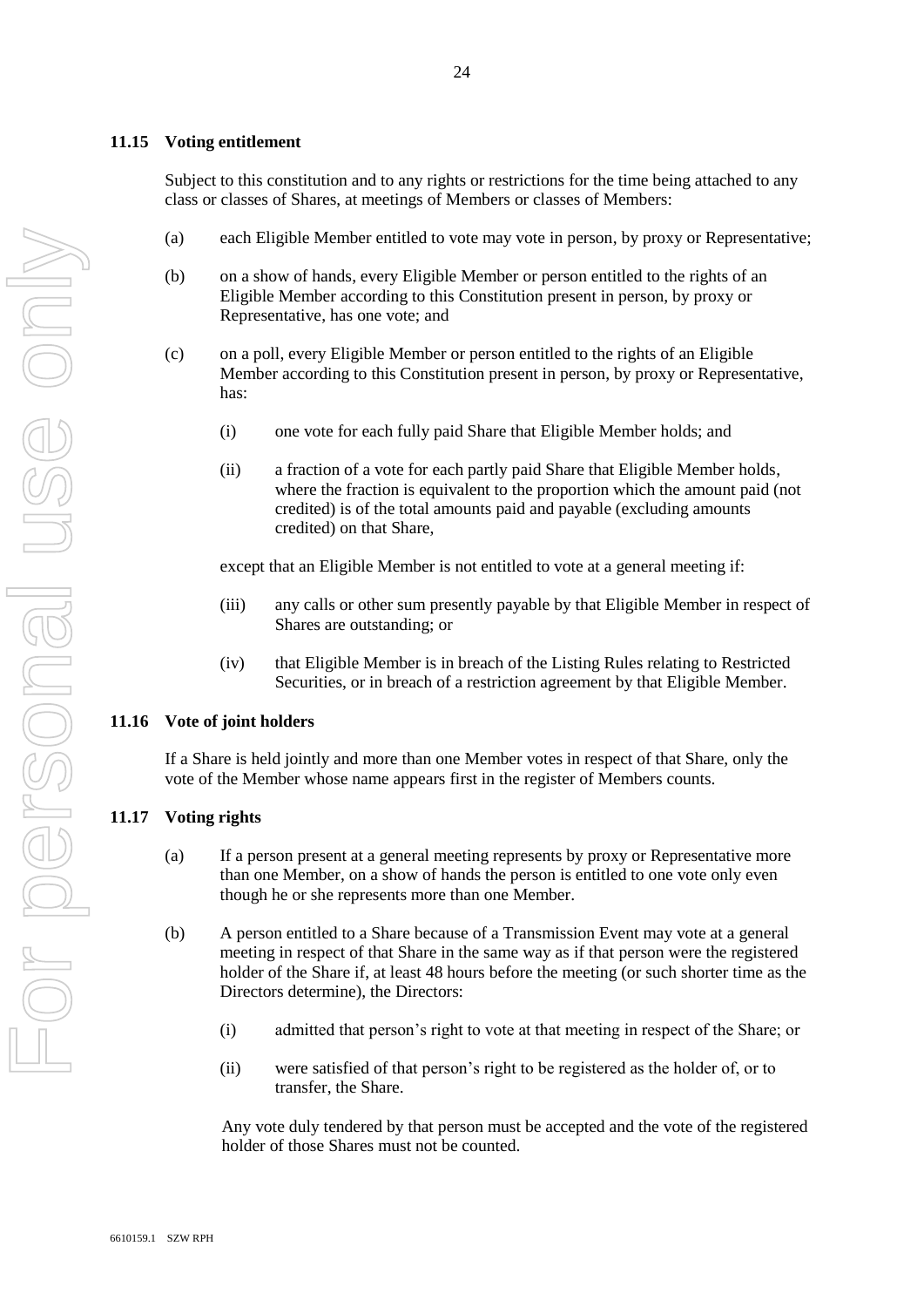- For personal use only VISO ONIX
- (c) A Member is not entitled to vote on a resolution if, under the Act or the Listing Rules, the notice which called the meeting specified that:
	- (i) the Member must not vote or must abstain from voting on the resolution; or
	- (ii) a vote on the resolution by the Member must be disregarded for any purposes.

If the member or a person acting as proxy or Representative of the Member does tender a vote on that resolution, their vote must not be counted.

(d) The chair may decide any difficulty or dispute which arises as to the number or votes which may be cast by or on behalf of any Member and the decision of the chair is final.

#### **11.18 Objection to voting rights**

An objection may be raised with the chair of the general meeting as to the qualification of a vote, but only at the meeting or adjourned meeting at which the vote objected to is given or tendered. The decision of the chair is final. A vote not disallowed under such an objection is valid for all purposes.

## <span id="page-24-0"></span>**11.19 Appointment of proxies**

- (a) An instrument appointing a proxy is valid if it is signed by the Member making the appointment and contains the information required by the Act and the Listing Rules or it is in any form approved by the Directors.
- (b) A proxy or Representative may, but need not be a Member.
- (c) A Member who is entitled to vote at a general meeting of the Company may appoint not more than two proxies to attend and vote at the general meeting on the Member's behalf.
- (d) For the purposes of this claus[e 11.19,](#page-24-0) a proxy appointment received at an electronic address specified in the notice of general meeting for the receipt of proxy appointment or otherwise received by the Company in accordance with the Act is taken to have been executed if the appointment:
	- (i) includes or is accompanied by a personal identification code allocated by the Company to the Member making the appointment;
	- (ii) has been authorised by the Member in another manner approved by the Directors and specified in or with the notice of meeting; or
	- (iii) is otherwise authenticated in accordance with the Act.
- (e) Unless otherwise provided in the appointment of a proxy or Representative, an appointment will be taken to confer authority:
	- (i) to vote on any amendment moved to the proposed resolutions and on any motion that the proposed resolutions not be put or any similar motion;
	- (ii) to vote on a procedural motion, including any motion to elect the chair, to vacate the chair or to adjourn the general meeting;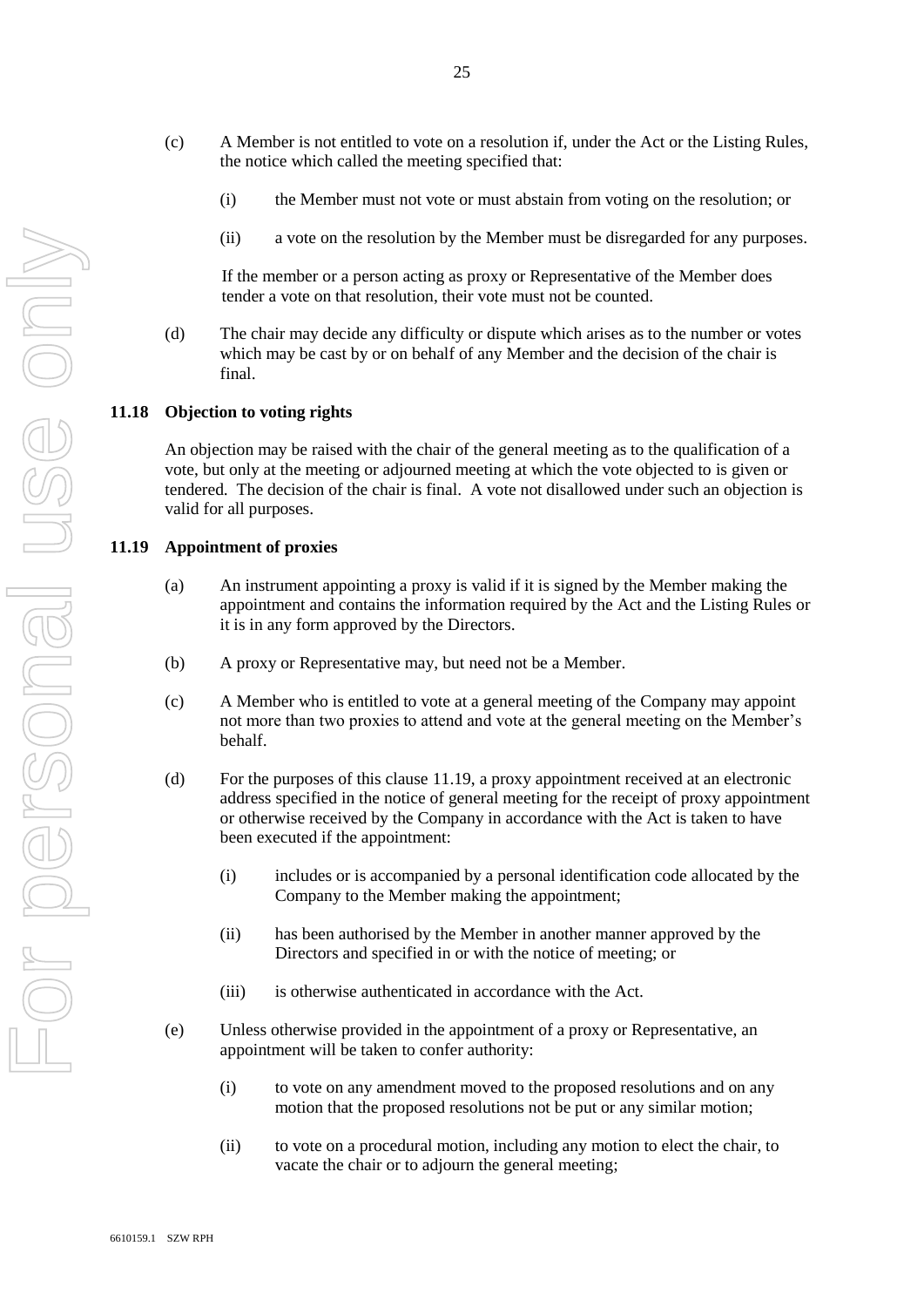(iii) to act generally at the meeting,

even though the appointment may specify the way the proxy is to vote on a particular resolution.

- (f) Unless otherwise provided in the appointment of a proxy or Representative, an appointment will be taken to confer authority, even though the instrument may refer to a specific meeting to be held at a specified time or venue, where the meeting is rescheduled or adjourned to another time or changed to another venue, to attend and vote at the rescheduled or adjourned meeting or at the new venue.
- (g) The appointment of a proxy is not revoked by the appointor attending and taking part in the general meeting, but if the appointor votes on a resolution, the proxy is not entitled to vote, and must not vote, as the appointor's proxy on the resolution.
- (h) Where a Member appoints 2 proxies to vote at the same general meeting:
	- (i) if the appointment does not specify the proportion or number of the Member's votes each proxy may exercise, each proxy may exercise half the member's votes;
	- (ii) on a show of hands, the proxy may not vote if more than one proxy attends; and
	- (iii) on a poll, each proxy may only exercise votes in respect of those shares or voting rights the proxy represents.

#### **11.20 Appointment of Representatives**

- (a) A body corporate which is a Member may appoint a specified person to act as its Representative to exercise all or any of the powers the body corporate may exercise:
	- (i) at meetings of the Members;
	- (ii) at meetings of creditors or debenture holders; or
	- (iii) relating to resolutions to be passed without meetings.
- (b) The appointment under clause 11.20(a) may be a standing one.

#### **11.21 Powers of proxies and Representatives**

Unless otherwise specified in the instrument of appointment, a proxy or Representative may exercise, on the Member's behalf, all of the powers that the Member could exercise at a meeting or in voting on a resolution, including the right to join in and demand for a poll.

#### <span id="page-25-0"></span>**11.22 Validity of instrument of appointment**

- (a) An instrument appointing a proxy or a Representative must not be treated as valid unless this clause 11.22 has been complied with.
- (b) An instrument appointing a proxy must be received by the Company (together with any authority under which the appointment was signed or a certified copy of the authority, where the appointment is signed by the appointor's attorney):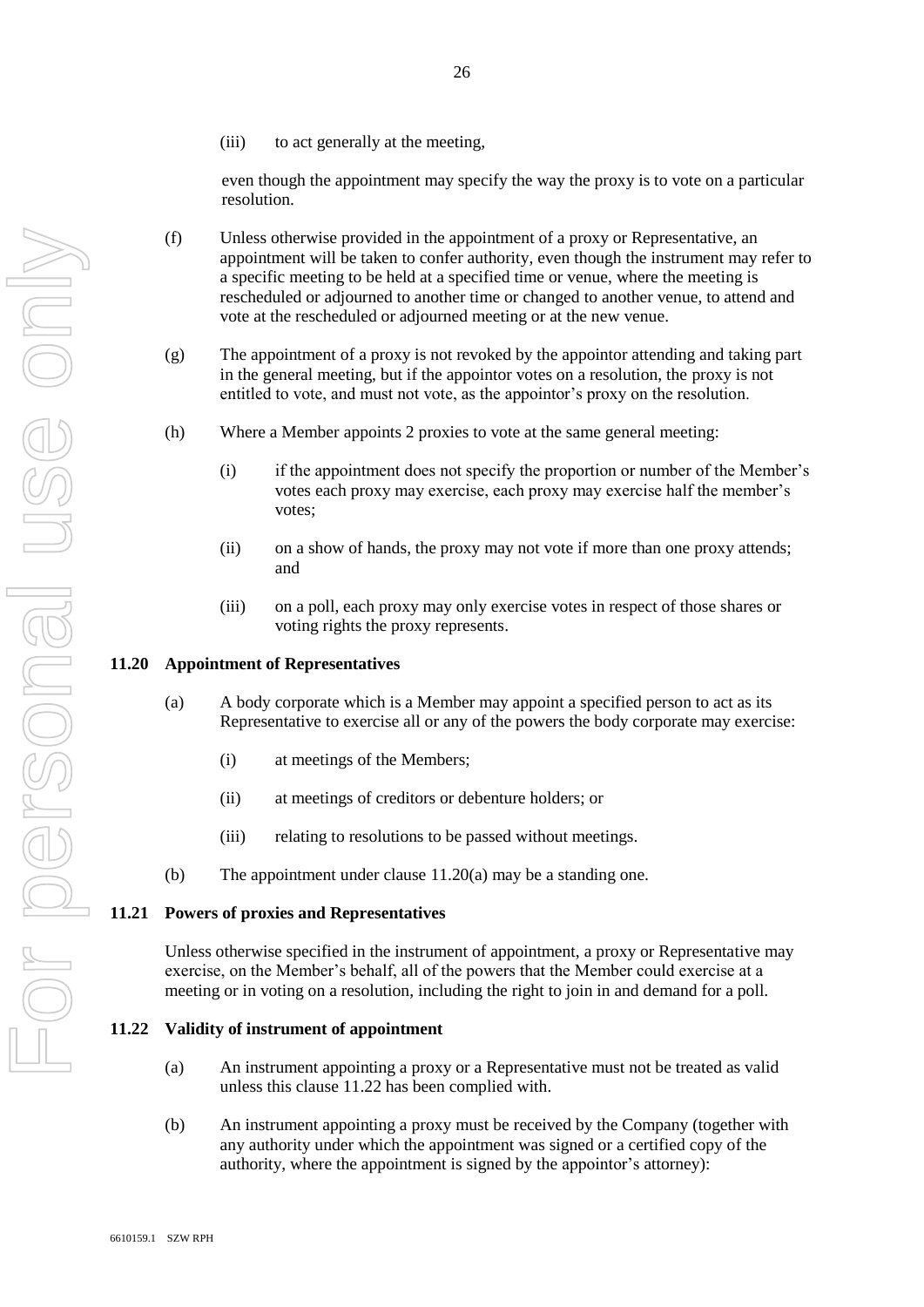- (i) at least 48 hours before the time for holding the meeting;
- (ii) if the meeting has been adjourned, at least 48 hours before the resumption of the adjourned meeting; or
- (iii) in the case of a poll conducted at a date later than the date of the meeting at which it was demanded, at least 24 hours before the time appointed for the taking of the poll.
- (c) A copy of an instrument appointing a Representative must be received by the Company:
	- (i) at least 48 hours before the time for holding the meeting;
	- (ii) if the meeting has been adjourned, at least 48 hours before the resumption of the adjourned meeting; or
	- (iii) in the case of a poll conducted at a date later than the date of the meeting at which it was demanded, at least 24 hours before the time appointed for the taking of the poll,

and must accompany the Representative and be produced to the Secretary or another authorised person of the Company when the Representative attends the relevant meeting.

- (d) A document is received by the Company under this clause [11.22](#page-25-0) when it is received in accordance with the Act, and to the extent permitted by the Act, if the document is produced or the transmission of the document is otherwise verified to the Company in the way specified in the notice of meeting.
- <span id="page-26-0"></span>(e) The chair of a meeting may:
	- (i) permit a person claiming to be a Representative to exercise the powers of a Representative, even if the person is unable to establish to the chair's satisfaction that he or she has been validly appointed; or
	- (ii) permit the person to exercise those powers on the condition that, if required by the Company, he or she produce evidence of the appointment within the time set by the chair.
- <span id="page-26-1"></span>(f) The chair of a meeting may require a person acting as a proxy or Representative to establish to the chair's satisfaction that the person is the person duly appointed to act. If the person fails to satisfy the requirement, the chair may exclude the person from attending or voting at the meeting.
- (g) The chair may delegate his or her powers under clauses [11.22\(e\)](#page-26-0) and [11.22\(f\).](#page-26-1)

#### **11.23 Validity of vote of proxy notwithstanding death etc of Member**

Despite any other clause of this Constitution, a vote given according to the terms of an instrument of proxy or an instrument appointing a Representative is valid despite:

(a) the previous death or unsoundness of mind of the appointing Member;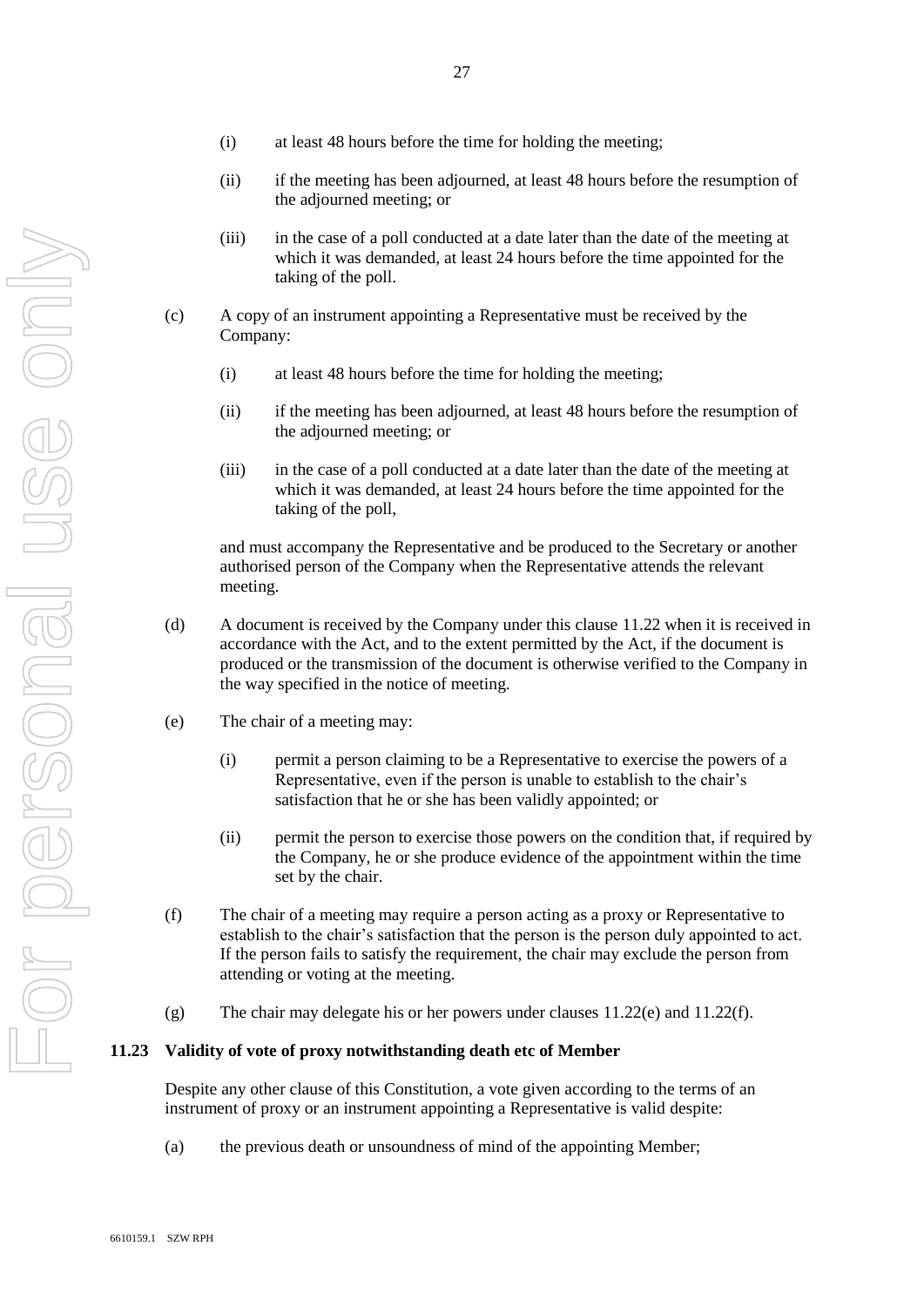- (b) the revocation of the instrument (or of the authority under which the instrument was executed); or
- (c) the transfer of the Share in respect of which the instrument is given,

if no notice in writing of the death, unsoundness of mind, revocation or transfer has been received by the Company at the Office before the commencement of the meeting or adjourned meeting at which the instrument is used or the power is exercised.

# **12. Appointment and removal of Directors**

#### **12.1 Election of Directors**

The Company must hold an election of Directors each year.

## **12.2 Nomination of Directors**

Nominations for the election of Directors must be accepted up to 35 Business Days (in the case of a meeting that Members have requested Directors to call, 30 Business Days) before the date of a general meeting at which Directors may be elected.

#### **12.3 Election of Directors – rotation**

- (a) Directors must not hold office (without re-election) after the third annual general meeting following the Director's appointment or three years, whichever is longer.
- (b) A Director appointed to fill a casual vacancy or as an addition to the board must not hold office (without re-election) past the next annual general meeting.
- (c) This clause does not apply to the Managing Director (but if there is more than one Managing Director, only one is entitled not to be subject to re-election).

#### **12.4 Continuing Directors**

The Directors who hold office at the date of adoption of this Constitution continue in office, subject to this Constitution.

#### **12.5 Number of Directors**

- (a) Subject to clause 12.3, the Company must have at least three Directors.
- (b) At least two Directors must ordinarily reside in Australia.
- (c) The maximum number of Directors is to be fixed by the Directors, but may not be more than 12 unless the Company in general meeting resolves otherwise. The Directors must not determine a maximum which is less than the number of Directors in office at the time the determination takes effect.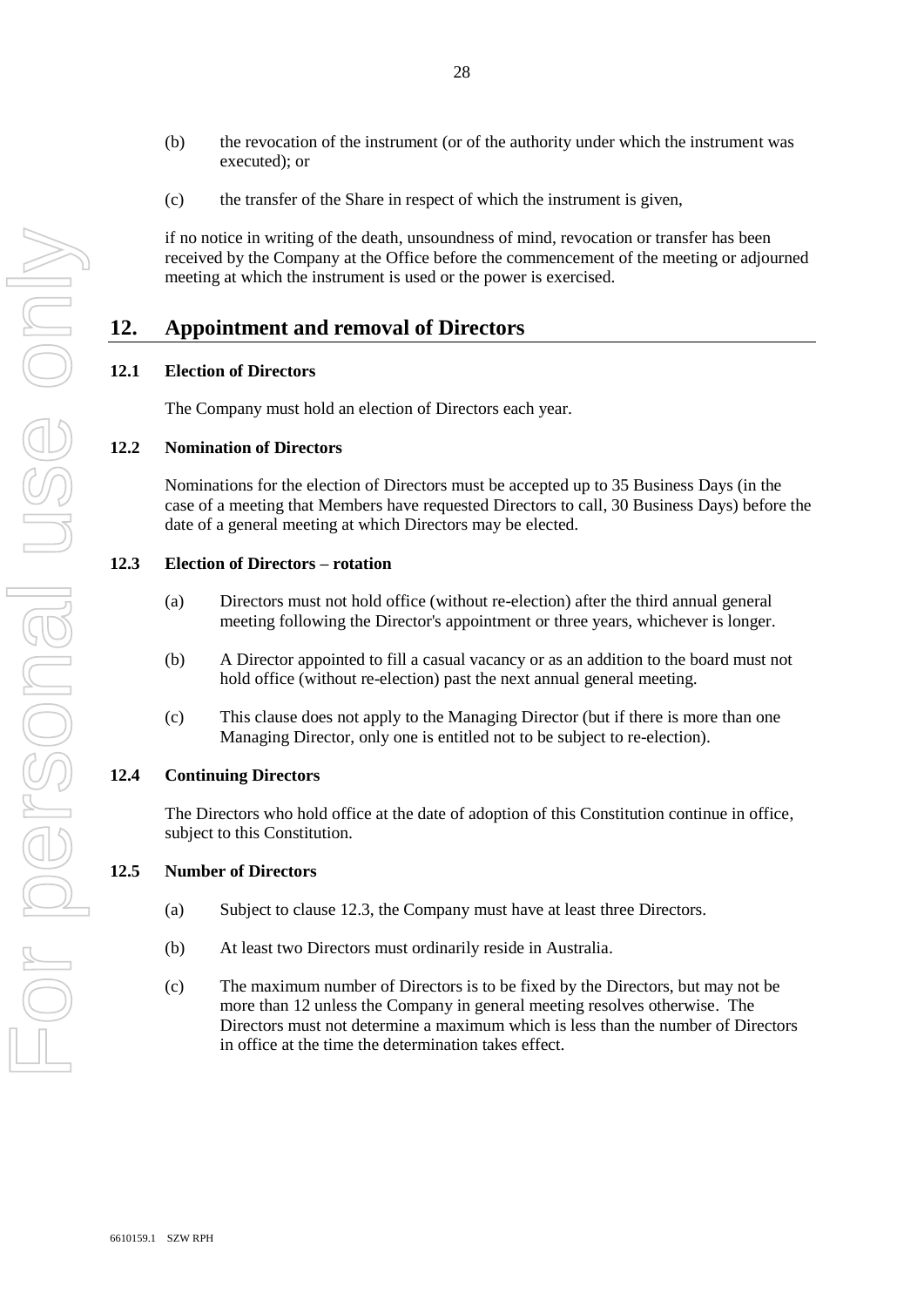# **12.6 Variation to number of Directors**

Subject to clause 12.5, the Company may from time to time by resolution in general meeting do any or all of the following:

- (a) if the Company is Listed and there is a reduction or increase in the number of Directors, determine the rotation by which the reduced or increased number are to retire; and
- (b) appoint new Directors.

# **12.7 Fulfilment of casual vacancy**

- (a) The Directors may at any time appoint any person to be a Director either to fill a casual vacancy or as an addition to the existing Directors but so that the total number of Directors does not at any time exceed the maximum number fixed according to this Constitution.
- (b) A Director appointed under clause 12.7(a) must retire at the next following annual general meeting of the Company and will then be eligible for re-election.
- (c) Rule 12.7(b) does not apply to the Managing Director (or the first appointed Managing Director if there is more than one).

# **12.8 Removal of Directors**

The Company in general meeting may, in addition to any power conferred by the Act, by resolution, remove any Director and may, by resolution, appoint a replacement Director.

# **12.9 Directors need not be Members**

A Director need not be a Member.

# **12.10 Vacation of Director's office**

In addition to the circumstances prescribed by the Act, the office of a Director becomes vacant if the Director:

- (a) becomes of unsound mind or a person whose person or estate is liable to be dealt with in any way under the law relating to mental health;
- (b) resigns by notice in writing to the Company;
- (c) is absent, without leave of absence from the other Directors, from meetings of the Directors for three consecutive months;
- (d) is removed as a Director under this Constitution;
- (e) becomes bankrupt or suspends payment or makes any general arrangement or composition with that Director's creditors;
- (f) is prohibited by the Act from being a Director; or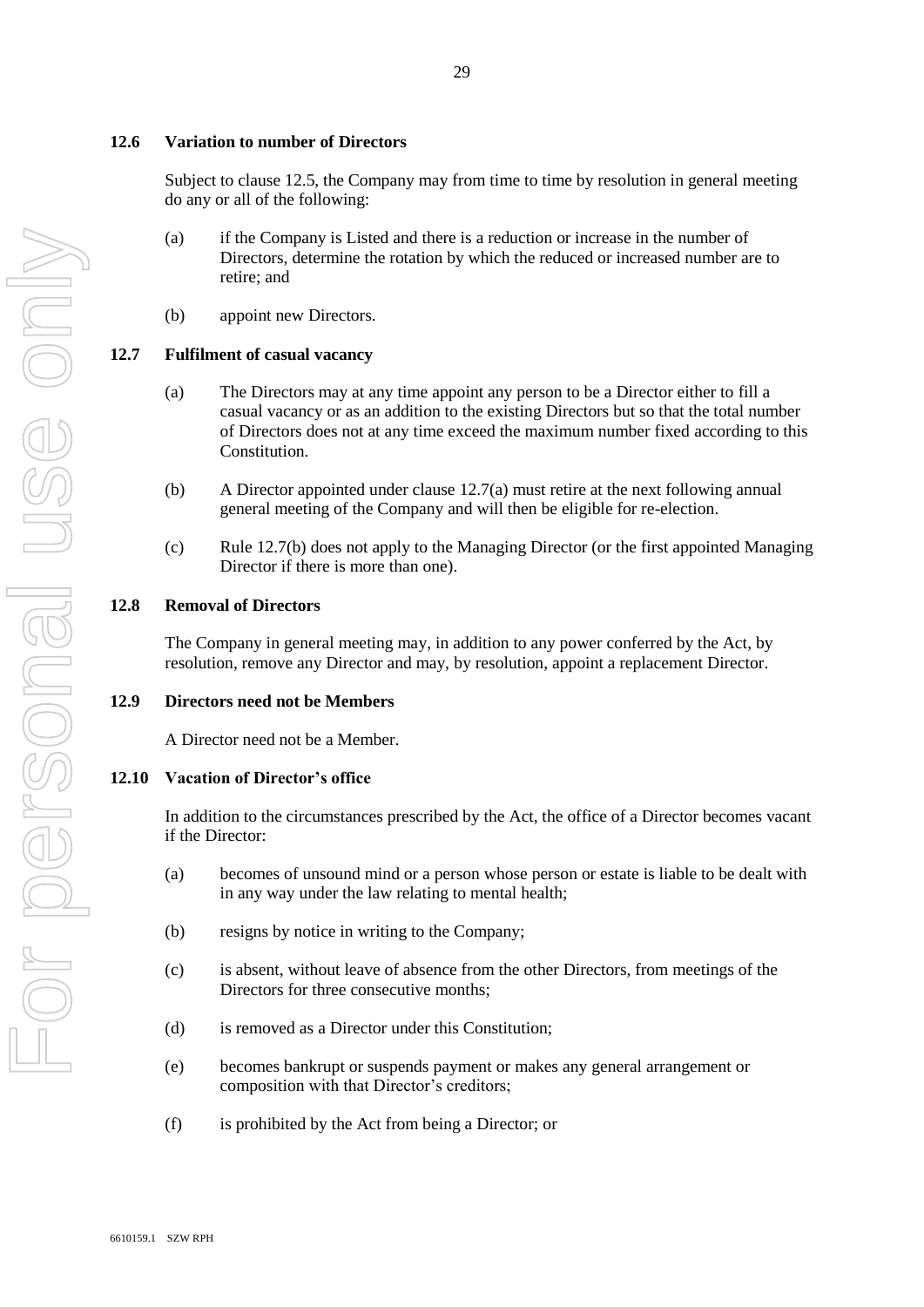(g) is convicted on indictment of an offence and the Directors do not within one month after that conviction resolve to confirm the Director's appointment or election (as the case may be) to the office of Director.

## **12.11 Compulsory retirement**

- (a) Subject to the Listing Rules and clause 12.11(b), at each annual general meeting, the following Directors automatically retire and are eligible for re-appointment:
	- (i) one third of the Directors or, if their number is not a multiple of three, then the number nearest to but not exceeding one third of the Directors (excluding Directors who retire by virtue of clause 12.7(b)); and
	- (ii) any Director who, if that Director did not retire at that annual general meeting, would at the next annual general meeting, have held that office for more than three years.
- (b) Rule 12.11(a) does not apply to the Managing Director (or the first appointed Managing Director if there is more than one) or an Alternate Director.
- (c) The retirement of a Director from office under this Constitution and the re-election of a Director or the election of another person to that office (as the case may be) takes effect at the conclusion of the meeting at which the retirement and re-election or election occur.

#### **12.12 Identification of rotating Directors**

- (a) The Directors who are to retire by reason of clause  $12.11(a)(i)$  are those of the Directors the subject of that clause who have been in office the longest and, as between Directors who have been in office for an identical period, those to retire are (unless they otherwise agree among themselves) to be selected by lot.
- (b) Where a Director has previously vacated office, the length of time that that Director has been in office will be computed from the Director's last election or appointment by a general meeting.

#### **12.13 Appointment at annual general meeting**

At any annual general meeting at which a Director retires under clause 12.11, the Company may by resolution fill the office vacated by appointing a person as Director.

## **12.14 Notice of nomination of Directors**

- (a) Except in the case of a Director retiring under clause 12.11 or a person recommended for appointment by the Directors, a person is only eligible to be appointed as a Director by resolution at a general meeting where the Company receives both:
	- (i) a nomination of the person by a Member; and
	- (ii) a consent to nomination signed by that person,

at its Office at least 30 Business Days before the relevant general meeting.

(b) A person recommended by the Directors to act as a Director must be nominated by a Director at least 25 Business Days before the relevant general meeting at which the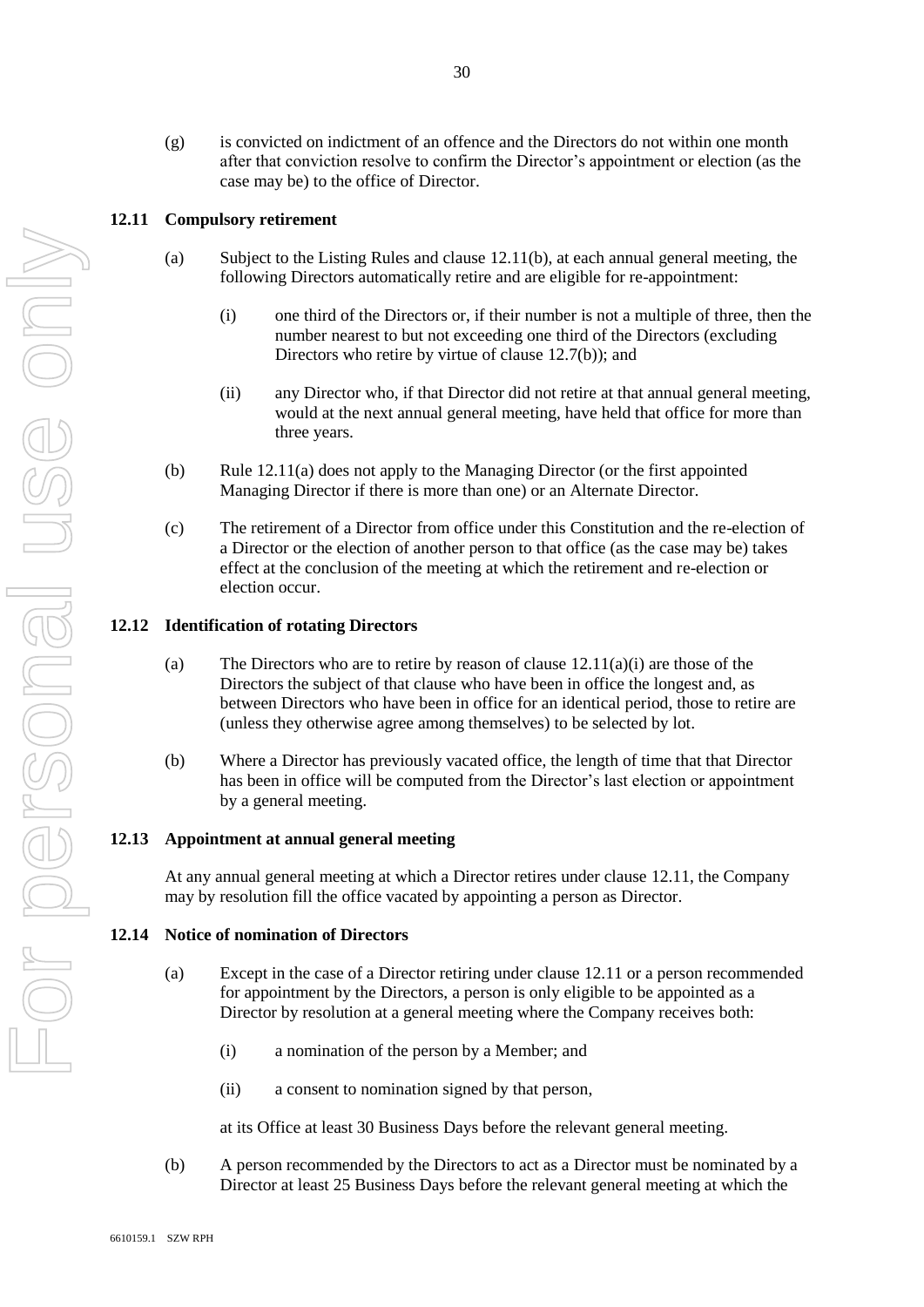appointment of that person as a Director will be considered. The nomination must be accompanied by a consent to nomination signed by that person.

(c) Notice of the name of each candidate for election to the office of Director must be given to all Members at least seven Business Days before the meeting at which the election is to be held.

#### **12.15 Less than minimum number of Directors**

Where the office of a Director becomes vacant, the continuing Directors may continue to act except where the number of Directors falls below the minimum number set by clause 12.5 or the Act, in which case the continuing Directors may act only:

- (a) to appoint Directors up to that minimum number;
- (b) to convene a general meeting of the Company; or
- (c) in an emergency.

#### **12.16 Ineligibility**

A partner, employer or employee of an auditor of the Company may not be appointed or elected as a Director.

# **13. Remuneration of Non-Executive Directors**

#### **13.1 Non-Executive Directors' remuneration**

- (a) The Non-Executive Directors may be paid such aggregate remuneration which must not exceed the amount fixed from time to time by the Company in general meeting, and that remuneration accrues from day to day. The notice of meeting must include the total amount of increase, the maximum amount that may be paid to the Non-Executive Directors as a whole and any other matters required by the Listing Rules.
- (b) The remuneration may be divided among the Non-Executive Directors in such proportion as they from time to time agree and, in default of agreement, equally.
- (c) If a Non-Executive Director is paid, he or she must be paid a fixed sum. The remuneration of a Non-Executive Director must not include a commission on, or a percentage of, profits or operating revenue.

#### **13.2 Expenses incurred by Directors**

The Non-Executive Directors may be paid all travelling and other expenses properly incurred by them in attending and returning from:

- (a) meetings of the Directors or any committee of the Directors; or
- (b) general meetings of the Company,

or otherwise in connection with the business of the Company.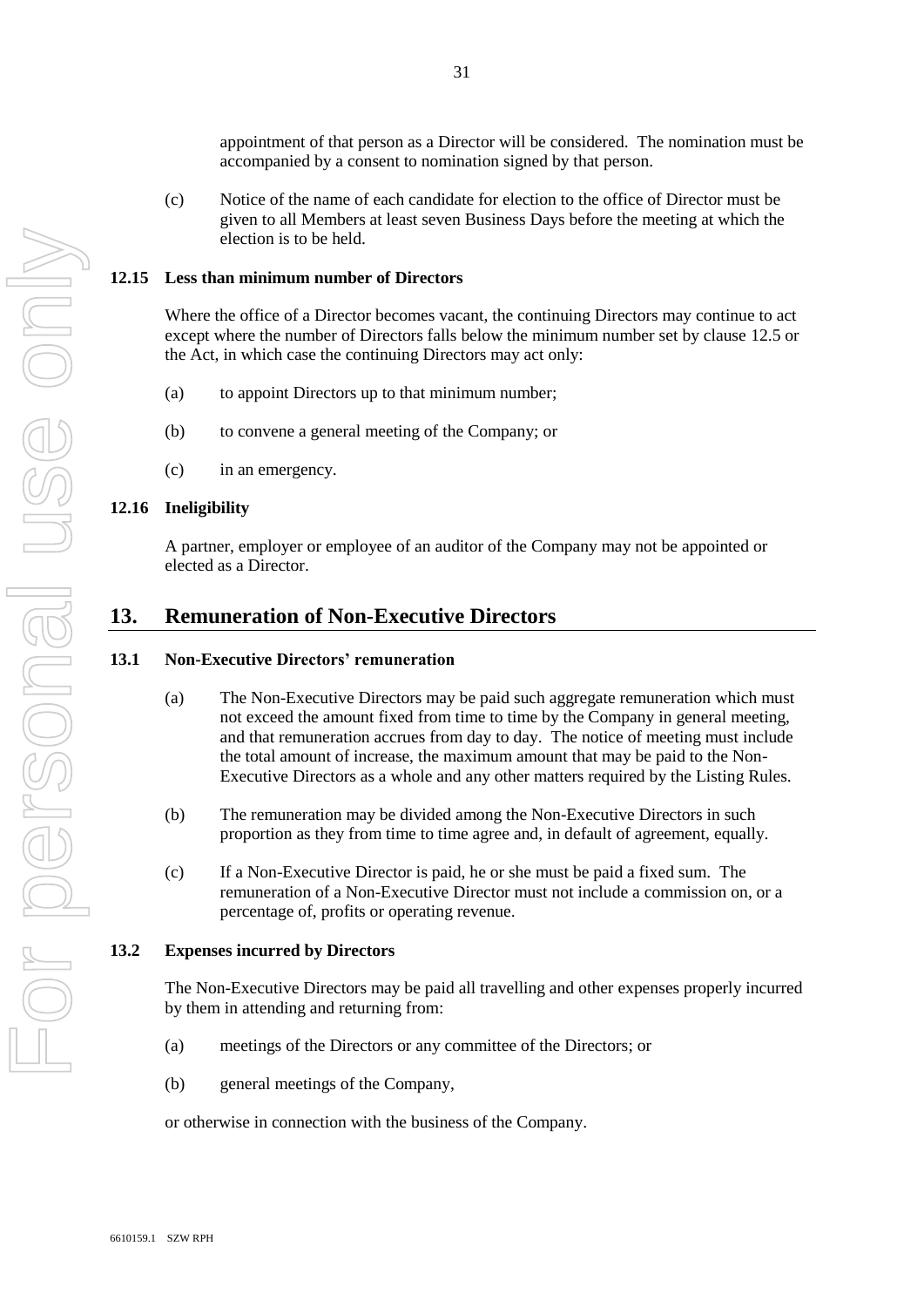# **14. Retirement benefits**

## **14.1 Payment of retirement benefits**

A Director may be paid a retirement benefit as determined by the Directors according to the provisions of the Act and the Listing Rules and, where required by the Act or the Listing Rules, as approved by the Company in general meeting.

## **14.2 Retirement benefits generally**

A retirement benefit includes any benefit paid in consequence of the loss by a Director of, or the retirement of the Director from, the office of Director, or in consequence of the death of the Director.

## **14.3 Death of Director**

Where a retirement benefit is payable in consequence of the death of a Director, that benefit may be paid to the Director's spouse, children or other people the Directors determine were financially dependant on the Director at the time of the Director's death, in such shares as determined by the Directors.

## **14.4 Company may contract to pay retirement benefits**

The Company may enter into a contract or arrangement with a Director for the purpose of providing or making arrangements for the payment of a retirement benefit according to this clause 14.

# **15. Powers of Directors**

## **15.1 Power to manage Company generally**

Subject to the Act, the Listing Rules and to any other provision of this Constitution, the business of the Company is to be managed by the Directors who may exercise all powers of the Company.

## **15.2 Appointment of attorneys**

The Directors may by power of attorney appoint any person to be an attorney of the Company for such purposes, with such powers, authorities and discretions (being powers, authorities and discretions vested in or exercisable by the Directors), for such period and subject to such conditions as they think fit.

# **16. Duties and interests of Directors**

## **16.1 Permitted interests of Directors**

Subject always to the Act and to compliance with clause 16.2, a Director and any firm, body or entity in which a Director has a direct or indirect interest may, in any capacity:

(a) enter into any contract or arrangement with the Company;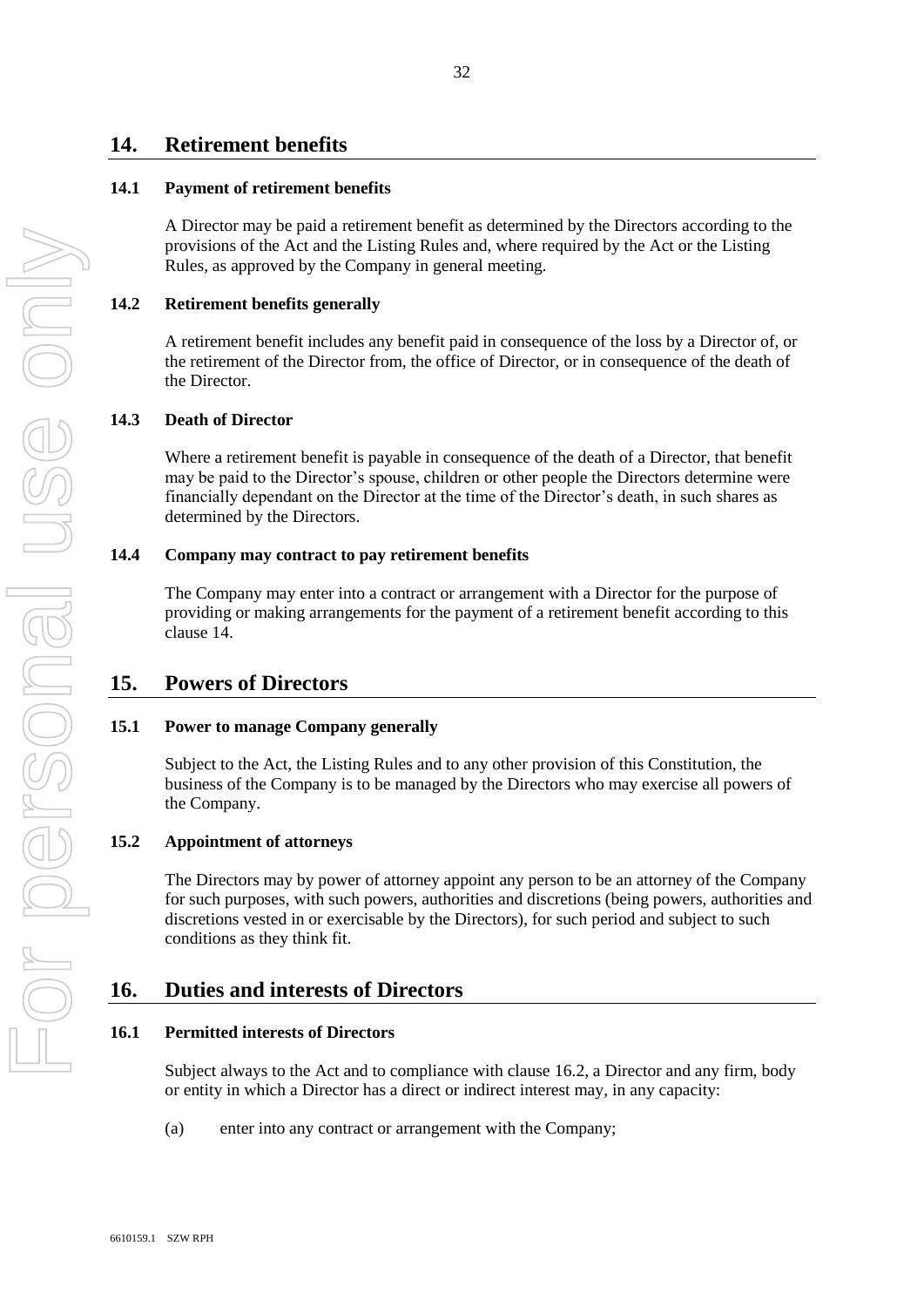- (b) be appointed to and hold any office or place of profit (other than that of auditor) under the Company, a related body corporate, or any body corporate in which the Company is a member or otherwise interested; and
- (c) act in a professional capacity other than as auditor of the Company,

and may receive and retain for their own benefit any remuneration, profits or benefits as if they were not a Director.

#### **16.2 Disclosure of interests**

- (a) A Director must declare the existence, nature, character and extent of any material personal interest in a matter that relates to the affairs of the Company at a Directors' meeting if and as required by the Act and the Listing Rules.
- (b) The Secretary must record all declarations in the minutes of the relevant Directors' meeting.
- (c) A Director's failure to make disclosure under clause 16.2(a) does not affect the validity of an act, transaction, instrument, resolution or other thing.

#### **16.3 Prohibition on voting**

- (a) A Director who has a direct or indirect material personal interest in a matter that is being considered at a Directors' meeting must not:
	- (i) vote in respect of the matter; or
	- (ii) be present at the meeting while the matter is being considered,

except as permitted by or under the Act.

- (b) If the Director purports to vote on any matter contemplated by clause 16.3(a), the Director's vote will not be counted.
- (c) The requirement in clause 16.3(a) is in addition to any requirements of the Act and the Listing Rules in relation to voting by an interested director of a public company.
- (d) A Director's failure to comply with clause 16.3(a) does not render void or voidable any resolution or any contract or arrangement in which the Director has a direct or indirect material interest.

#### **16.4 Execution of instruments**

A Director may execute any instrument despite any interest which that Director has in the subject matter of that instrument.

#### **16.5 Directors to keep matters confidential**

Each Director and officer of the Company must:

- (a) keep secret all aspects of all transactions of the Company except:
	- (i) to the extent necessary to enable the person to perform their duties to the Company;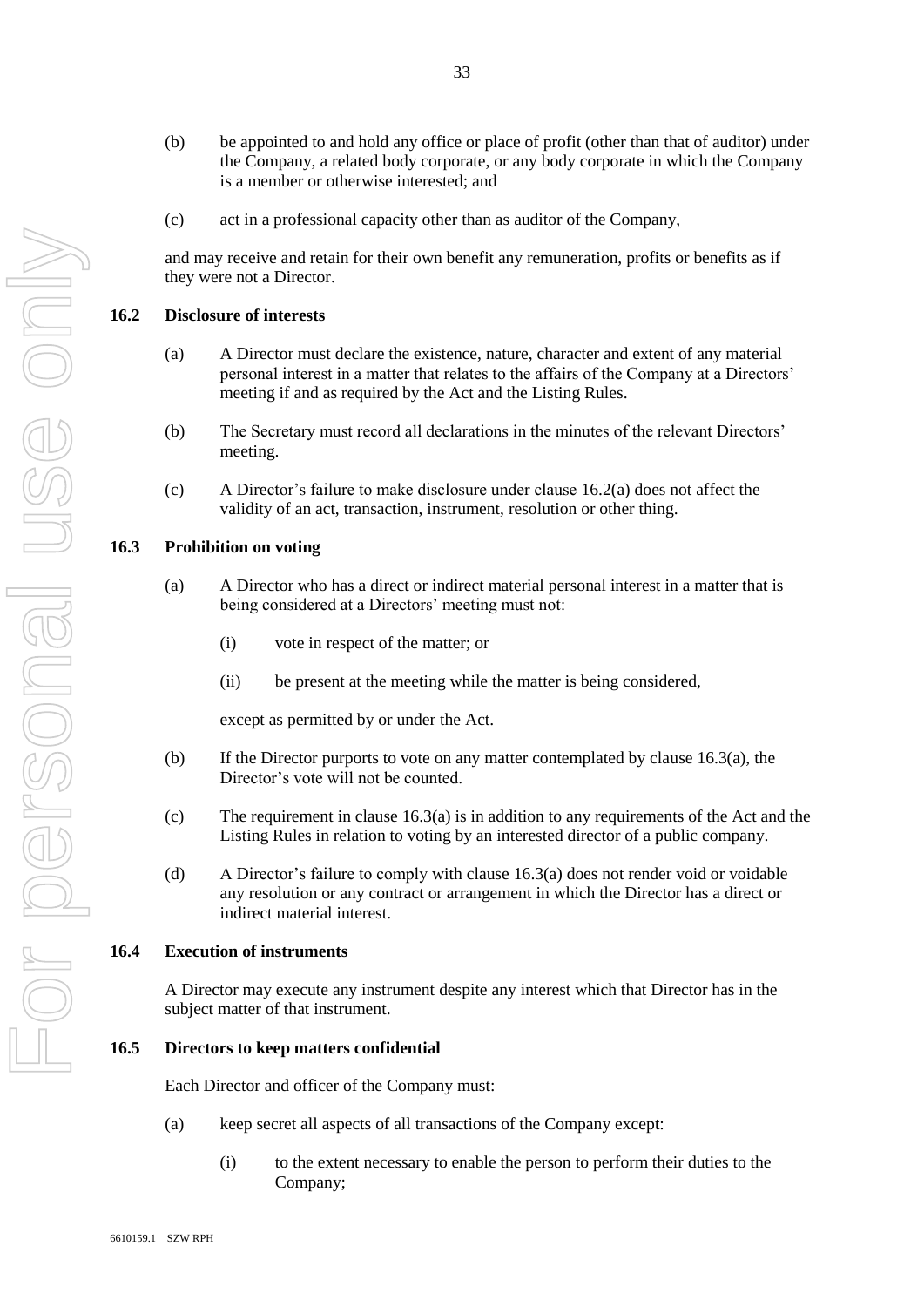- (ii) as required by the Act or the Listing Rules; or
- (iii) when requested to disclose information by the Directors to the auditors of the Company or a general meeting of the Company; and
- (b) if requested by the Directors, sign and make a declaration that they will not disclose or publish any aspect of any transaction of the Company.

#### **16.6 Application to Alternate Director**

The provisions of this clause 16 extend and apply to Alternate Directors.

## **17. Proceedings of Directors**

#### **17.1 Directors may regulate meetings**

The Directors may meet in person at a single location or at more than one location using any technology consented to by all of them for the dispatch of business and adjourn and otherwise regulate their meetings as they think fit.

#### **17.2 Convening Directors' meetings**

A Director may, at any time, and a Secretary must on the request of a Director, convene a meeting of the Directors on giving notice individually to every other Director and Alternate Director.

#### **17.3 Notice of meetings of Directors**

Unless agreed otherwise by all Directors, 48 hours notice of every meeting of Directors must be given to each Director and to each Alternate Director (whether in Australia or not).

#### **17.4 Decisions resolved by majority**

At a meeting of Directors:

- (a) each Director present has one vote; and
- (b) questions arising are to be decided by a majority of votes of Directors present and entitled to vote.

#### **17.5 Chair does not have a casting vote**

In the case of an equality of votes, the chair of a meeting of Directors does not have a second or casting vote.

#### **17.6 Quorum**

At a meeting of Directors, a quorum is two Directors present.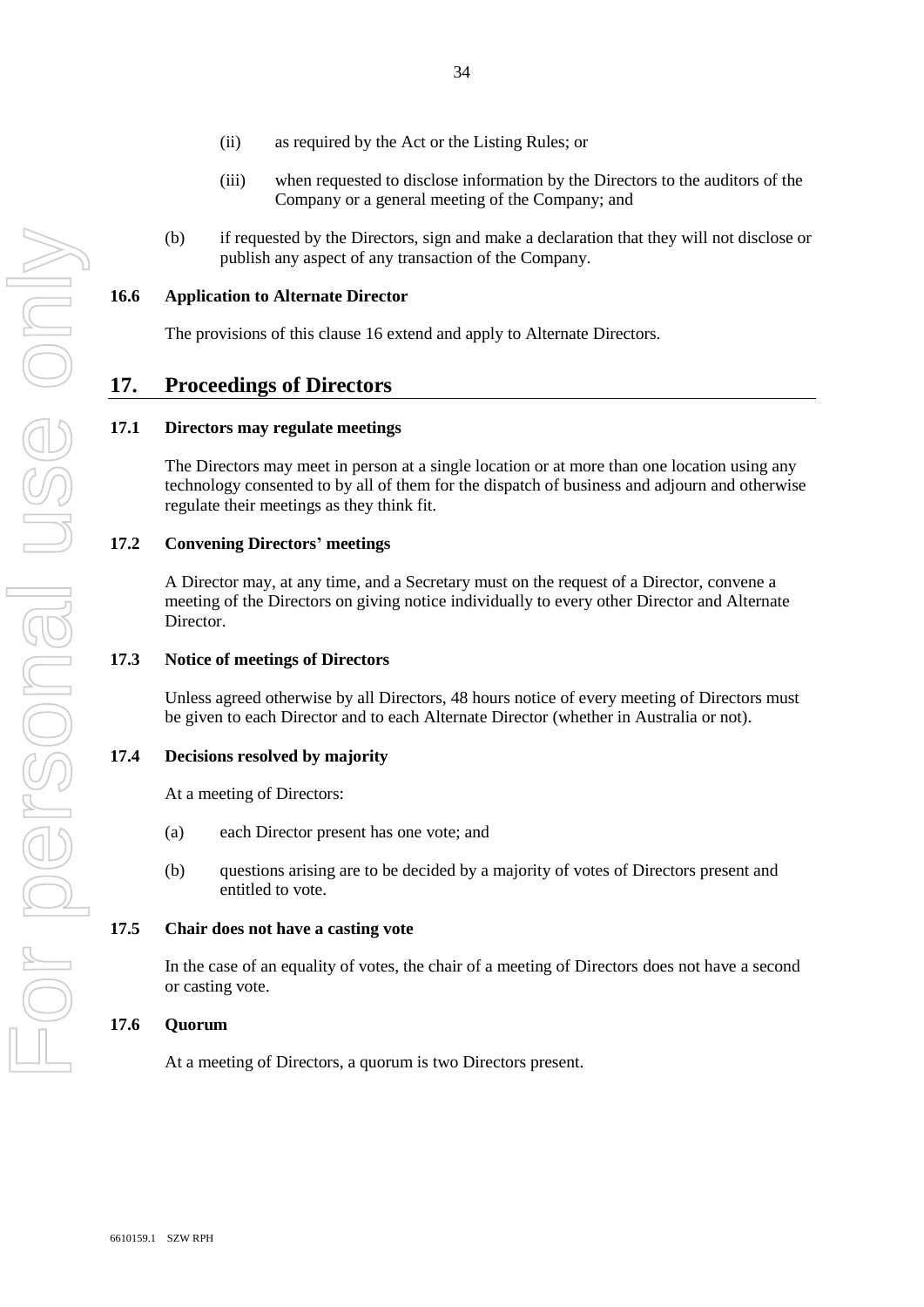## **17.7 Number of Directors less than quorum**

In the event of a vacancy or vacancies in the office of a Director or Directors, the remaining Directors may act but, if the number of remaining Directors is not sufficient to constitute a quorum at a meeting of Directors, they may act only for the purpose of:

- (a) increasing the number of Directors to a number sufficient to constitute a quorum; or
- (b) convening a general meeting of the Company.

## **17.8 Election of chair and deputy chair**

- (a) The Directors may elect one of their number to chair their meetings and may determine the period for which that Director is to hold that position.
- (b) The Directors may also elect one of their number as a deputy chair who, in the absence of the chair at a meeting of the Directors, may exercise all the powers and authorities of the chair.

## **17.9 Absence of chair**

Where a Directors' meeting is held and:

- (a) a chair and deputy chair have not been elected as provided by clause 17.8;
- (b) neither the previously elected chair nor the previously elected deputy chair is present within 10 minutes after the time appointed for the holding of the meeting; or
- (c) both the previously elected chair and the previously elected deputy chair are unwilling or unable to act,

the Directors present must elect one of their number to act as chair of the meeting.

#### **17.10 Delegation of powers to committee**

- (a) The Directors may delegate any of their powers to a committee or committees consisting of those of their number and other people as they think fit.
- (b) A delegation of a power, or a specified class of powers, may be made either generally or as otherwise provided by the terms of the delegation.

#### **17.11 Powers of committee**

If any power is delegated to a committee under clause 17.10:

- (a) the committee must exercise the powers delegated according to any directions of the Directors;
- (b) any power exercised by the committee is taken to be exercised by the Directors;
- (c) the delegation does not prevent the exercise of the power by the Directors; and
- (d) where the exercise depends on the opinion, belief or state of mind of the Directors, the power may be exercised by the committee on the opinion, belief or state of mind of the committee.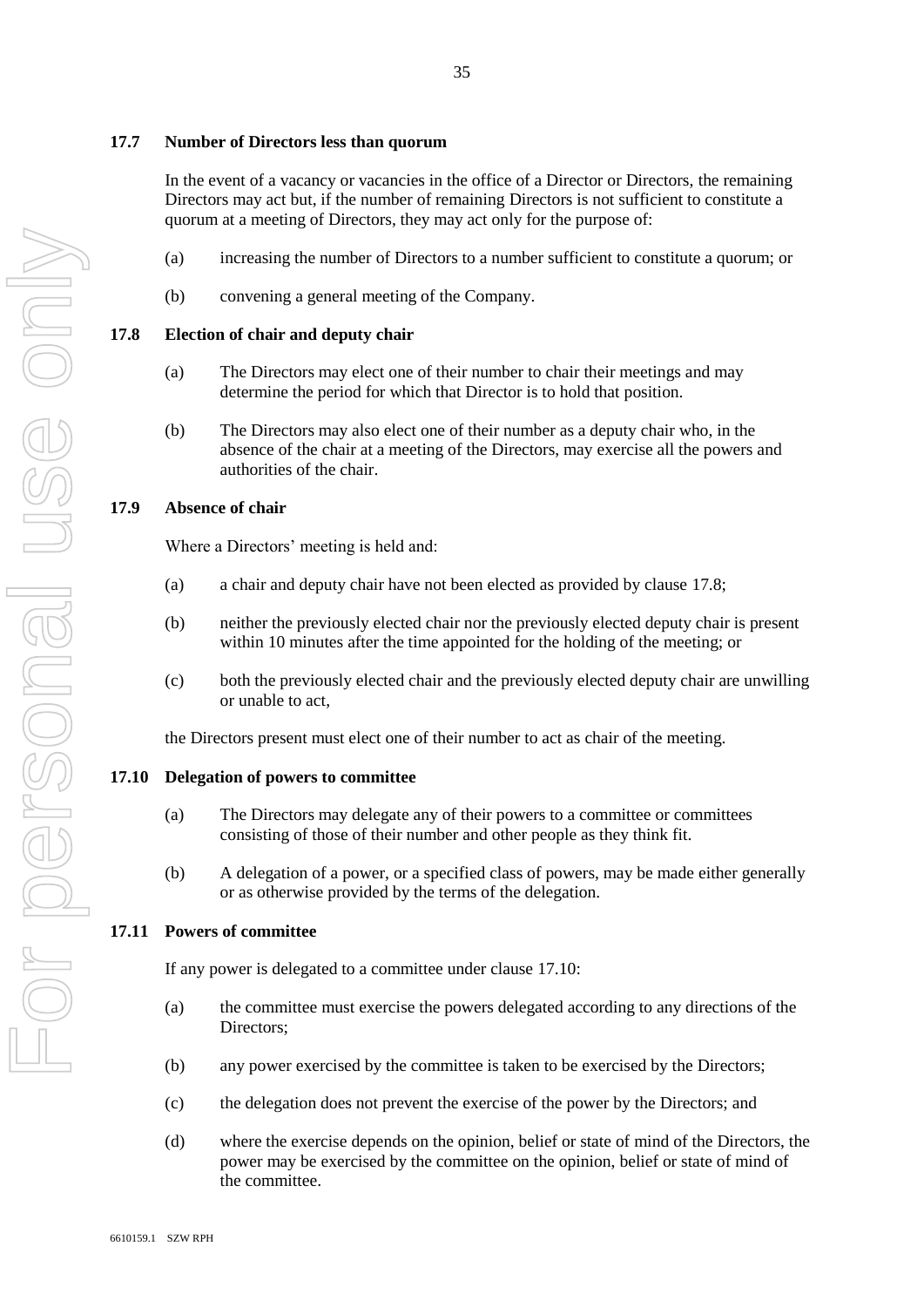#### **17.12 Meetings of committee**

The provisions of this Constitution relating to meetings of Directors:

- (a) apply so far as they are capable of application; and
- (b) are altered as necessary to every meeting held by a committee appointed by the Directors.

#### **17.13 Circular resolutions of Directors**

- (a) A resolution in writing signed by or consented to by all of the Directors, other than:
	- (i) any Director on leave of absence approved by the Directors;
	- (ii) any Director who the majority of Directors reasonably believe has not responded to the signing of the resolution within a reasonable time;
	- (iii) any Director who disqualifies themselves from considering the act, matter, thing or resolution in question on the grounds that they are not entitled at law to do so or has a conflict of interest; or
	- (iv) any Director who a majority of the Directors reasonably believe is not entitled at law to do the act, matter or thing or to vote on the resolution in question,

will be as valid and effectual as if it had been passed at a meeting of the Board duly convened and held.

- (b) Any resolution under clause 17.13(a) may consist of several documents in like form, each signed by one or more Directors. An electronic transmission purporting to be signed by a Director will, for the purposes of this clause, be deemed to be in writing signed by that Director.
- (c) A Director may consent to a resolution by:
	- (i) giving to the Company at its registered office a written notice (including by fax or other electronic means) addressed to the Secretary or to the chair of the meeting signifying assent to the resolution and either setting out its terms or otherwise clearly identifying them; or
	- (ii) telephoning the Secretary or the chair of Directors and signifying assent to the resolution and clearly identifying its terms.
- (d) The document or documents referred to in this clause will be deemed to constitute a minute of that meeting and will be entered in books kept for that purpose.

## <span id="page-35-0"></span>**17.14 Validity of Directors' actions**

All acts done by:

- (a) any meeting of the Directors;
- (b) a committee of Directors; or
- (c) any person acting as a Director,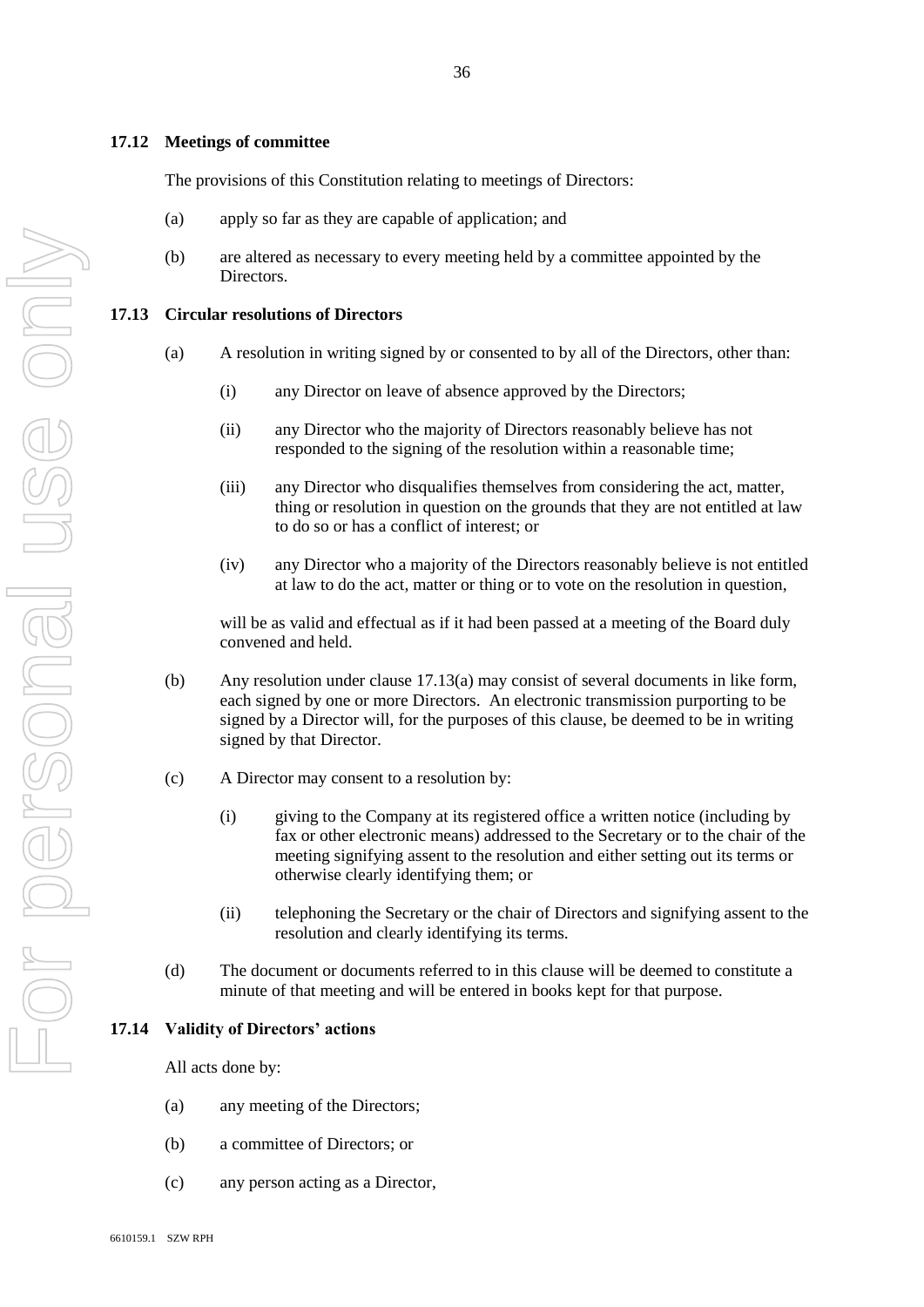are as valid as if the person had been duly appointed and was qualified to be a Director or to be a member of the committee, despite that it is afterwards discovered that there was some defect in the appointment of a person to be a Director or a member of the committee, or to act as a Director or a member of the committee, or that a person so appointed was disqualified. This clause [17.14](#page-35-0) does not deal with the question whether an effective act by a Director binds the Company in its dealings with other people or makes the Company liable to another person.

## **17.15 Directors need not be present in person**

- (a) Directors' meetings may be held by the Directors communicating with each other by any technological means by which they are able simultaneously to hear each other and to participate in discussion. The Directors need not all be physically present in the same place. A Director who participates in a meeting held according to this clause is treated as being present and entitled to vote at the meeting. The minutes must record that a meeting was held according to this clause.
- (b) A Director will be taken to leave a Directors' meeting where the Directors are communicating with each other by any technological means if that Director's technological communication device is disconnected in such a manner that all Directors participating are, or should be, aware that the Director has ceased to participate in the meeting. Unless the Directors participating in the meeting become aware that communications have been disrupted, it will be conclusively presumed that all Directors known to have been participating in the meeting at its commencement have been present and have formed part of the quorum at all times during the meeting.
- (c) The disruption of communications during a Directors' meeting held using technological communication will not invalidate proceedings at that meeting.

# **18. Alternate Directors**

## **18.1 Appointment of Alternate Directors**

A Director may, with the approval of a majority of the other Directors, appoint any person (other than the auditor of the Company or a partner or employee of the auditor of the Company) who need not be a Member, to be an Alternate Director in the Appointor's place during such period as the Appointor thinks fit.

#### **18.2 Entitlement to notice and to vote**

An Alternate Director is entitled to notice of meetings of the Directors and, if the Appointor is not present at such meeting, is entitled to attend and vote in place of the Appointor. Any vote of the Alternate Director is in addition to any vote the Alternate Director may have in that person's capacity as a Director.

#### **18.3 Powers of Alternate Director**

- (a) An Alternate Director may exercise any powers that the Appointor may exercise and is subject to the duties of the Appointor.
- (b) An Alternate Director is liable for their own acts or defaults in performing the duties and responsibilities of an alternate director and is not for any purpose to be taken to be the agent of, or required to act according to the instructions of, the Alternate Director's Appointor.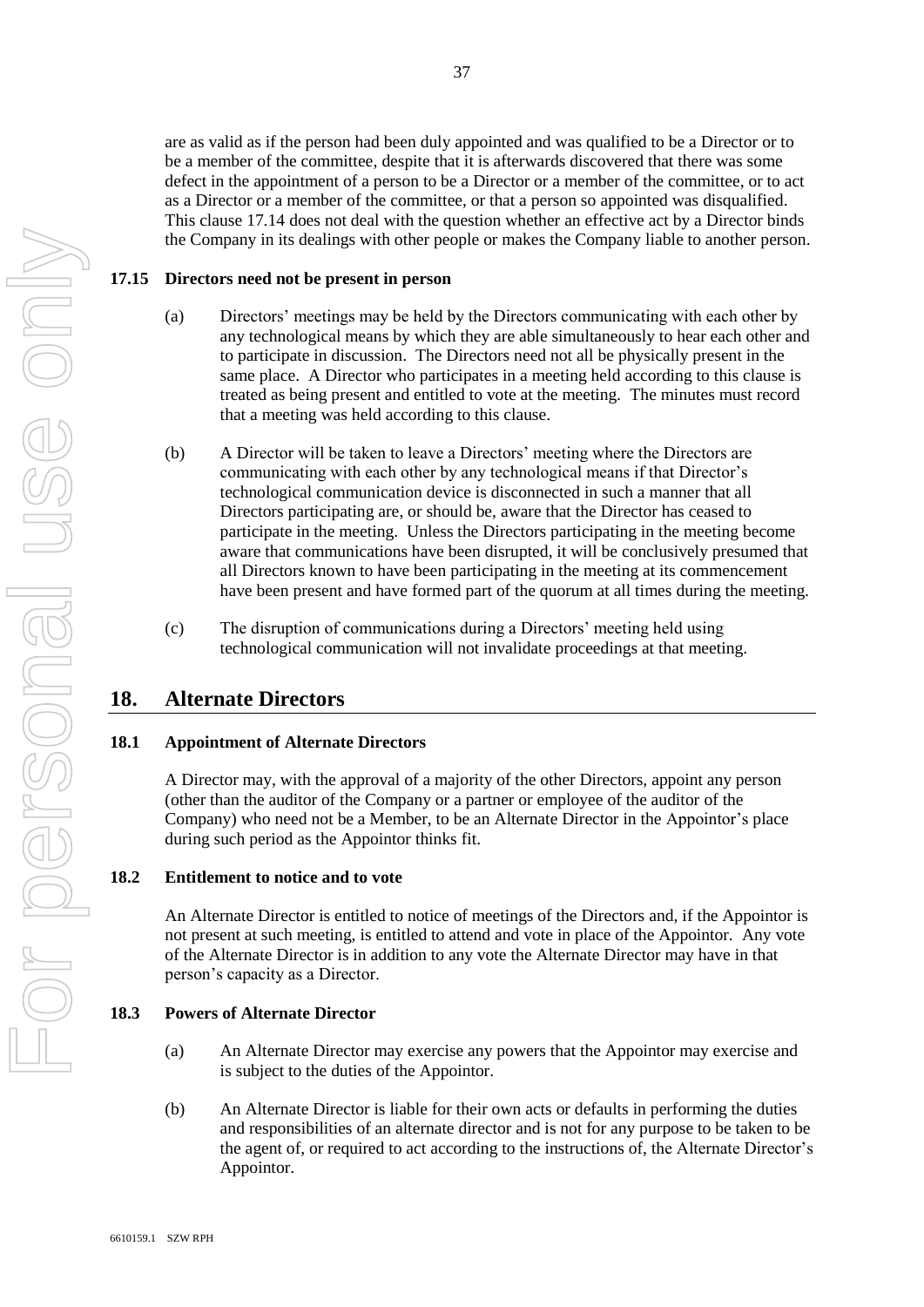# **18.4 Termination of appointment**

The appointment of an Alternate Director may be terminated at any time by the Appointor, even though the period of the appointment of the Alternate Director has not expired, and terminates in any event if the Appointor vacates office as a Director.

# **18.5 Mode of appointment and termination**

An appointment, or the termination of any appointment, of an Alternate Director must be effected by notice in writing signed by the Appointor of that Alternate Director and served on the Company.

# **19. Managing Director and Executive Directors**

# **19.1 Appointment of Managing Director**

The Directors may from time to time appoint one or more of their number to the office of Managing Director for such period and on such terms as they think fit and, subject to the terms of any agreement entered into a particular case, may revoke any such appointment.

# **19.2 Automatic termination of Managing Director's appointment**

The Managing Director's appointment as an employee under clause 19.1 is automatically terminated if the Managing Director ceases to be a Director for any reason.

# **19.3 Vacation of Managing Director's office**

The office of Managing Director becomes vacant if any of the circumstances set out in clause 12.10 apply to the Managing Director.

# **19.4 Remuneration of Managing Director and Executive Directors**

A Managing Director or Executive Director is (subject to the terms of any agreement entered into in a particular case) entitled to receive such remuneration (whether by way of salary, commission or participation in profits, or partly in one way and partly in another) as the Directors determine. If the Company is Listed, that remuneration must not include a commission on or percentage of operating revenue.

# **19.5 Managing Director's and Executive Directors' powers**

The Directors may at any time, on such terms and conditions and with such restrictions as they think fit:

- (a) confer on a Managing Director or an Executive Director any of the powers exercisable by them, and any powers so conferred may be concurrent with, or be to the exclusion of, the powers of the Directors; and
- (b) withdraw or vary any of those powers.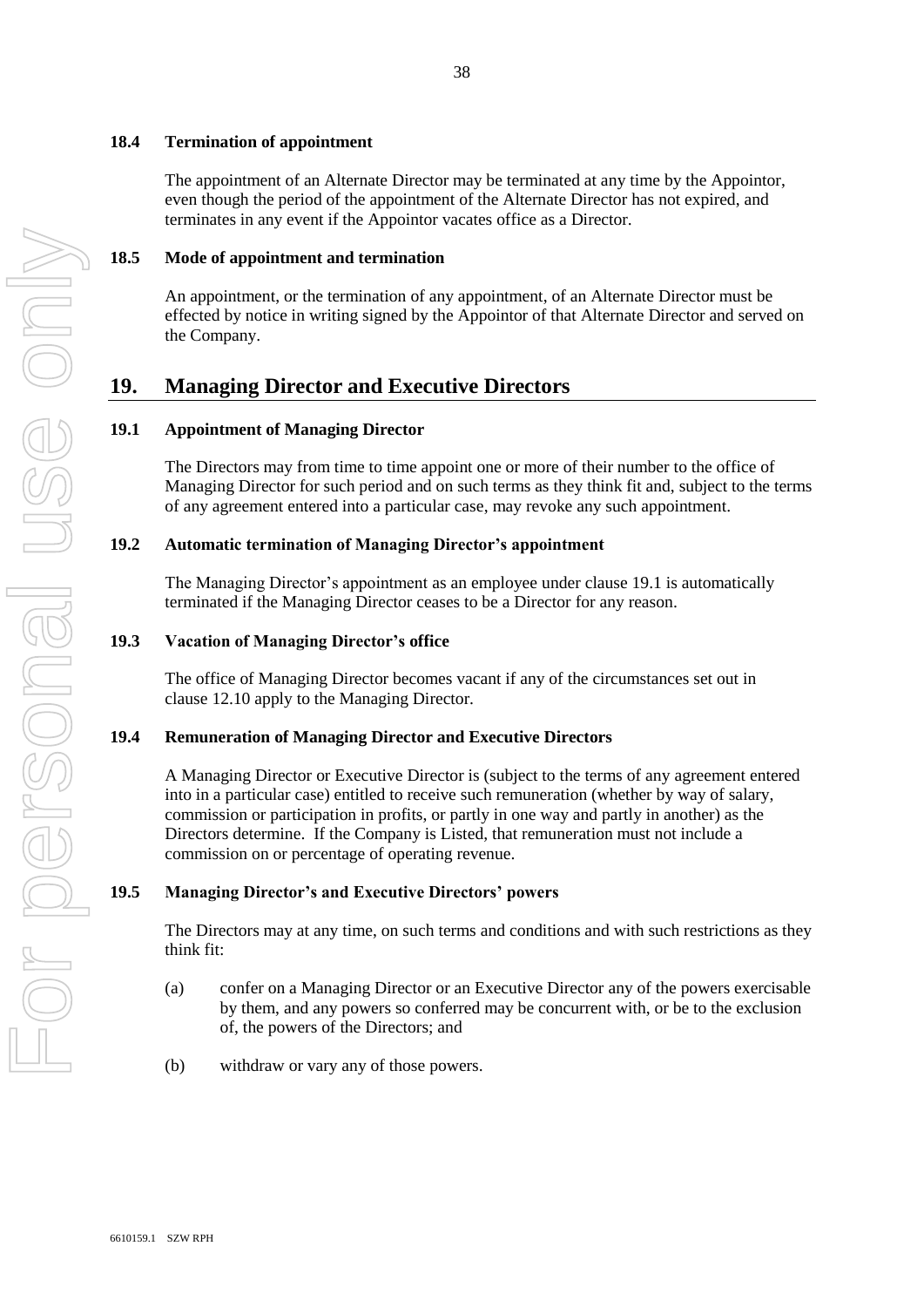## **20. Secretary**

## **20.1 Appointment of Secretary**

- (a) The Directors must appoint at least one person to be a Secretary.
- (b) The Directors may vest in a Secretary the powers, duties and authorities as they may from time to time determine. The Secretary must exercise all those powers and authorities subject at all times to the control of the Directors.
- (c) At least one Secretary must be ordinarily resident in Australia.
- (d) The Directors may suspend or remove a Secretary.
- (e) A Secretary is entitled to attend all meetings of the Directors and all general meetings of the Company and may be heard on any matter.

#### **20.2 Acting Secretary**

The Directors may appoint a person as acting Secretary or as a temporary substitute for a Secretary who for the purpose of this Constitution will be treated as being a Secretary.

# **21. Execution and seal**

## **21.1 Execution of documents**

Without limiting the ways in which the Company can execute documents under the Act and subject to this Constitution, the Company may execute a document without using the Seal if the document is signed by:

- (a) two Directors; or
- (b) a Director and a Secretary.

#### **21.2 Safe custody of Seal**

If the Directors elect to use or retain a common seal, they must provide for the safe custody of the Seal.

## **21.3 Authority to use Seal**

- (a) The Seal may be used only by the authority of the Directors, or of a committee of the Directors authorised by the Directors to authorise the use of the Seal
- (b) Every document to which the Seal is affixed must be signed by a Director and be countersigned by another Director, a Secretary or another person appointed by the Directors to countersign that document or a class of documents in which that document is included.

## **21.4 Official Seal**

The Company may have one or more official seals for use in particular localities, each of which must be a facsimile of the Seal with the addition on its face of the name of every place where it may be used.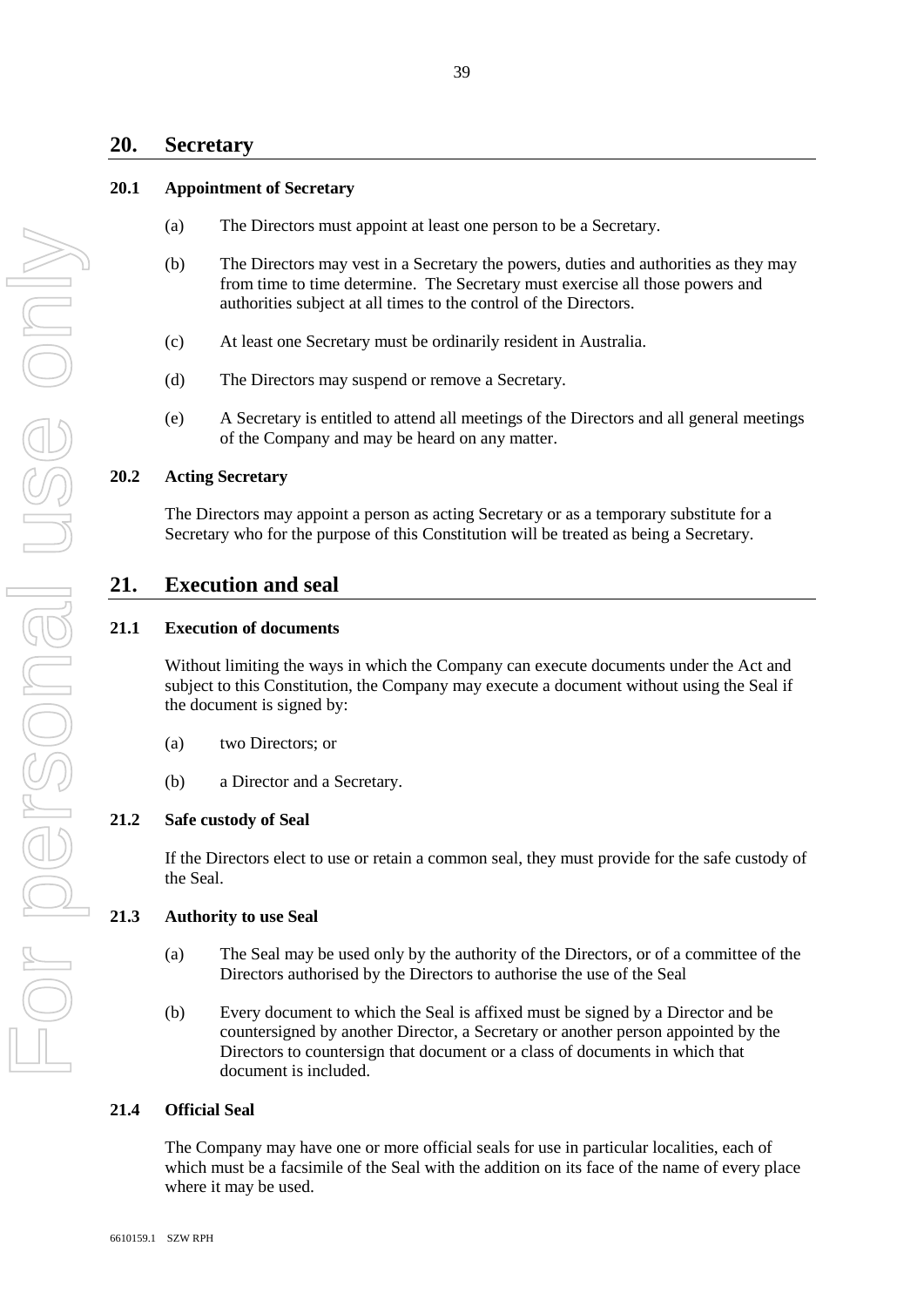#### **21.5 Duplicate common Seal**

The Company may have a duplicate common seal that must be a facsimile of the Seal with the addition on its face of the words 'Duplicate Seal' and the name of the place where it is to be used. A certificate referring to or relating to securities of the Company sealed with such a duplicate seal is to be treated as being sealed with the Seal.

## **21.6 Non-autographic signatures**

The Directors may determine by resolution (either generally or in respect of a particular case) that where the Seal or duplicate common seal of the Company is to be affixed to any instrument, or where an instrument is to be executed without using the Seal, the signature of any Director or the Secretary or any other person may be affixed by some mechanical or other non-autographic means.

# **22. Company administration**

#### **22.1 Minutes of meeting**

The Directors must cause minutes containing the following information to be entered into the Company's minute books within one month after the event whose proceedings are recorded in the minutes:

- (a) the names of the Directors present at each meeting of Directors;
- (b) the names of the committee members present at each meeting of a committee formed under clause 17.10;
- (c) all resolutions and proceedings of each general meeting;
- (d) all resolutions and proceedings of each meeting of Directors;
- (e) all resolutions and proceedings of each meeting of a committee formed under clause 17.10; and
- (f) all resolutions passed by Directors without a meeting.

## **22.2 Evidence of meetings**

Any minutes made under clause 22.1 that purport to be signed by the chair of the meeting to which they relate or by the chair of the next succeeding meeting are presumed to be an accurate record of the relevant proceedings, unless the contrary is proved.

#### **22.3 Inspection of records**

- (a) Except as otherwise required by the Act, the Directors may determine whether and to what extent, at what time and place and under what conditions, the accounting records and other documents of the Company will be open to the inspection of Members.
- (b) A Member (other than a Director) does not have the right to inspect any document of the Company except as provided by the Act or authorised by the Directors or by the Company in general meeting.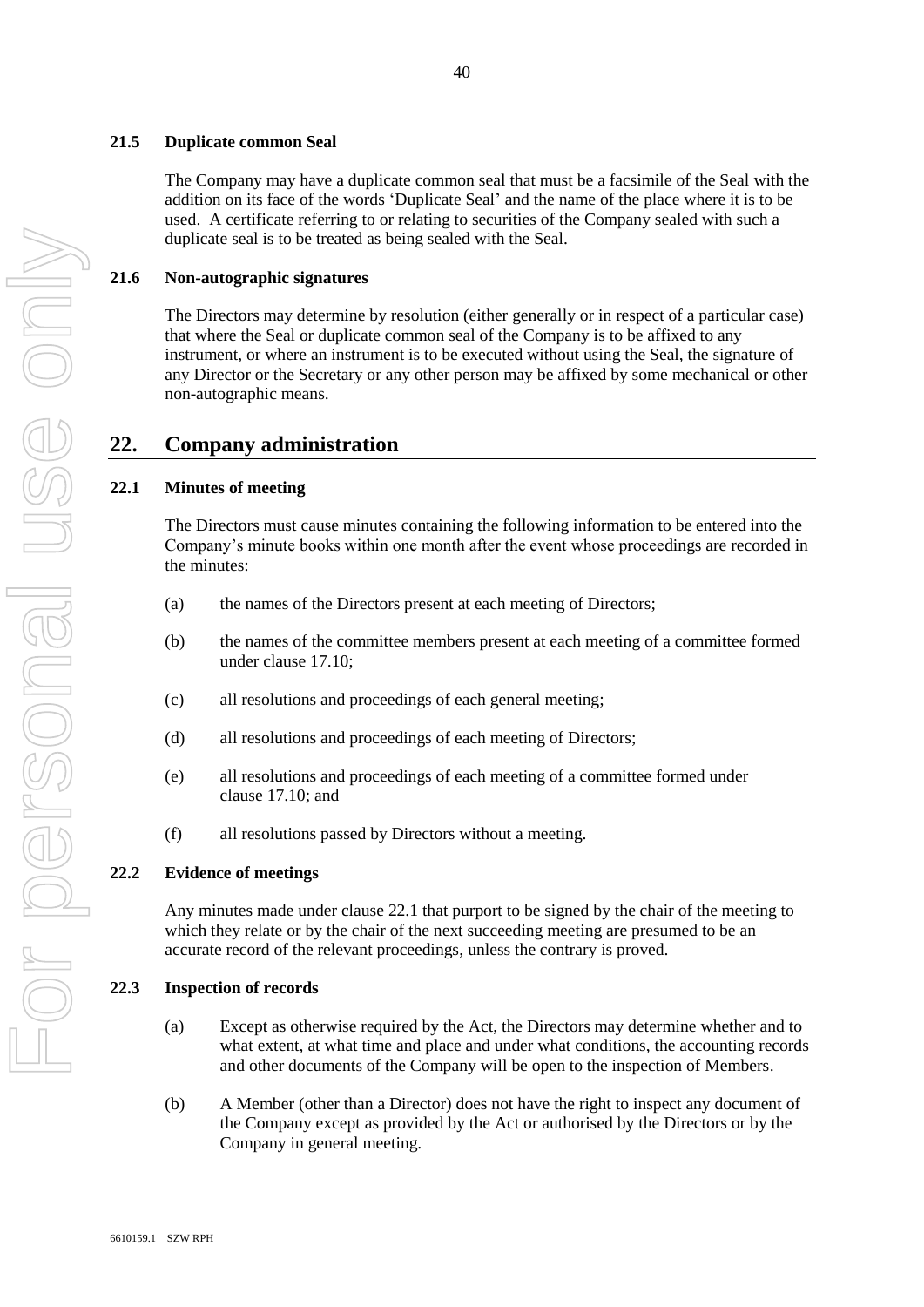## **22.4 Execution of cheques and negotiable instruments**

All cheques, promissory notes, bankers drafts, bills of exchange and other negotiable instruments, and all receipts for money paid to the Company, must be signed, drawn, accepted, endorsed or otherwise executed (as the case may be) by any two Directors, or in such other manner as the Directors determine.

# **23. Accounts and audits**

## **23.1 Duty to keep accounts**

The Directors must cause to be kept such accounting records as correctly record and explain the transactions (including any transactions as trustee) and financial position of the Company and otherwise prepare the Company's financial statements according to the Act and the Listing Rules.

## **23.2 Accounts to be laid before annual general meeting**

The Directors must cause the financial statements for the last financial year of the Company, together with such other accounts, reports and statements as required by the Act, to be laid before the annual general meeting.

## **23.3 Audit**

- (a) The Directors must cause the accounts of the Company and the Register to be audited as required by the Act and the Listing Rules.
- (b) The Directors must send a copy of the auditor's report to the Members and lay that report before general meetings of the Company as required by the Act and the Listing Rules.
- (c) The auditors of the Company will be appointed and may be removed as provided in the Act.
- (d) The auditors of the Company will perform the duties and have the rights and powers provided in the Act.

# **24. Dividends and reserves**

## **24.1 Reserve fund**

The Directors may, before recommending any dividend:

- (a) set aside out of the profits of the Company those sums they think proper as reserves to be applied, at the discretion of the Directors, for any purpose for which the profits of the Company may be properly applied;
- (b) pending any such application, use those sums in the business of the Company or invest them in investments (which may be dealt with and varied) as they think fit;
- (c) carry forward so much of the profits remaining as they consider ought not to be distributed as dividends without transferring those profits to a reserve; or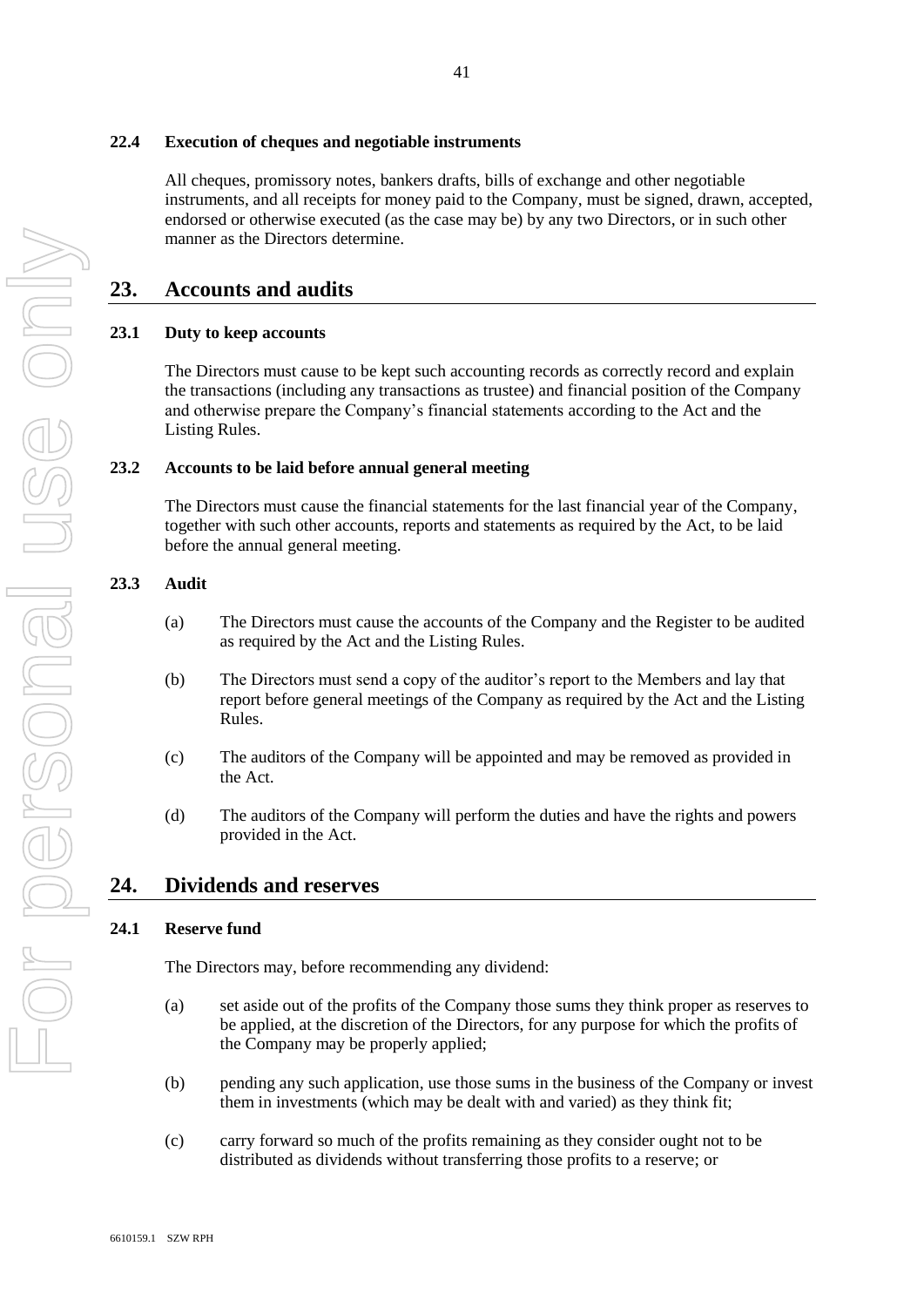(d) appropriate to the Company's profits any amount previously set aside as a reserve.

42

## **24.2 Determination of dividend**

- (a) The Directors may determine a dividend to be paid to the Members according to their rights and interests in the profits of the Company and may fix the amount and the time for and the method of payment. The Directors may rescind a decision to pay a dividend if they decide, before the payment date, that the Company's financial position no longer justifies the payment.
- (b) The Directors may fix the time and record date for determining entitlements to, and for the payment of, the dividend.
- (c) The people entitled to be paid a dividend will be:
	- (i) in the case of uncertificated holdings of Shares, those people so entitled according to the ASTC Settlement Rules; and
	- (ii) in the case of certificated holdings of Shares, people who are the registered holders of the Shares at the time and date fixed for determining entitlements to dividends according to clause 24.2(b).
- (d) A declaration by the Directors as to the amount of profits available for distribution by way of dividend is conclusive and binding on all Members.
- (e) When resolving to pay a dividend, the Directors may, unless prevented by the Listing Rules, direct payment of the dividend to particular Members wholly or partly out of any particular fund or reserve or out of profits derived from any particular source, and to the other Members wholly or partly out of any other particular fund or reserve or out of profits derived from any other particular source.

## **24.3 Interim dividend**

The Directors may authorise the payment by the Company to the Members of such interim dividends as appear to the Directors to be justified by the profits of the Company.

## **24.4 Interest not payable**

Interest is not payable by the Company in respect of any dividend.

## **24.5 Dividend amount**

Subject to the Listing Rules and the rights of any persons entitled to Shares with special rights as to dividends, any profits of the Company are to be divided among Members in proportion to the aggregate amounts paid up on the Shares held by them respectively. An amount paid on a Share in advance of a call that attracts interest is not to be taken for the purposes of this clause to be paid up on the Share.

#### **24.6 Amounts deducted from dividends**

The Directors may deduct from any dividend payable to a Member any sums of money presently payable by that Member to the Company.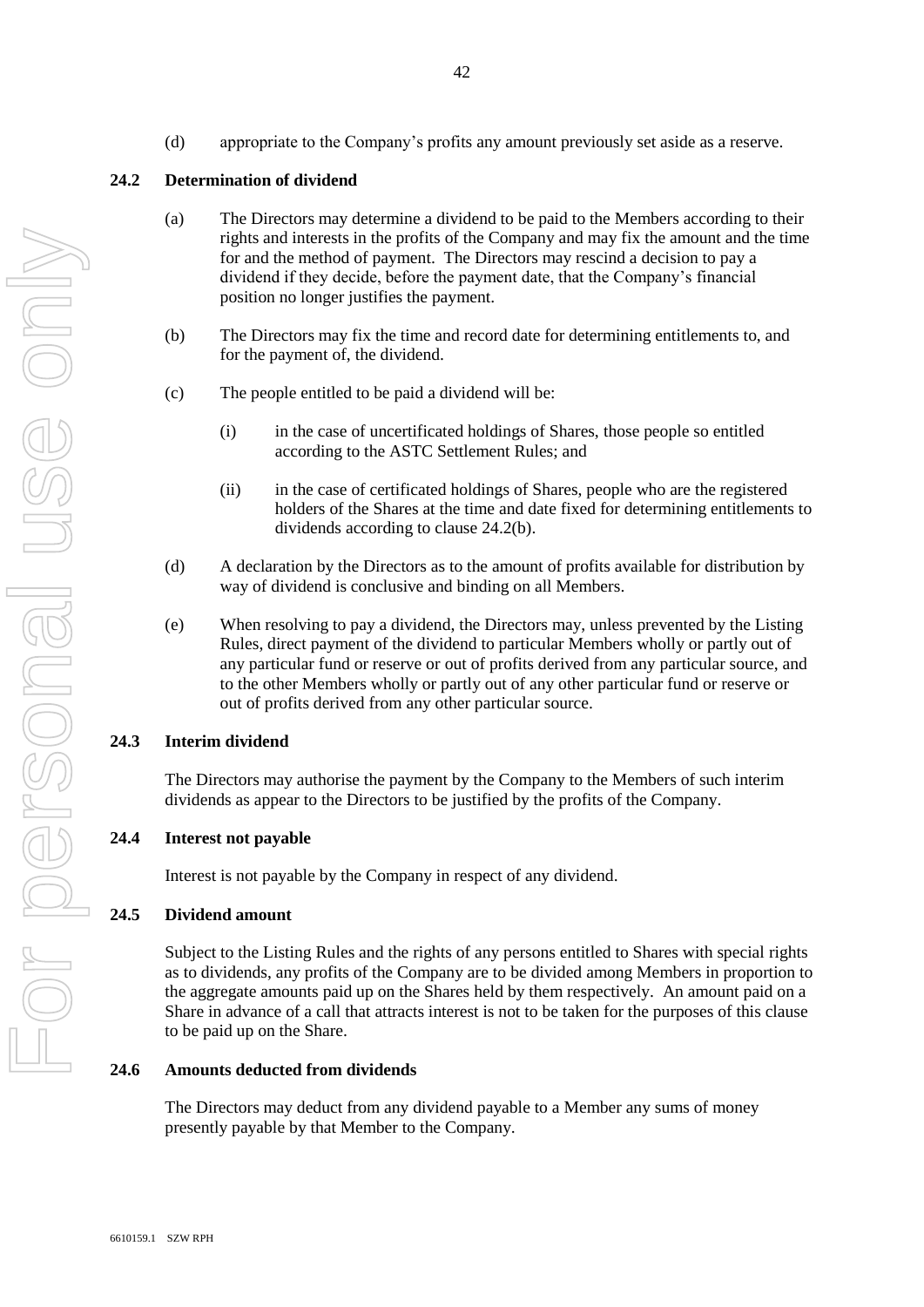## **24.7 Distribution of assets**

The Directors may pay any part of a dividend by the distribution of specific assets including paid up Shares in, or securities of, any other corporation, either generally or to specific Members. Where a difficulty arises in regard to such a distribution, the Directors may settle the matter as they think fit and may:

43

- (a) fix the value of any specific asset so distributed;
- (b) determine that cash payments will be made to any Members on the basis of any value so fixed in order to adjust the rights of all parties;
- (c) vest any such specific assets in trustees;
- (d) make cash payments in cases where members are entitled to fractions of shares or other securities and decide that amounts or fractions of less than a particular value decided by the Directors may be disregarded to adjust the rights of all parties; and
- (e) authorise any person to make, on behalf of all the Members entitled to any specific assets, cash, Shares or other securities as a result of the distribution, an agreement with the Company or another person which provides, as appropriate, for the distribution or issue to them of Shares or other securities credited as fully paid up for payment by the Company on their behalf of the amounts or any part of the amounts remaining unpaid on their existing Shares or other securities by applying their respective proportions of the amount resolved to be distributed. Any agreement made under this authority is effective and binding on all the Members concerned.

## **24.8 Manner of payment**

- (a) The Directors may decide the method of any dividend or other amount in respect of a Share, including by payment in cash, by the issue of Shares, by the grant of options or by the transfer of assets. Different methods of payment may apply to different Members or groups of Members (such as overseas Members).
- <span id="page-42-0"></span>(b) Without limiting any other method of payment which the Company may adopt, a dividend payable in cash in respect of Shares may be paid:
	- (i) by cheque sent by post directed to the address of the Member as shown in the Register or, in the case of joint holders, to the address notified to the Company for receipt of such money (and in default of notification, to the address shown in the Register as the address of the joint holder first named in that Register);
	- (ii) by cheque sent by post directed to such other address as the Member or joint holders in writing direct; or
	- (iii) by some other method of direct credit determined by the Directors to the Member or joint holders shown on the Register or to such person or place directed by them.

#### **24.9 Receipt from joint holders**

Any one of two or more joint holders may give effective receipts for any dividends, interest or other money payable in respect of the Shares held by them as joint holders.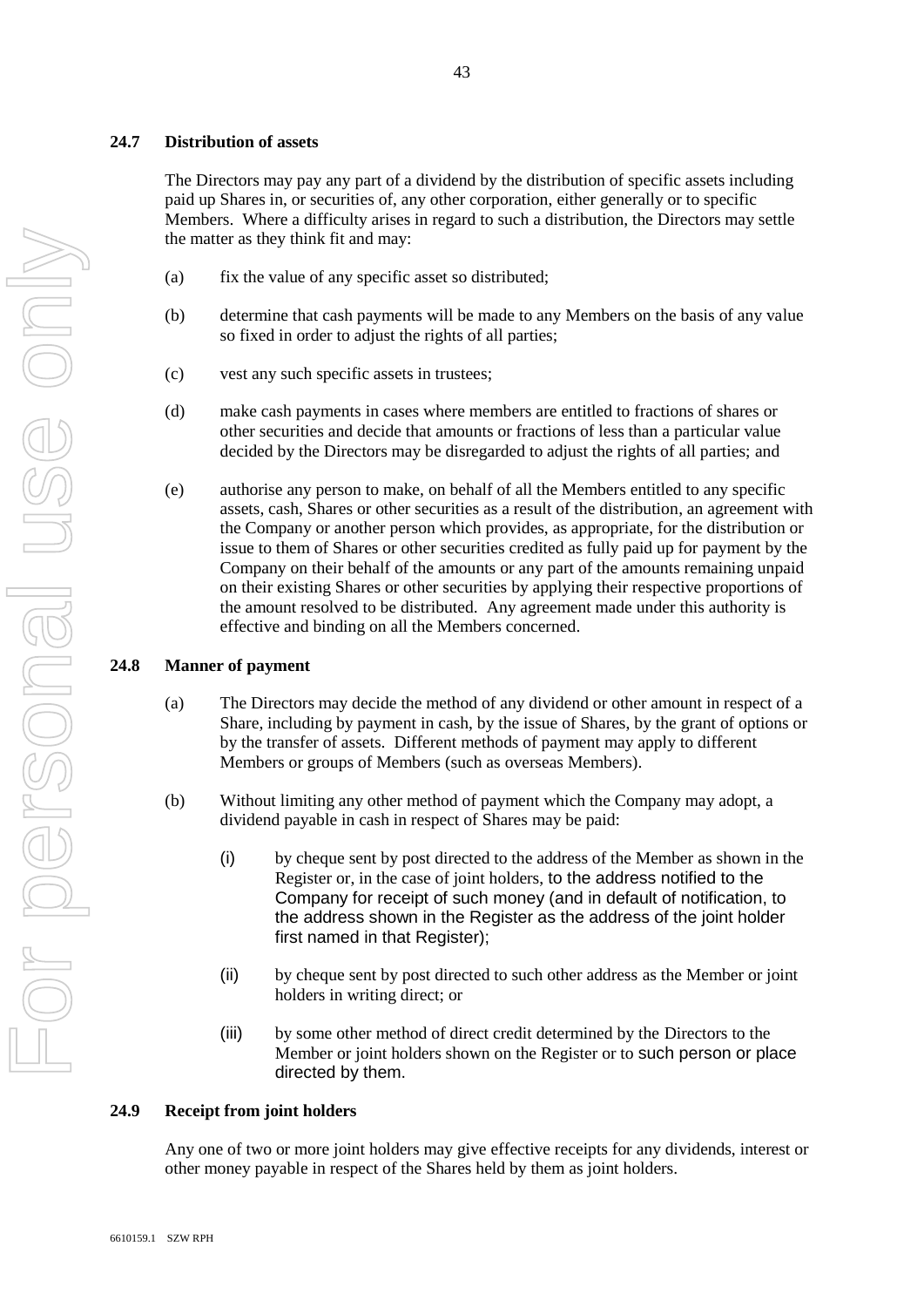## <span id="page-43-0"></span>**24.10 Unclaimed dividends**

All unclaimed dividends may be invested or otherwise made use of by the Directors for the benefit of the Company until claimed or dealt with under any Act relating to unclaimed money. An amount credited to an account of the Company for the purpose of this clause [24.10](#page-43-0) is to be treated as having been paid to the Member at the time it is credited to that account. The Company will not be a trustee of the money and no interest will accrue on the money.

## **24.11 Effect on dividends of transfer of Shares**

Subject to the ASTC Settlement Rules, a transfer of Shares registered after the relevant record date for a dividend but before the dividend is paid, will not pass the right to the dividend.

#### **24.12 Restricted Securities**

During a breach of the Listing Rules relating to Restricted Securities, or a breach of a restriction agreement entered into under the Listing Rules, the Member holding the Restricted Securities is not entitled to any dividends, distribution or voting rights in respect of those Restricted Securities.

#### **24.13 Transmission Event**

Subject to the ASTC Settlement Rules, where a person is entitled to a Share because of a Transmission Event, the Directors may, but need not, retain any dividends payable on that Share until that person becomes registered as the holder of that Share or transfers it.

#### **24.14 Risk of cheque sent**

A cheque sent under clause [24.8\(b\):](#page-42-0)

- (a) may be made payable to bearer or to the order of the Member to whom it is sent or any other person the Member directs; and
- (b) is sent at the Member's risk.

#### <span id="page-43-1"></span>**24.15 Unpresented cheque**

- (a) If a cheque for an amount payable under clause [24.8\(b\)](#page-42-0) is not presented for payment for 11 calendar months after issue or an amount is held in an account under clause [24.10](#page-43-0) for 11 calendar months, the Directors may reinvest the amount, after deducting reasonable expenses, into Shares in the Company on behalf of, and in the name of, the Member concerned and may stop payment on the cheque. The Shares may be acquired on market or by way of new issue at a price the Directors accept is market price at the time. Any residual sum which arises from the reinvestment may be carried forward or donated to charity on behalf of the Member, as the Directors decide.
- (b) The Company's liability to pay the relevant amount is discharged by an application under this clause [24.15.](#page-43-1)
- (c) The Directors may do anything necessary or desirable (including executing any document) on behalf of the Member to effect the application of an amount under this clause [24.15.](#page-43-1)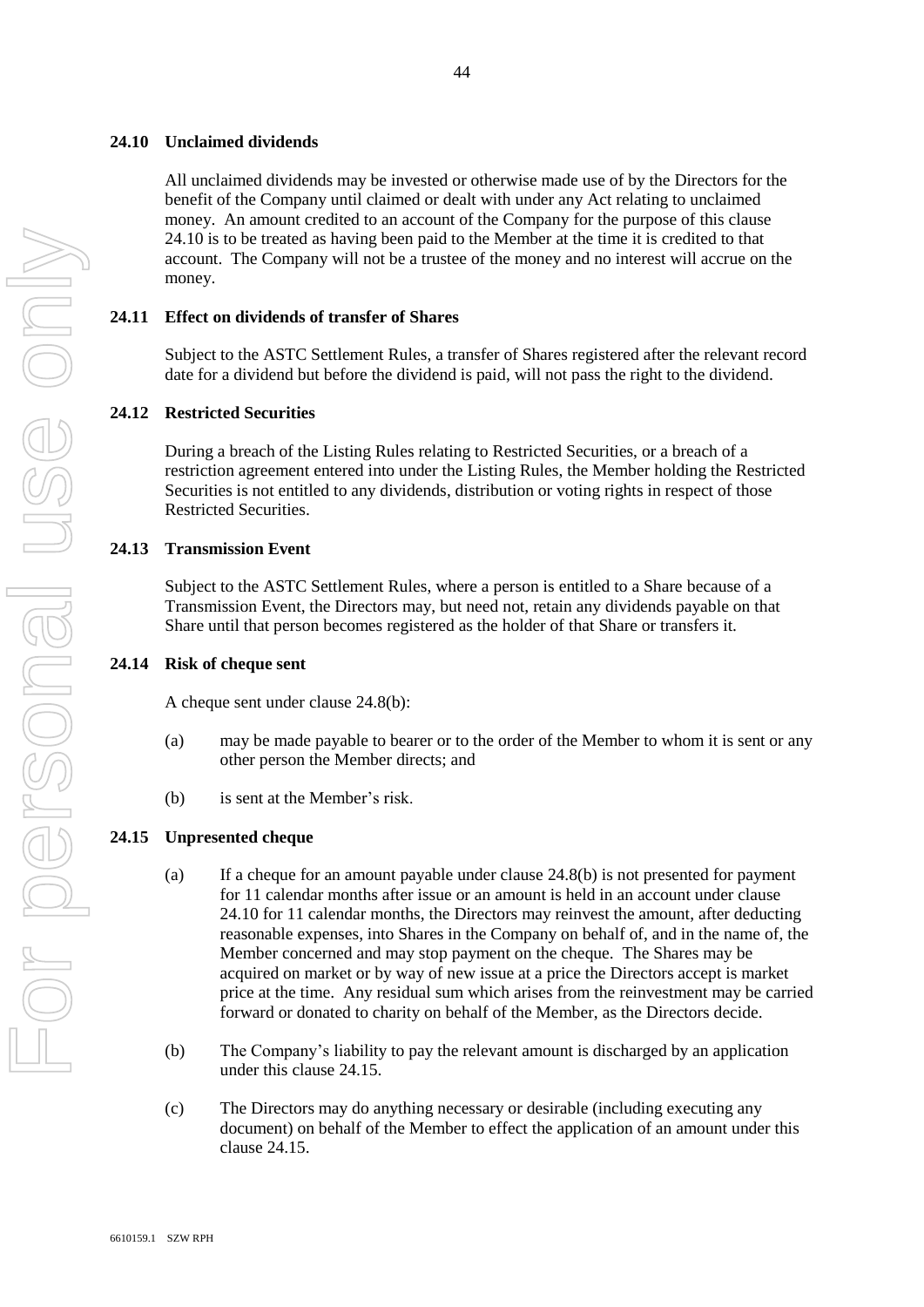(d) The Directors may determine other rules to regulate the operation of this clause [24.15](#page-43-1) and may delegate their power under this clause [24.15](#page-43-1) to any person.

## **24.16 Non-Marketable Parcel**

If a distribution or issue of specific assets, Shares or securities to a particular Member or Members is, in the Directors' discretion, considered impracticable or would give rise to parcels of securities which do not constitute a Marketable Parcel, the Directors may make a cash payment to those Members or allocate the assets, Shares or securities to a trustee to be sold on behalf of, and for the benefit of, those members, instead of making the distribution or issue to those Members.

## **25. Plans**

#### **25.1 Directors may implement plans**

The Directors may adopt and implement any number of plans on terms they determine by which a Member may elect to receive Shares as, or instead of, dividends.

## **25.2 Types of plans**

The plans that the Directors may adopt and implement under clause 25.1 include:

- (a) a dividend reinvestment plan (which, unless otherwise permitted by the Act or the Listing Rules, must be authorised by the Company in general meeting) where any Member or any number or class of Members eligible according to the plan may elect to reinvest dividends payable by the Company by subscribing for fully paid ordinary Shares in the capital of the Company according to the plan; and
- (b) a bonus Share plan where any Member or any number or class of Members eligible according to the plan may elect to forego any dividends that may be payable on all or some of the ordinary Shares held by that Member, and to receive instead some other entitlement according to the plan, including the allotment to the Member of fully paid ordinary Shares in the capital of the Company.

#### **25.3 Plans may be amended, suspended etc.**

The Directors have all powers necessary or desirable to implement and carry out fully any plan adopted by them under this clause 25 and may (without limitation):

- (a) amend the terms of any plan as they desire; and
- (b) suspend for any period or terminate the operation of any plan as they desire.

## <span id="page-44-0"></span>**26. Capitalisation of profits**

## **26.1 Application of capitalised amount**

(a) Subject to the Act, the Listing Rules, any rights or restrictions attached to any Shares or class of Shares and any special resolution of the Company, the Directors may capitalise and distribute among those Members who would be entitled to receive dividends and in the same proportions, any amount: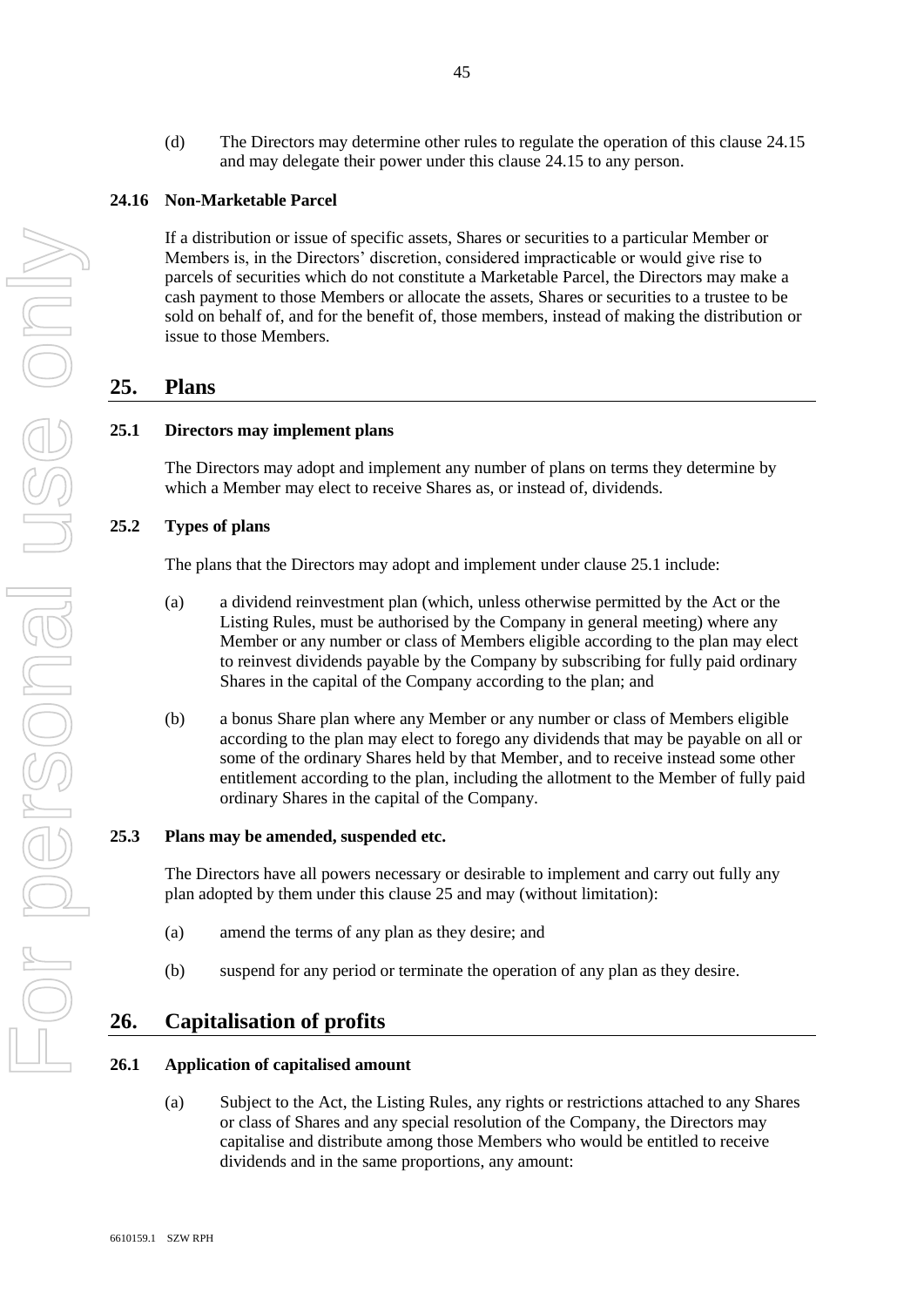- (ii) representing profits arising from an ascertained accretion to capital or a revaluation of the assets of the Company;
- (iii) arising from the realisation of any assets of the Company; or
- (iv) otherwise available for distribution to Members.
- <span id="page-45-0"></span>(b) The Directors may resolve that all or any part of such capitalised amount is to be applied:
	- (i) in paying up any amounts unpaid on Shares or other securities of the Company held by Members;
	- (ii) in paying up in full unissued Shares or securities of the Company to be issued to Members fully paid;
	- (iii) partly as mentioned in paragraph (i) and partly as mentioned in paragraph (ii); or
	- (iv) for any other purpose approved by the Company in general meeting,

and any such application under clause [26.1\(b\)](#page-45-0) must be accepted by the Members entitled to share in the distribution in full satisfaction of their interests in the capitalised amount.

#### **26.2 Adjustment of rights**

- (a) The Directors may do all things necessary to give effect to the application and resolution referred to in clause 26.1.
- (b) To the extent necessary to adjust the rights of the Members among themselves, the Directors may authorise any person to make, on behalf of all the Members entitled to any further Shares or other securities of the Company on the capitalisation:
	- (i) an agreement with the Company providing for the issue to them, credited as fully paid up, of any such further Shares or other securities of the Company; or
	- (ii) an agreement with the Company for the payment by the Company on their behalf of the amounts or any part of the amounts remaining unpaid on their existing Shares by the application of their respective proportions of the sum resolved to be capitalised.
- (c) Any agreement made under this authority is effective and binding on all the Members concerned.

#### **26.3 Options**

Where in accordance with the terms and conditions on which options to take up Shares are granted (and being options existing at the date of the passing of the resolution referred to in clause [26.1\(b\)\)](#page-45-0) a holder of those options will be entitled to an issue of bonus Shares under this clause [26,](#page-44-0) the Directors may in determining the number of unissued Shares to be so issued, allow in an appropriate manner for the future issue of bonus Shares to option holders.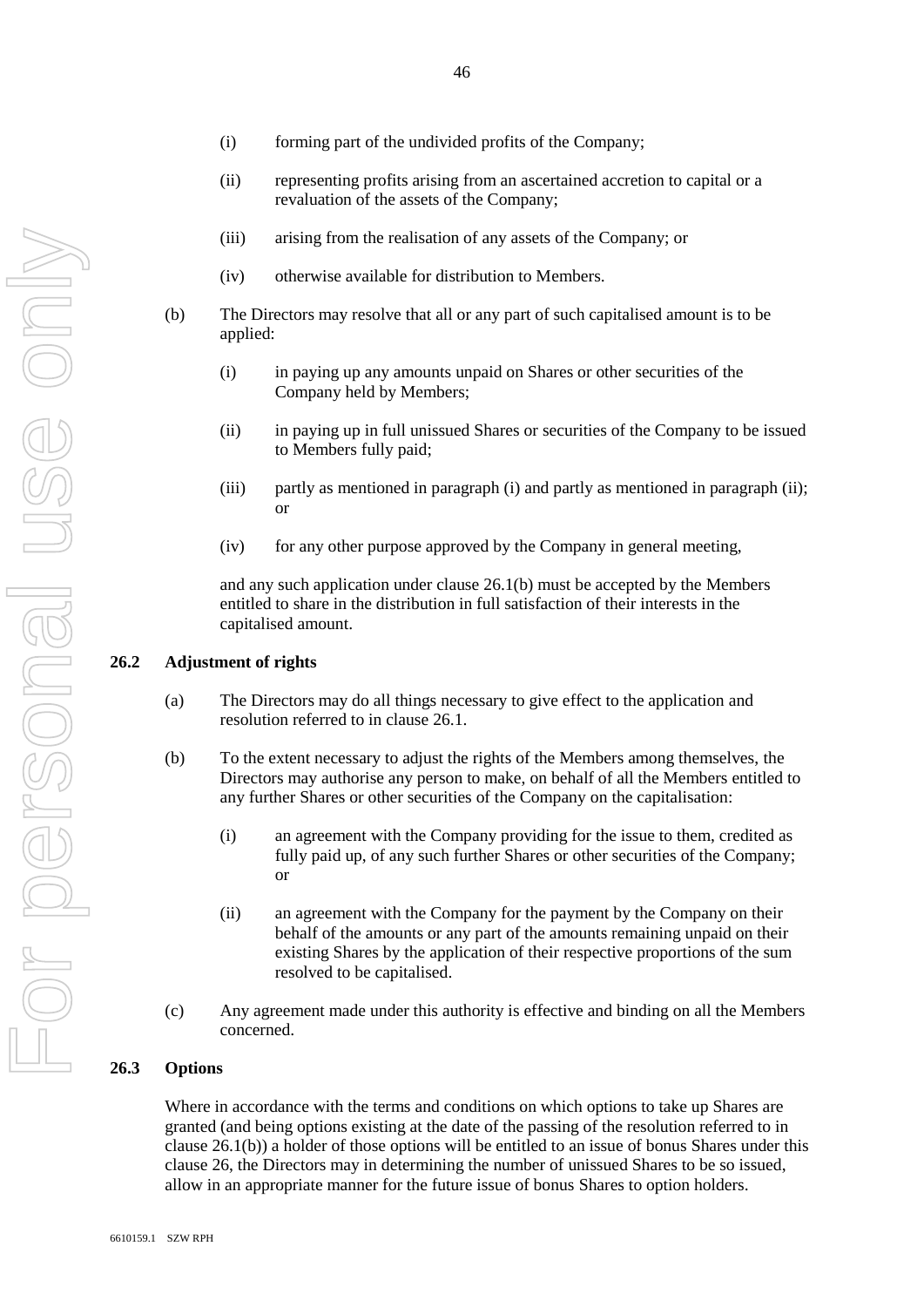# **27. Notices**

## **27.1 Giving of notices by the Company**

The Company may serve a notice on any Member:

- (a) personally;
- (b) by sending it by post (air mail for Members residing outside Australia) to the address for the Member in the Register or the alternative address (if any) nominated in writing by the Member; or
- (c) by sending it to the fax number or electronic address (if any) nominated by the Member in writing.

## **27.2 Effecting of notices**

A notice is treated as being effectively served by the Company:

- (a) where sent by post, on the day after its date of posting;
- (b) where sent by air mail, on the seventh day after its date of posting;
- (c) where sent by fax and a complete and correct transmission report is received, on the day of transmission;
- (d) where sent by electronic means and no delivery failure report is received, on the day it is sent; and
- (e) where served personally or left at the Member's registered address, when delivered.

#### **27.3 Notice to joint holders**

The Company may give a notice to the joint holders of a Share by giving the notice to the joint holder first named in the Register in respect of the Share.

## **27.4 Person entitled on death, bankruptcy or mental incapacity**

The Company may give a notice to a person entitled to a Share in consequence of the death, bankruptcy or mental incapacity of a Member by serving it on that person:

- (a) by any of the methods noted in clause 27.1 if that person has supplied an address (including an electronic address) or fax number within the State for the service of such notices; or
- (b) if such an address has not been supplied, in any manner in which notice might have been given if the death, bankruptcy or mental incapacity had not occurred.

## **27.5 Signature**

Subject to the Act, the signature to a notice given by the Company need not be handwritten.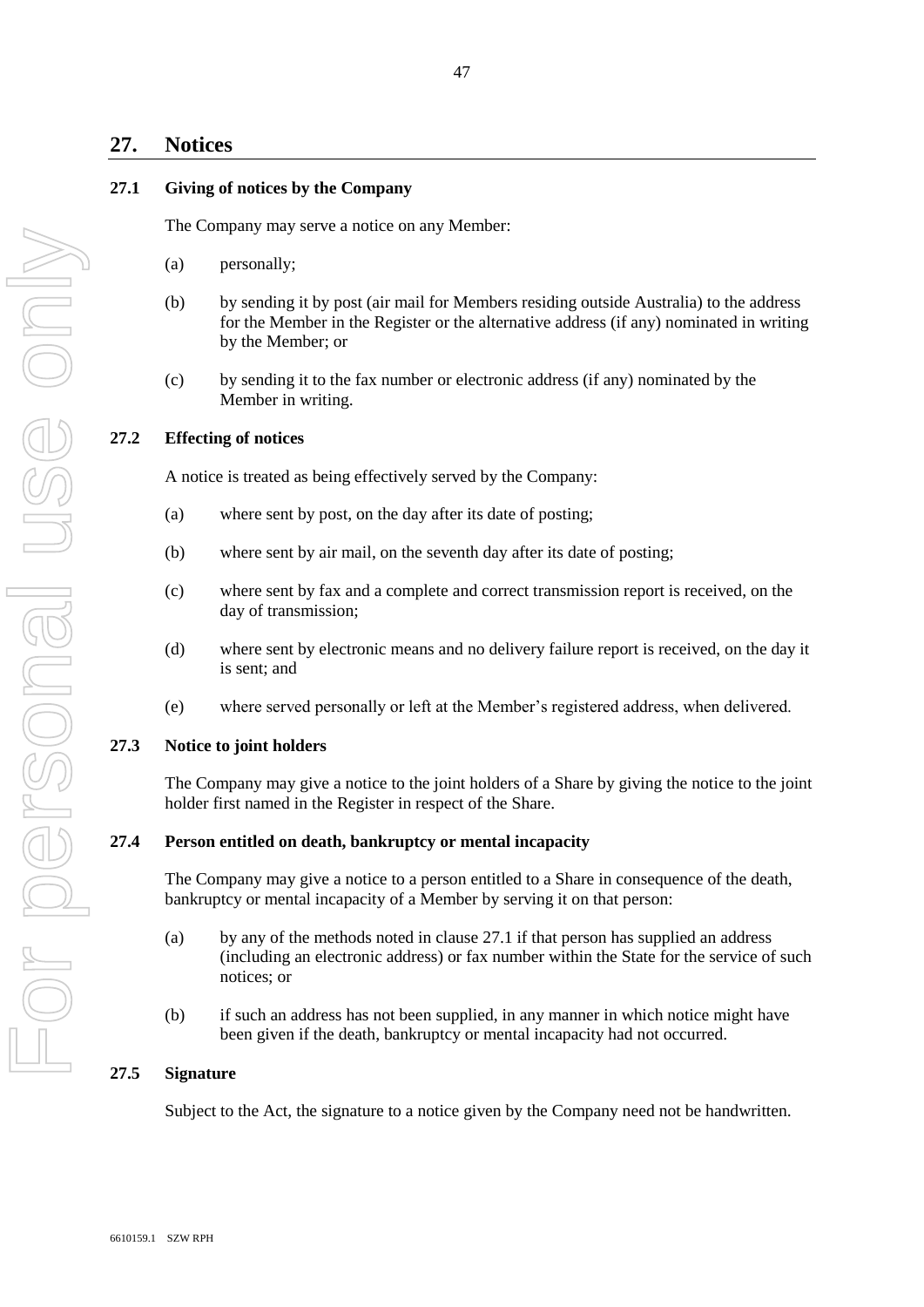# **28. Winding up**

## **28.1 Liquidator's powers on winding up**

If the Company is wound up, the liquidator may, with the sanction of a special resolution:

- (a) divide among the Members in kind the whole or any part of the property of the Company and may, for that purpose, set such value as the liquidator considers fair on any property to be so divided and may determine how the division is to be carried out between the Members or different classes of Members; and
- (b) vest the whole or any part of any property in trustees on trusts for the benefit of the contributories as the liquidator thinks fit.

#### **28.2 Distribution in proportion to issued capital paid up**

If, on a winding up of the Company, there remains a surplus, that surplus will be divided among the Members in proportion to the issued Share capital paid up on their Shares, whether or not the liquidator exercises the power under clause 28.1.

#### **28.3 Special rights prevail**

Rules 28.1 and 28.2 are without prejudice to the rights of holders of Shares issued on special terms and conditions.

#### **28.4 Member need not accept encumbered property**

No Member will be compelled by the provisions of this clause 28 to accept any property, including Shares or other securities, in respect of which there is any liability.

## **29. Indemnities and insurance**

In this clause:

**liability** means all costs, charges, losses, damages, expenses, penalties and liabilities of any kind including, in particular, legal costs incurred in defending any proceedings (whether criminal, civil, administrative or judicial) or appearing before any court, tribunal, government authority or otherwise; and

**Officer** means a person who is or has been a Director, secretary, Managing Director, Executive Director of the Company or any such other officers of the Company as the Directors in each case determine.

#### <span id="page-47-0"></span>**29.1 Directors' and Officers' indemnities**

- (a) The Company must indemnify each Officer on a full indemnity basis and to the full extent permitted by law against all liability incurred by the Officer as an officer of the Company.
- (b) The indemnity in clause [29.1\(a\)](#page-47-0) does not operate in respect of any liability of the Officer to the extent that liability is covered by insurance.
- (c) The indemnity in clause  $29.1(a)$ :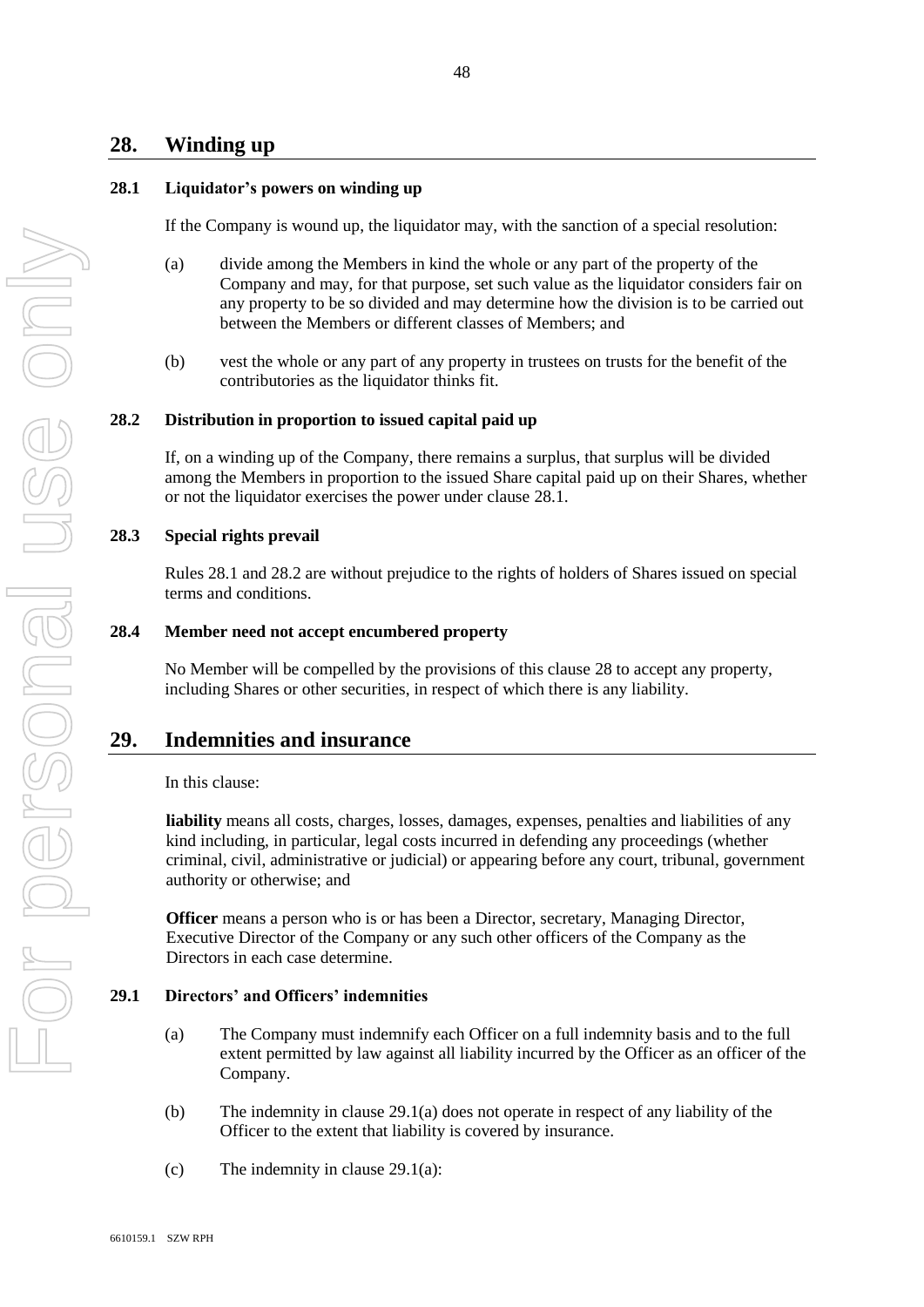49

- (i) is enforceable without the Officer having to first incur any expense or make any payment;
- (ii) is a continuing obligation and is enforceable by the Officer even though the Officer may have ceased to be an officer of the Company; and
- (iii) applies to liability incurred both before and after the adoption of this Constitution.

## **29.2 Insurance**

To the extent permitted by law, and where the Board considers it appropriate, the Company may pay, or agree to pay, a premium to arrange and maintain a contract insuring an Officer of the Company against any liability, on such terms as it considers appropriate for the Company.

# **30. General authorisation**

The Company may, in any way the Act permits:

- (a) exercise any power;
- (b) take any action; or
- (c) engage in any conduct or procedure,

which, under the Act a company limited by shares may exercise, take or engage in.

## <span id="page-48-0"></span>**31. Plebiscite to approve proportional takeover bids**

## <span id="page-48-1"></span>**31.1 Definitions**

The meanings of the terms used in this clause [31](#page-48-0) are set out below:

| <b>Term</b>                             | <b>Meaning</b>                                                                                                                                                                                                                                                                 |
|-----------------------------------------|--------------------------------------------------------------------------------------------------------------------------------------------------------------------------------------------------------------------------------------------------------------------------------|
| <b>Approving Resolution</b>             | in relation to a Proportional Takeover Bid; a resolution to<br>approve the Proportional Takeover bid passed in accordance<br>with clause 31.3.                                                                                                                                 |
| <b>Approving Resolution</b><br>Deadline | in relation to a Proportional Takeover Bid, the day that is 14<br>days before the last day of the bid period, during which the<br>offers under the Proportional Takeover Bid remain open or a<br>later day allowed by the Australian Securities and<br>Investments Commission. |
| Proportional Takeover Bid               | a takeover bid that is made or purports to be made under<br>section $618(1)(b)$ of the Act in respect of securities included<br>in a class of securities in the Company.                                                                                                       |
| <b>Relevant Class</b>                   | in relation to a Proportional Takeover Bid, the class of<br>securities in the Company in respect of which offers are                                                                                                                                                           |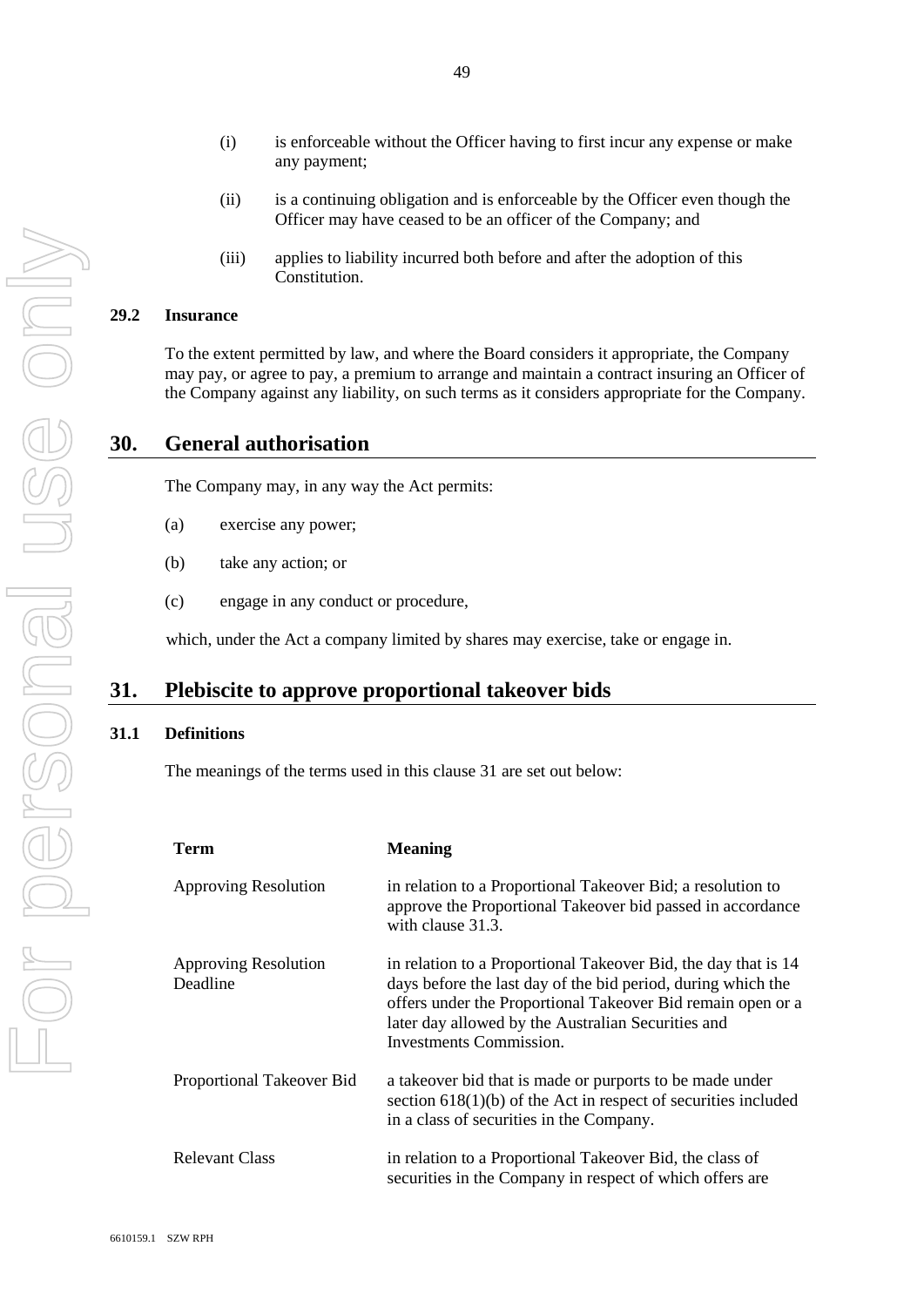made under the Proportional Takeover Bid.

## <span id="page-49-3"></span>**31.2 Takeovers not to be-registered**

Despite clause [7.7,](#page-16-0) a transfer giving effect to a contract resulting from the acceptance of an offer made under a Proportional Takeover Bid must not be registered unless an Approving Resolution to approve the Proportional Takeover Bid has been passed or is taken to have been passed in accordance with clause [31.3.](#page-49-0)

## <span id="page-49-1"></span><span id="page-49-0"></span>**31.3 Approving Resolution**

- (a) Where offers have been made under a Proportional Takeover Bid, the Directors must, before the Approving Resolution Deadline:
	- (i) convene a meeting of the persons entitled to vote on the Approving Resolution for the purpose of considering and, if thought fit, pass a resolution to approve the Proportional Takeover Bid; and
	- (ii) ensure that the resolution is voted on in accordance with this clause [31.3.](#page-49-0)
- (b) The provisions of this Constitution relating to general meetings apply, with such modification as the circumstances require, to a meeting that is convened under [31.3\(a\),](#page-49-1) as if that meeting were a general meeting of the Company.
- <span id="page-49-2"></span>(c) The bidder under a Proportional Takeover Bid and any associates of the bidder are not entitled to vote on the Approving Resolution and if they do vote, their votes must not be counted.
- (d) Subject to clause  $31.3(c)$ , a person who, as at the end of the day on which the first offer under the Proportional Takeover Bid was made, held securities of the relevant class, is entitled to vote on the Approving Resolution relating to the Proportional Takeover Bid.
- (e) An Approving Resolution that has been voted on is taken to have been passed if the proportion that the number of votes in favour of the resolution bears to the total number of votes on the resolution is greater than 50%, and otherwise is taken to have been rejected.
- (f) If an Approving Resolution has not been voted on in accordance with this clause [31.3](#page-49-0) as at the end of the day before the Approving Resolution Deadline, an Approving Resolution will be taken to have been passed in accordance with this clause [31.3](#page-49-0) on the Approving Resolution Deadline.

## **31.4 Sunset**

Clauses [31.1](#page-48-1)[,31.2](#page-49-3) and [31.3,](#page-49-0) cease to have effect at the end of 3 years beginning:

- (a) where those clauses have not been renewed in accordance with the Act, on the date that those clauses were adopted by the Company; or
- (b) where those clauses have been renewed in accordance with the Act, on the date those clauses were last renewed.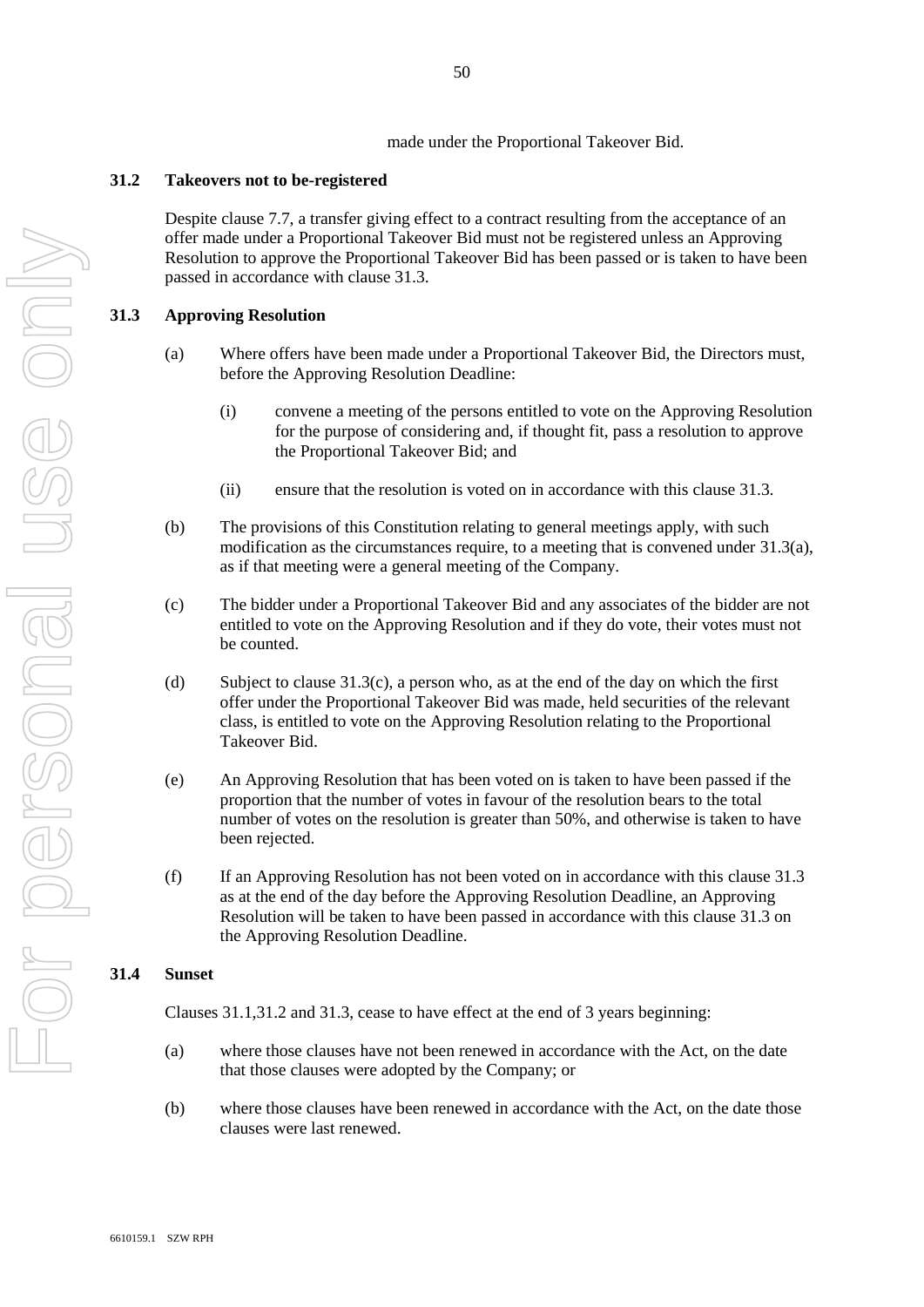# **32. Interpretation**

## **32.1 Definitions**

In this Constitution, unless the context otherwise requires:

**Alternate Director** means a person for the time being holding office as an alternate director of the Company under clause 18.1;

**Appointor** means, in respect of an Alternate Director, the Director who appointed the Alternate Director under clause 18.1;

**ASIC** means the Australian Securities and Investments Commission;

**Act** means the *Corporations Act* 2001 (Cth), as amended or replaced from time to time;

**ASX** means ASX Limited ACN 008 624 691;

**ASTC** means ASX Settlement and Transfer Corporation Pty Limited ACN 008 504 532;

**ASTC Settlement Rules** mean the operating rules of the settlement facility provided by the ASTC and any other rules of the ASTC which are applicable while the Company is Listed, each as amended or replaced from time to time, except to the extent of any express written waiver by the ASX;

**Board** means the board of Directors of the Company;

**Business Day** has the meaning given in the Listing Rules if the Company is Listed and otherwise means a day on which banks are open for the conduct of normal banking business in the capital city of the State (other than a Saturday, Sunday or public holiday);

**CHESS** means the Clearing House Electronic Sub-register System operated according to the ASTC Settlement Rules;

**Chief Executive Officer** means the Managing Director unless otherwise agreed by the Board;

**Company** means Exalt Resources Ltd ACN 145 327 617;

**Constitution** means this constitution of the Company, as amended from time to time;

**Director** means a director for the time being of the Company;

**Eligible Member** means, in relation to a meeting of the Company (including a meeting of any class of Members), any person who is or was the registered holder of a Share at the time prescribed for that purpose in the notice convening the meeting;

**Executive Director** means a Director who is an employee (whether full-time or part-time) of the Company or of any related body corporate of the Company. It does not include a person acting solely as a Director;

**Holding Lock** has the meaning given in section 2 of the ASTC Settlement Rules;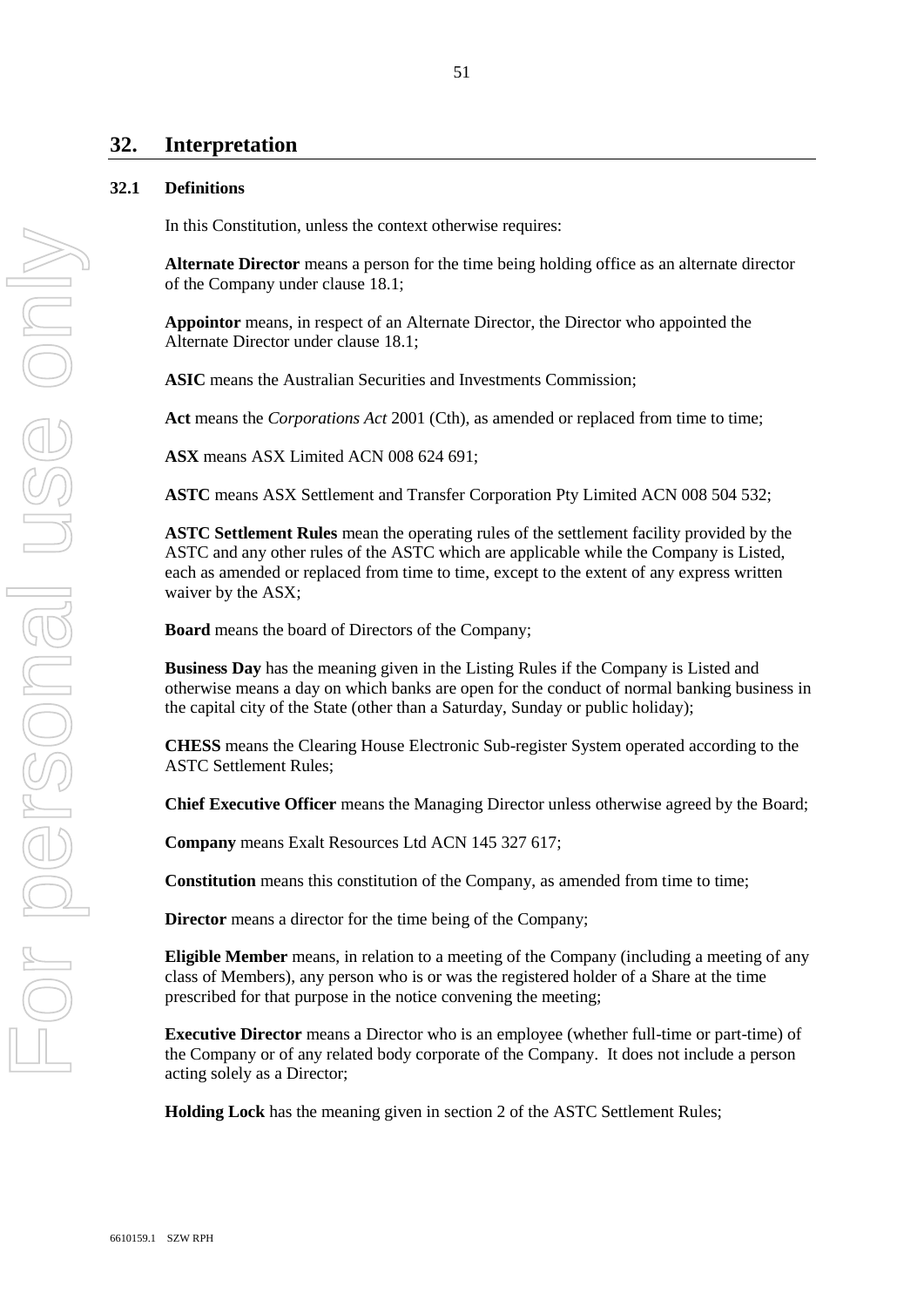**Listed** means having been admitted to the official list of the ASX and at the relevant time still being so admitted even though, for the avoidance of doubt, the quotation of the Company's securities may be suspended;

**Listing Rules** means the official listing rules of the ASX, and any other rules of the ASX which are applicable while the Company is Listed, each as amended or replaced from time to time, except to the extent of any express written waiver by the ASX;

**Managing Director** means a person holding office as a managing director of the Company under clause 19.1 and who may be known as the Chief Executive Officer;

**Marketable Parcel** has the meaning given to it in Listing Rule 19.12;

**Member** means a person entered on the Register as the holder of one or more Shares;

**Non-Executive Directors** means all Directors other than Executive Directors;

**Office** means the registered office of the Company for the time being;

**paid up** includes credited as paid up;

**Prescribed Rate** means the lower of 15% per annum and the rate prescribed under the rules of the Supreme Court of the State for the relevant period;

**Register** means the register of Members kept under the Act and where appropriate, includes a sub-register conducted by or for the Company under the Act and any branch register;

**Representative** means a person appointed pursuant to section 250D of the Act under clause 11.20;

**Restricted Securities** has the meaning given to it in Listing Rule 19.12;

**Seal** means the common seal of the Company and, as the context allows, includes an official seal, a share seal, a duplicate seal and a certificate seal;

**Secretary** means the secretary for the time being of the Company, and if there are joint secretaries, any one or more of those joint secretaries;

**Share** means a share in the capital of the Company;

**SRN** has the meaning given in section 2 of the ASTC Settlement Rules;

**State** means New South Wales; and

#### **Transmission Event** means:

- (a) for a Member who is an individual, the Member's death, the Member's bankruptcy, or a Member becoming of unsound mind, or a person who, or whose estate, is liable to be dealt with in any way under the law relating to mental health; or
- (b) for a Member who is a body corporate, the dissolution of the Member or the succession by another body corporate to the assets and liabilities of the Member.